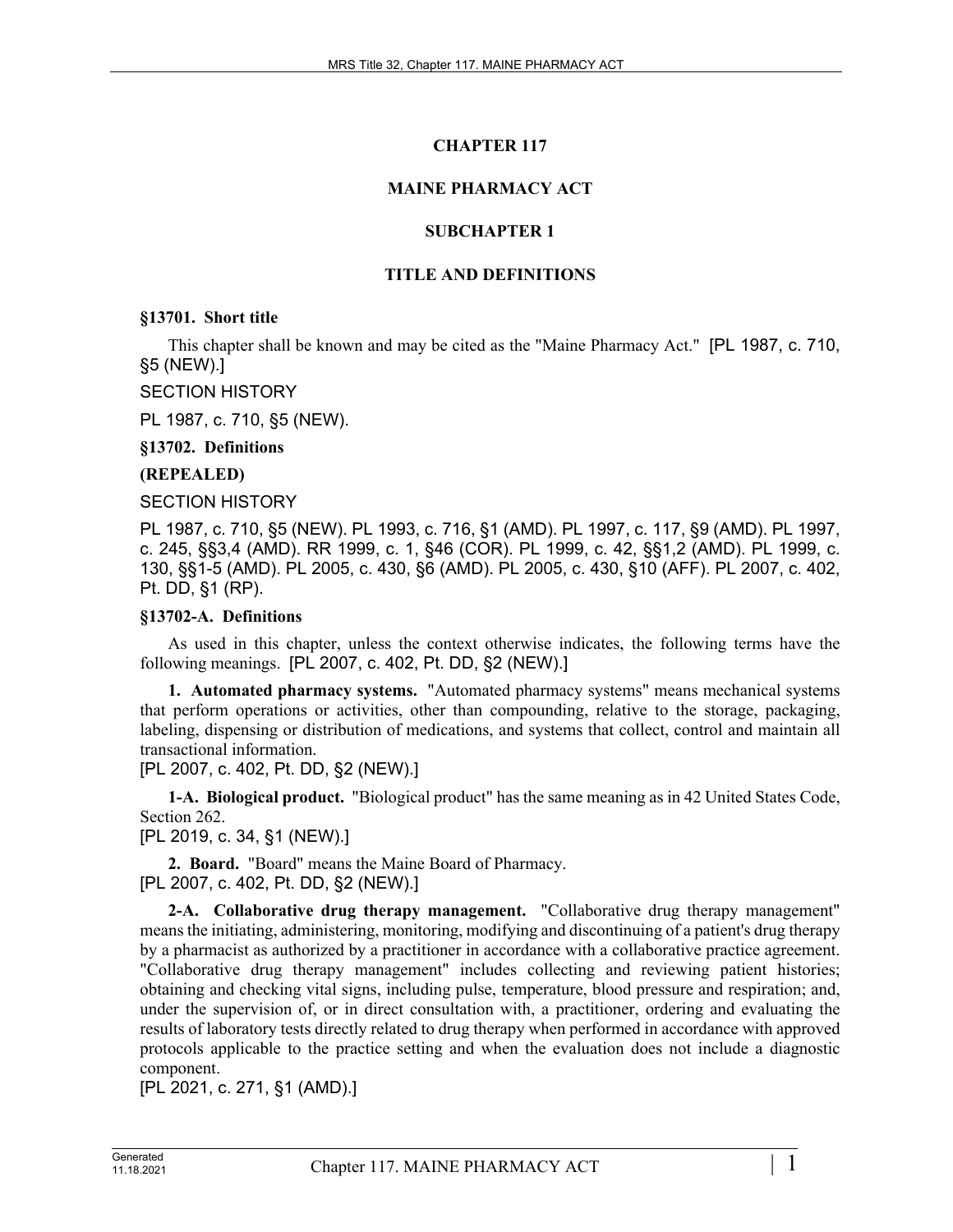**2-B. Collaborative practice agreement.** "Collaborative practice agreement" means a written and signed agreement between one or more pharmacists with training and experience relevant to the scope of the collaborative practice and a practitioner that supervises or provides direct consultation to the pharmacist or pharmacists engaging in collaborative drug therapy management that:

A. Defines the collaborative practice, which must be within the scope of the supervising practitioner's practice, in which the pharmacist or pharmacists may engage; [PL 2013, c. 308, §1 (NEW).]

B. States the beginning and ending dates of the period of time during which the agreement is in effect; and [PL 2013, c. 308, §1 (NEW).]

C. Includes individually developed guidelines for the prescriptive practice of the participating pharmacist or pharmacists. [PL 2013, c. 308, §1 (NEW).] [PL 2013, c. 308, §1 (NEW).]

**3. Commissioner.** "Commissioner" means the Commissioner of Professional and Financial Regulation.

[PL 2007, c. 402, Pt. DD, §2 (NEW).]

**4. Compounding.** "Compounding" means the preparation, mixing, assembling, packaging or labeling of a drug or device by a pharmacist:

A. For the pharmacist's patient for dispensing as the result of a practitioner's prescription drug order; [PL 2021, c. 289, §2 (NEW).]

B. For the purpose of, or as an incident to, research, teaching or chemical analysis and not for sale or dispensing; [PL 2021, c. 289, §2 (NEW).]

C. In anticipation of prescription drug orders to be received by the pharmacist based on routine, regularly observed prescribing patterns for the pharmacist's patient; or [PL 2021, c. 289, §2 (NEW).]

D. For nonpatient-specific drugs for distribution to licensed veterinarians for veterinarian office use for nonfood-producing animals, as that term is defined in board rule. [PL 2021, c. 289, §2 (NEW).]

[PL 2021, c. 289, §2 (AMD).]

**5. Dangerous substance.** "Dangerous substance" means a substance described in section 13731, subsection 2.

[PL 2007, c. 402, Pt. DD, §2 (NEW).]

**6. Deliver or delivery.** "Deliver" or "delivery" means the actual, constructive or attempted transfer of a drug or device from one person to another, whether or not for a consideration. [PL 2007, c. 402, Pt. DD, §2 (NEW).]

**7. Department.** "Department" means the Department of Professional and Financial Regulation. [PL 2007, c. 402, Pt. DD, §2 (NEW).]

**8. Device.** "Device" means an instrument, apparatus, implement, machine, contrivance, implant, in vitro reagent or other similar or related article, including any component part or accessory, that is required under federal or state law to be prescribed by a practitioner and dispensed by a pharmacist. [PL 2007, c. 402, Pt. DD, §2 (NEW).]

**9. Dispense or dispensing.** "Dispense" or "dispensing" means the preparation and delivery of a prescription drug in a suitable container appropriately labeled for subsequent administration to or use by a patient or other individual entitled to receive the prescription drug pursuant to a lawful order of a practitioner.

[PL 2007, c. 402, Pt. DD, §2 (NEW).]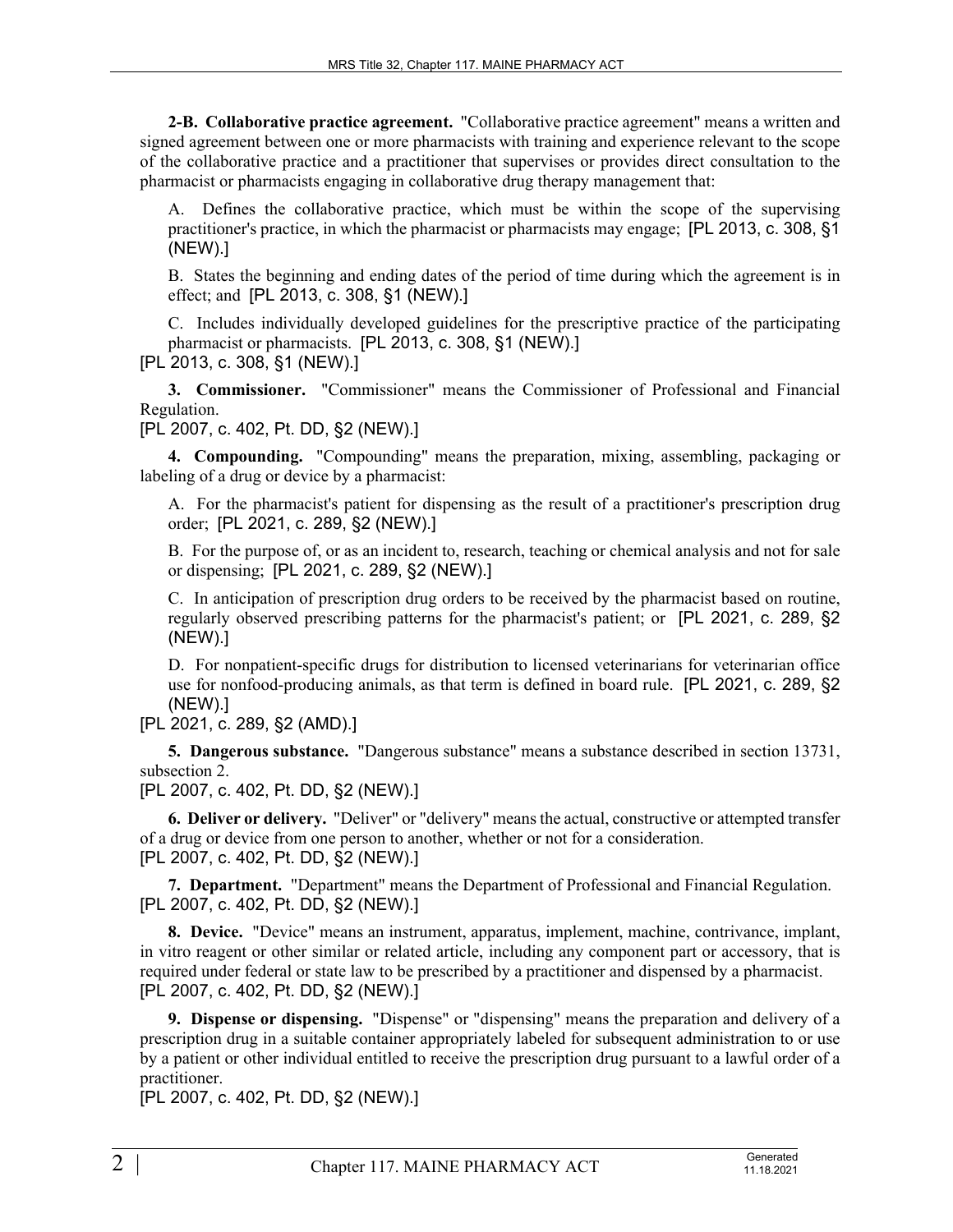**10. Distribute.** "Distribute" means the delivery of a drug other than by administering or dispensing.

[PL 2007, c. 402, Pt. DD, §2 (NEW).]

**11. Drug.** "Drug" means:

A. Articles recognized as drugs in the official United States Pharmacopeia and National Formulary, other drug compendiums or any supplement to any of them; [PL 2007, c. 402, Pt. DD, §2 (NEW).]

B. Articles intended for use in the diagnosis, cure, mitigation, treatment or prevention of disease in humans or other animals; [PL 2007, c. 402, Pt. DD, §2 (NEW).]

C. Articles, other than food, intended to affect the structure or any function of the body of humans or other animals; and [PL 2007, c. 402, Pt. DD, §2 (NEW).]

D. Articles intended for use as a component of any articles specified in paragraphs A to C. [PL 2007, c. 402, Pt. DD, §2 (NEW).]

[PL 2007, c. 402, Pt. DD, §2 (NEW).]

**12. Electronic transmission.** "Electronic transmission" means transmission of information in electronic form or the transmission of the exact visual image of a document by way of electronic equipment.

[PL 2007, c. 402, Pt. DD, §2 (NEW).]

**12-A. Eligible product developer.** "Eligible product developer" means a person that seeks to develop an application for the approval of a drug under the Federal Food, Drug, and Cosmetic Act, Section 505(b) or 505(j) or the licensing of a biological product under the federal Public Health Service Act, Section 351.

[PL 2017, c. 434, §1 (NEW).]

**13. Free clinic.** "Free clinic" means an incorporated nonprofit health facility that provides health care to people at no charge.

[PL 2007, c. 402, Pt. DD, §2 (NEW).]

**14. Generic and therapeutically equivalent drug.** "Generic" and "therapeutically equivalent drug" means any drug that has identical amounts of the same active ingredients in the same dosage form and in the same concentration that, when administered in the same amounts, will produce or can be expected to have the same therapeutic effect as the drug prescribed. [PL 2007, c. 402, Pt. DD, §2 (NEW).]

**14-A. Interchangeable biological product.** "Interchangeable biological product" means a biological product that the federal Food and Drug Administration has:

A. Licensed and determined meets the standards for interchangeability pursuant to 42 United States Code, Section 262(k)(4); or [PL 2019, c. 34, §2 (NEW).]

B. Determined is therapeutically equivalent as set forth in the most recent edition of or supplement to the federal Food and Drug Administration's "Approved Drug Products with Therapeutic Equivalence Evaluations" or a successor publication. [PL 2019, c. 34, §2 (NEW).] [PL 2019, c. 34, §2 (NEW).]

**15. Labeling.** "Labeling" means the process of preparing and affixing a label to the outside of any drug container, exclusive of the labeling by a manufacturer, packer or distributor of a nonprescription drug or commercially packaged legend drug or device. Any such label must include all information required by federal law or regulation and state law or rule. [PL 2007, c. 402, Pt. DD, §2 (NEW).]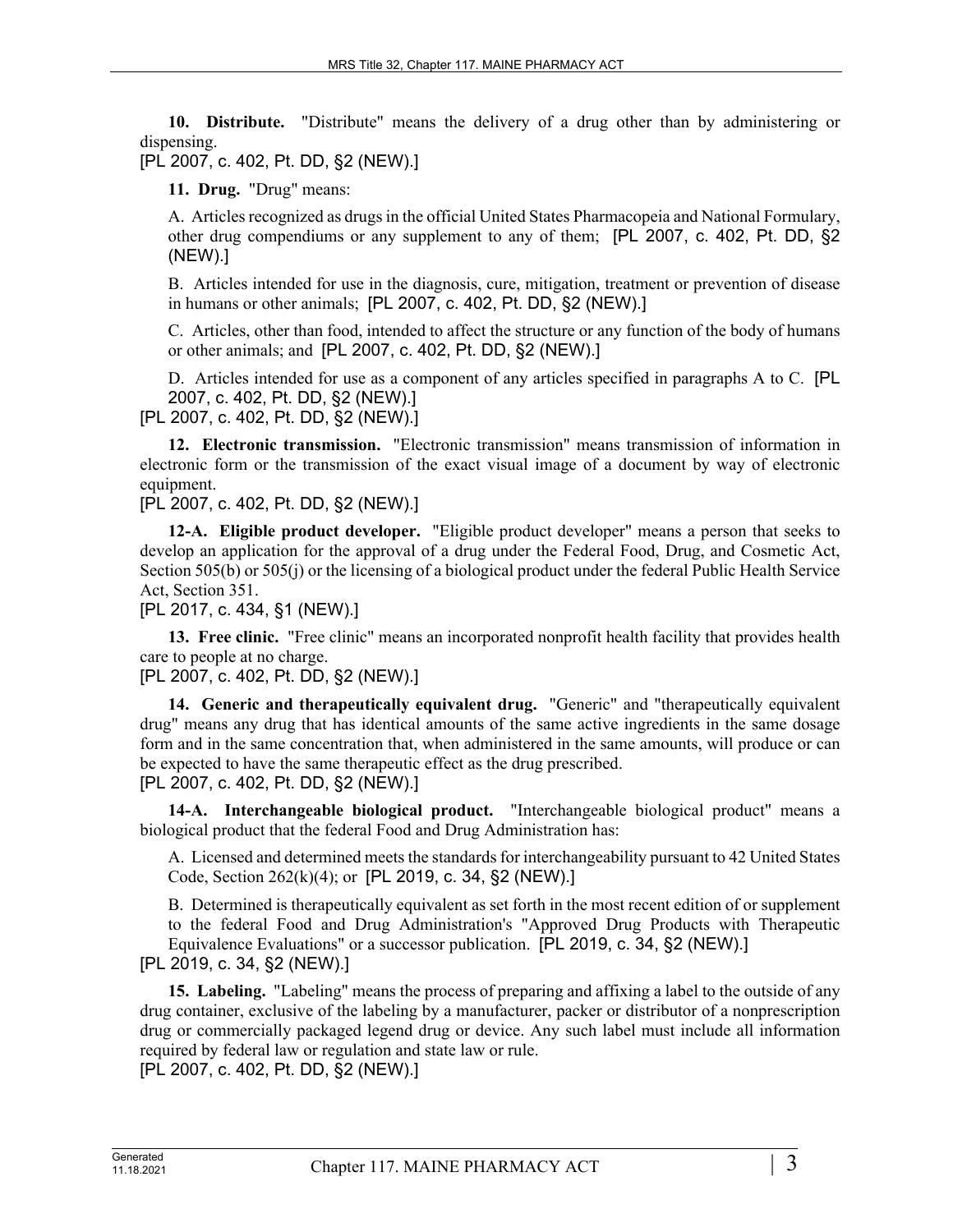**16. Mail order contact lens supplier.** "Mail order contact lens supplier" means a person or entity, other than an optometrist or physician licensed in this State, that fills contact lens prescriptions by mail or carrier for a patient who resides in this State.

[PL 2007, c. 402, Pt. DD, §2 (NEW).]

**17. Mail order prescription pharmacy.** "Mail order prescription pharmacy" means an entity that dispenses prescription medications by mail or carrier from a facility not located in this State to a patient who resides in this State.

# [PL 2007, c. 402, Pt. DD, §2 (NEW).]

**18. Manufacture.** "Manufacture" means the production, preparation, propagation, compounding, conversion or processing of a device or drug, either directly or indirectly, by extraction from substances of natural origin or independently by means of chemical synthesis or by a combination of extraction and chemical synthesis and includes any packaging or repacking of the substances or labeling or relabeling of its container, except that manufacture does not include the preparation or compounding of a drug by an individual for personal use or the preparation, compounding, packaging or labeling of a drug:

A. By a pharmacist or practitioner incidental to administering or dispensing a drug in the course of professional practice; or [PL 2007, c. 402, Pt. DD, §2 (NEW).]

B. By a practitioner or by authorization under the practitioner's supervision for the purpose of or incidental to research, teaching or chemical analysis and not for sale. [PL 2007, c. 402, Pt. DD, §2 (NEW).]

[PL 2007, c. 402, Pt. DD, §2 (NEW).]

**19. Manufacturer.** "Manufacturer" means a person engaged in the manufacture of prescription drugs.

[PL 2007, c. 402, Pt. DD, §2 (NEW).]

**20. Nonprescription drugs.** "Nonprescription drugs" means nonnarcotic drugs that may be sold without a prescription and that are prepackaged for use by the consumer and labeled in accordance with the requirements of the laws and rules of this State and the Federal Government. [PL 2007, c. 402, Pt. DD, §2 (NEW).]

**20-A. Opioid medication.** "Opioid medication" means a controlled substance containing an opioid included in schedule II of 21 United States Code, Section 812 or 21 Code of Federal Regulations, Part 1308.

[PL 2015, c. 488, §28 (NEW).]

**21. Person.** "Person" means an individual, corporation, partnership, association or any other legal entity.

[PL 2007, c. 402, Pt. DD, §2 (NEW).]

**22. Pharmacist.** "Pharmacist" means an individual provider of health care services licensed by this State to engage in the practice of pharmacy.

A. "Chain pharmacist" means an individual who is engaged in the practice of pharmacy within a chain; that is, where there is a corporate grouping of 4 or more pharmacies. [PL 2007, c. 402, Pt. DD, §2 (NEW).]

B. "Hospital pharmacist" means an individual who is engaged in the practice of pharmacy in a hospital setting. [PL 2007, c. 402, Pt. DD, §2 (NEW).]

C. "Independent pharmacist" means an individual who is engaged in the practice of pharmacy in an independent pharmacy; that is, where there are fewer than 4 pharmacies under the same ownership. [PL 2007, c. 402, Pt. DD, §2 (NEW).]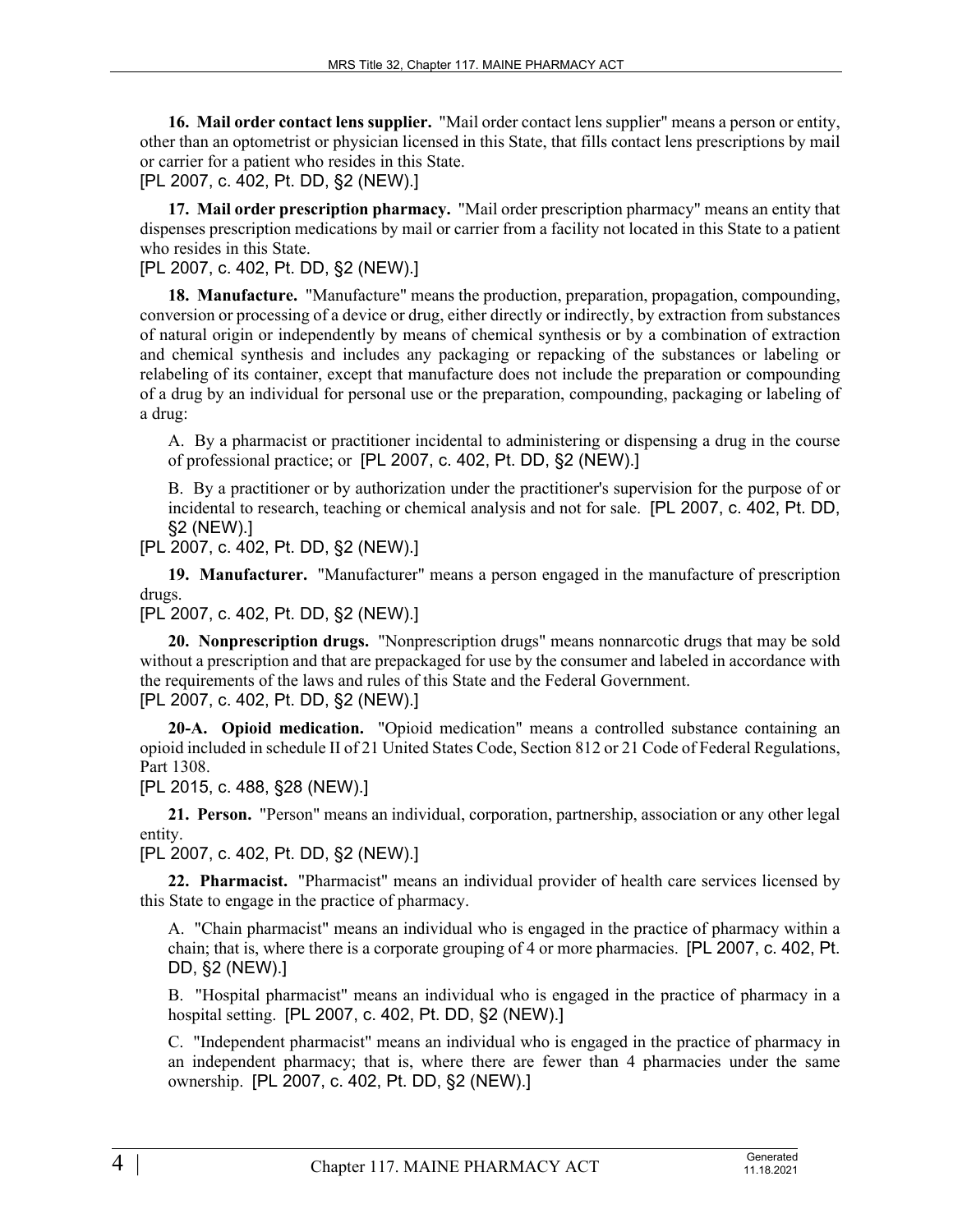D. "Qualified assistant pharmacist" means an individual licensed by this State as a qualified assistant apothecary, qualified assistant or assistant pharmacist, provided that the license is in full force and effect, except for the right to serve as a pharmacist in charge. [PL 2007, c. 402, Pt. DD, §2 (NEW).]

# [PL 2021, c. 146, §1 (AMD).]

**23. Pharmacist in charge.** "Pharmacist in charge" means a pharmacist who accepts responsibility for the operation of a licensed pharmacy in conformance with applicable laws. [PL 2021, c. 289, §3 (AMD).]

**24. Pharmacy.** "Pharmacy" means:

A. Any pharmacy or drug outlet located in a retail store, mail order business, free clinic or rural health center with facilities located in this State that is engaged in dispensing, delivering or distributing prescription drugs; or [PL 2007, c. 402, Pt. DD, §2 (NEW).]

B. Any mail order prescription company, or wholesaler, with facilities located in this State or doing business in this State that is engaged in dispensing, delivering or distributing prescription drugs. [PL 2007, c. 402, Pt. DD, §2 (NEW).]

[PL 2007, c. 402, Pt. DD, §2 (NEW).]

**24-A. Pharmacy intern.** "Pharmacy intern" means a person who:

A. Is either enrolled in or a graduate of a school or college of pharmacy; and [PL 2011, c. 496, §1 (NEW).]

B. Is licensed with the board and is authorized to engage in the practice of pharmacy while under the direct supervision of a licensed pharmacist. [PL 2011, c. 496, §1 (NEW).]

[PL 2011, c. 496, §1 (NEW).]

**25. Pharmacy technician.** "Pharmacy technician" means a person employed by a pharmacy who works in a supportive role to, and under the direct supervision of, a licensed pharmacist. [PL 2007, c. 402, Pt. DD, §2 (NEW).]

**26. Physician.** "Physician" means an allopathic physician or osteopathic physician. [PL 2007, c. 402, Pt. DD, §2 (NEW).]

**27. Poison.** "Poison" means an agent that when ingested, inhaled or otherwise absorbed by a living organism is capable of producing a deleterious response seriously injuring function or producing death. [PL 2007, c. 402, Pt. DD, §2 (NEW).]

**28. Practice of pharmacy.** "Practice of pharmacy" means the provision of health care services that include the interpretation and evaluation of prescription drug orders; the compounding, dispensing and labeling of drugs and devices, except labeling by a manufacturer, packer or distributor of nonprescription drugs and commercially packaged legend drugs and devices; the participation in drug selection and drug utilization reviews; the proper and safe storage of drugs and devices and the maintenance of proper records for these drugs and devices; the administration of vaccines licensed by the United States Food and Drug Administration that are recommended by the United States Centers for Disease Control and Prevention Advisory Committee on Immunization Practices, or successor organization, for administration to adults; the administration to adults by intramuscular and subcutaneous injection of drugs approved by the United States Food and Drug Administration; the performance of collaborative drug therapy management; the responsibility for advising, when necessary or regulated, of therapeutic values, content, hazards and use of drugs and devices; the ordering and dispensing of over-the-counter nicotine replacement products approved by the United States Food and Drug Administration; the prescribing, dispensing and administering of an HIV prevention drug, as defined in section 13786-E, subsection 1, paragraph B, pursuant to a standing order or collaborative practice agreement or to protocols developed by the board; and the offering or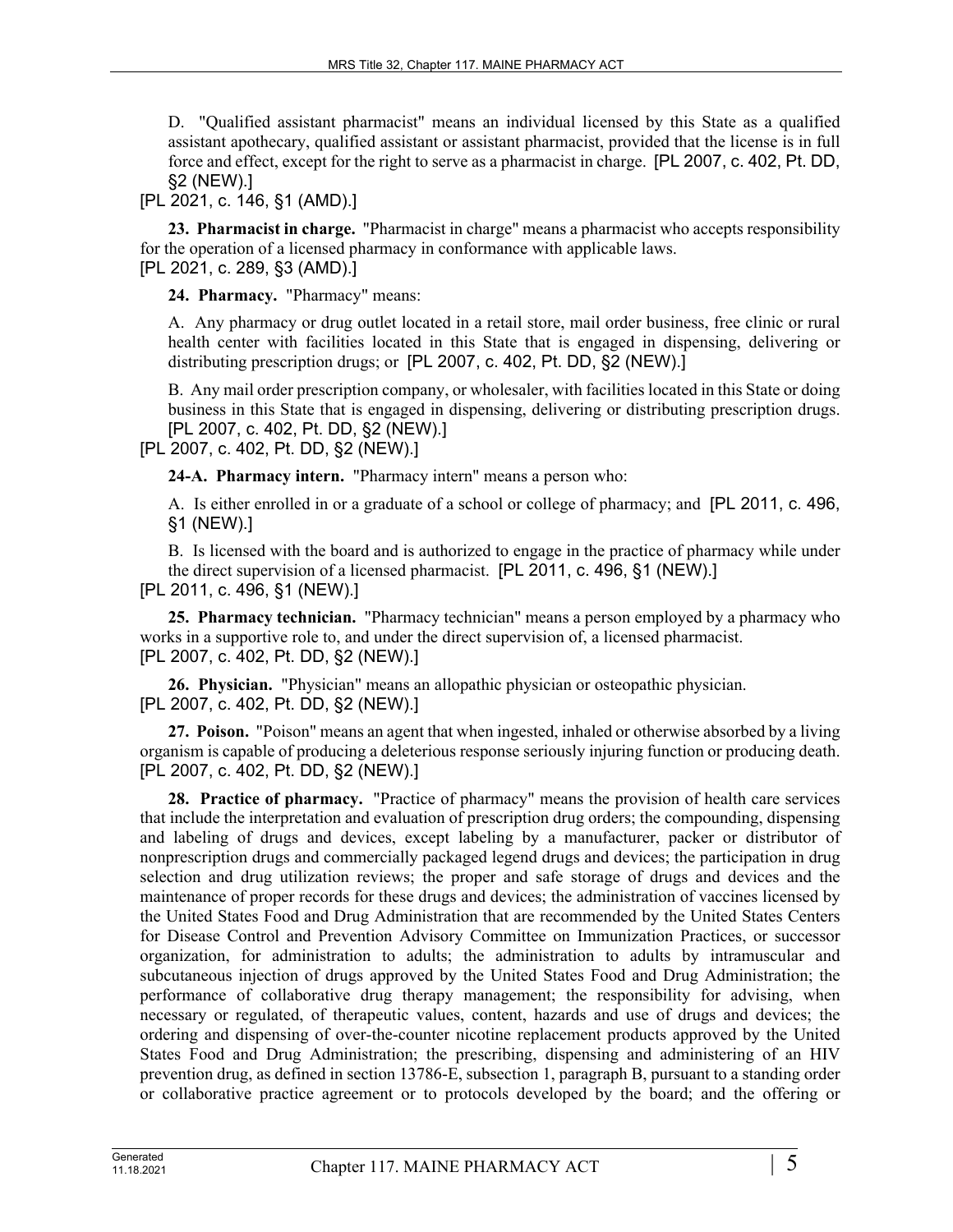performing of those acts, services, operations or transactions necessary in the conduct, operation, management and control of a pharmacy.

[PL 2021, c. 146, §2 (AMD); PL 2021, c. 265, §5 (AMD); PL 2021, c. 271, §2 (AMD).]

**29. Practitioner.** "Practitioner" means an individual who is licensed, registered or otherwise authorized in the appropriate jurisdiction to prescribe and administer drugs in the course of professional practice.

[PL 2007, c. 402, Pt. DD, §2 (NEW).]

**30. Prescription drug or legend drug.** "Prescription drug" or "legend drug" means a drug that:

A. Under federal law is required, prior to being dispensed or delivered, to be labeled with either of the following statements:

(1) "Caution: Federal law prohibits dispensing without prescription."; or

(2) "Caution: Federal law restricts this drug to use by or on the order of a licensed veterinarian."; or [PL 2007, c. 402, Pt. DD, §2 (NEW).]

B. Is required by an applicable federal or state law or rule to be dispensed on prescription only or is restricted to use by practitioners only. [PL 2007, c. 402, Pt. DD, §2 (NEW).] [PL 2007, c. 402, Pt. DD, §2 (NEW).]

**31. Prescription drug order.** "Prescription drug order" means a lawful written or oral order of a practitioner for a drug or device. Written orders may be issued on a prescription form or by electronic transmission.

[PL 2007, c. 402, Pt. DD, §2 (NEW).]

**31-A. Proper name.** "Proper name," as it relates to a biological product, means the nonproprietary name for a biological product designated by the federal Food and Drug Administration for use on each package of the product.

[PL 2019, c. 34, §3 (NEW).]

**32. Rural health center.** "Rural health center" means an incorporated nonprofit health facility that provides comprehensive primary health care to citizens in rural areas. [PL 2007, c. 402, Pt. DD, §2 (NEW).]

**33. Targeted methamphetamine precursor.** "Targeted methamphetamine precursor" means any product containing any amount of ephedrine, pseudoephedrine or phenylpropanolamine or their salts, isomers or salts of isomers, either alone or in combination with other ingredients:

A. In dry or solid nonliquid form; or [PL 2007, c. 402, Pt. DD, §2 (NEW).]

B. In liquid, liquid-filled capsule or glycerin matrix form if designation as a targeted methamphetamine precursor has been completed by rule adopted pursuant to section 13795, subsection 5, paragraph A. [PL 2007, c. 402, Pt. DD, §2 (NEW).]

[PL 2007, c. 402, Pt. DD, §2 (NEW).]

**34. Wholesaler.** "Wholesaler" means a person who buys prescription drugs for resale and distribution to persons other than consumers.

[PL 2007, c. 402, Pt. DD, §2 (NEW).]

# SECTION HISTORY

PL 2007, c. 402, Pt. DD, §2 (NEW). PL 2009, c. 308, §1 (AMD). PL 2011, c. 496, §1 (AMD). PL 2011, c. 577, §1 (AMD). PL 2013, c. 308, §§1, 2 (AMD). PL 2015, c. 488, §28 (AMD). PL 2017, c. 185, §1 (AMD). PL 2017, c. 434, §1 (AMD). PL 2019, c. 34, §§1-3 (AMD). PL 2021, c. 146, §§1, 2 (AMD). PL 2021, c. 265, §5 (AMD). PL 2021, c. 271, §§1, 2 (AMD). PL 2021, c. 289, §§2, 3 (AMD).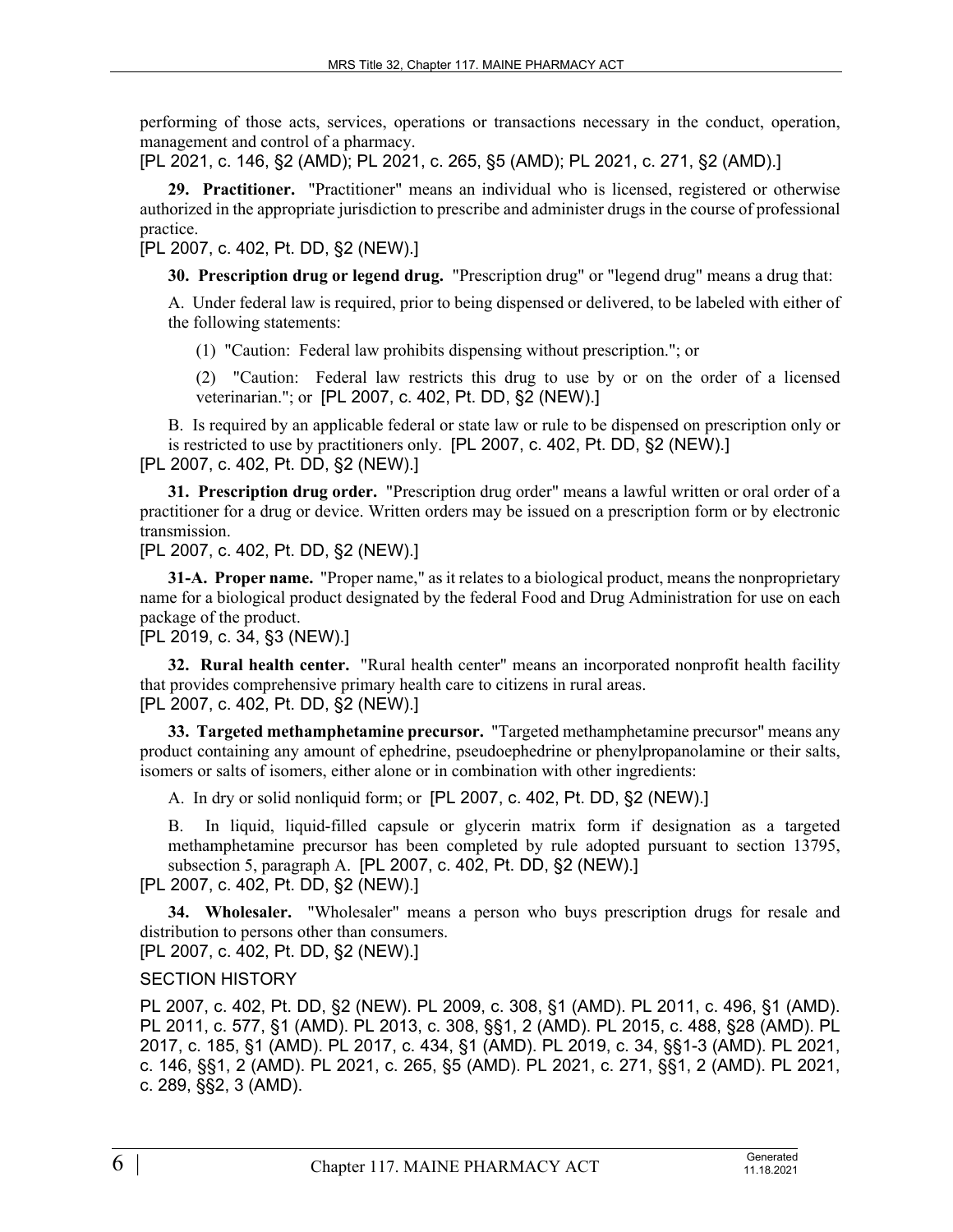### **SUBCHAPTER 2**

## **MAINE BOARD OF PHARMACY**

### **§13711. Establishment**

There is established, within the department, in accordance with Title 5, chapter 379, the Maine Board of Pharmacy. The board has all of the duties, powers and authority specifically granted by and necessary to the enforcement of this Act. [PL 1997, c. 245, §6 (AMD).]

### SECTION HISTORY

PL 1987, c. 710, §5 (NEW). PL 1997, c. 245, §6 (AMD).

## **§13712. Membership**

The board consists of 7 members, two of whom must be public members as defined in Title 5, section 12004-A and the remainder of whom must be licensed pharmacists who possess the qualifications specified in section 13713. At the time of the appointment, at least one of the licensed pharmacists must be a hospital pharmacist, at least one must be a chain pharmacist and at least one must be an independent pharmacist. [PL 2007, c. 402, Pt. DD, §3 (AMD).]

## SECTION HISTORY

PL 1987, c. 710, §5 (NEW). PL 2007, c. 402, Pt. DD, §3 (AMD).

## **§13713. Qualifications**

**1. Public members.** The public members of the board must be residents of this State who are at least 21 years of age and shall not be, nor ever have been, members of the profession of pharmacy, the spouse of a member of the profession of pharmacy, a person who has ever had any material financial interest in providing pharmacy services or a person who has engaged in any activity directly related to the practice of pharmacy.

[PL 1987, c. 710, §5 (NEW).]

**2. Licensed pharmacists.** The licensed pharmacist members of the board shall, at the time of their appointment:

A. Be residents of this State; [PL 1987, c. 710, §5 (NEW).]

B. Be licensed and in good standing to engage in the practice of pharmacy in this State; [PL 1987, c. 710, §5 (NEW).]

C. Be engaged in the practice of pharmacy in this State; and [PL 1987, c. 710, §5 (NEW).]

D. Have 5 years of experience in the practice of pharmacy in this State after licensure. [PL 1987, c. 710, §5 (NEW).]

[PL 1987, c. 710, §5 (NEW).]

# SECTION HISTORY

PL 1987, c. 710, §5 (NEW).

# **§13714. Appointment**

The Governor shall appoint the members of the board. Prior to appointing any pharmacist as a member of the board, the Governor may solicit recommendations of candidates from the Maine Pharmacy Association and other pharmaceutical organizations as appropriate. [PL 1987, c. 710, §5 (NEW).]

#### SECTION HISTORY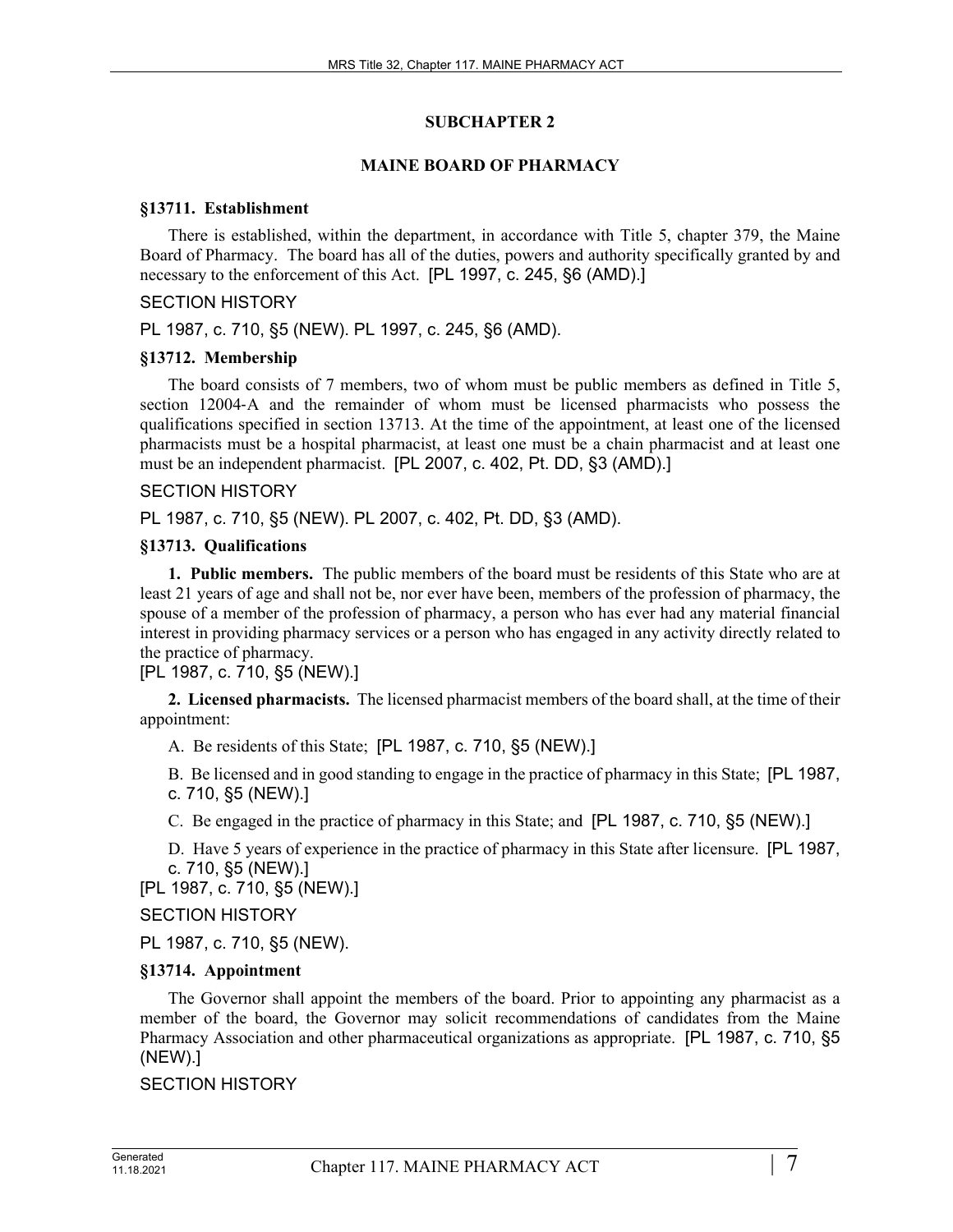PL 1987, c. 710, §5 (NEW).

# **§13715. Terms of office**

# **(REPEALED)**

SECTION HISTORY

PL 1987, c. 710, §5 (NEW). PL 1993, c. 600, §A268 (RP).

# **§13715-A. Terms of office**

**1. Length.** Members of the board are appointed for terms of 3 years. Appointments of members must comply with Title 10, section 8009. [PL 2007, c. 402, Pt. DD, §4 (AMD).]

**2. Grounds for removal.** The Governor may remove a member of the board for cause. [PL 1993, c. 600, Pt. A, §269 (NEW).]

SECTION HISTORY

PL 1993, c. 600, §A269 (NEW). PL 2007, c. 402, Pt. DD, §4 (AMD).

# **§13716. Organization**

**1. Officers.** The board shall elect from its members a president and other officers as it considers appropriate and necessary to conduct its business.

[PL 2007, c. 402, Pt. DD, §5 (AMD).]

**2. Terms of office.** Officers elected by the board serve terms of one year commencing with the day of their elections.

[PL 2007, c. 402, Pt. DD, §5 (AMD).]

**3. Executive director.**  [PL 1995, c. 397, §108 (RP).]

SECTION HISTORY

PL 1987, c. 710, §5 (NEW). PL 1995, c. 397, §108 (AMD). PL 2007, c. 402, Pt. DD, §5 (AMD).

**§13717. Compensation**

# **(REPEALED)**

SECTION HISTORY

PL 1987, c. 710, §5 (NEW). PL 1995, c. 397, §109 (RP).

# **§13718. Meetings**

**1. Number.** The board shall meet at least once a year to transact its business, which includes the election of officers and the reorganization of the board. The board shall meet at additional times as it may determine. Additional meetings may be called by the president or by 2/3 of the members of the board.

[PL 2007, c. 402, Pt. DD, §6 (AMD).]

**2. Place.** 

[PL 2007, c. 402, Pt. DD, §6 (RP).]

**3. Notice.** 

[PL 2007, c. 402, Pt. DD, §6 (RP).]

**4. Quorum.** 

```
[PL 2013, c. 246, Pt. B, §24 (RP).]
```
**5. Open meeting.**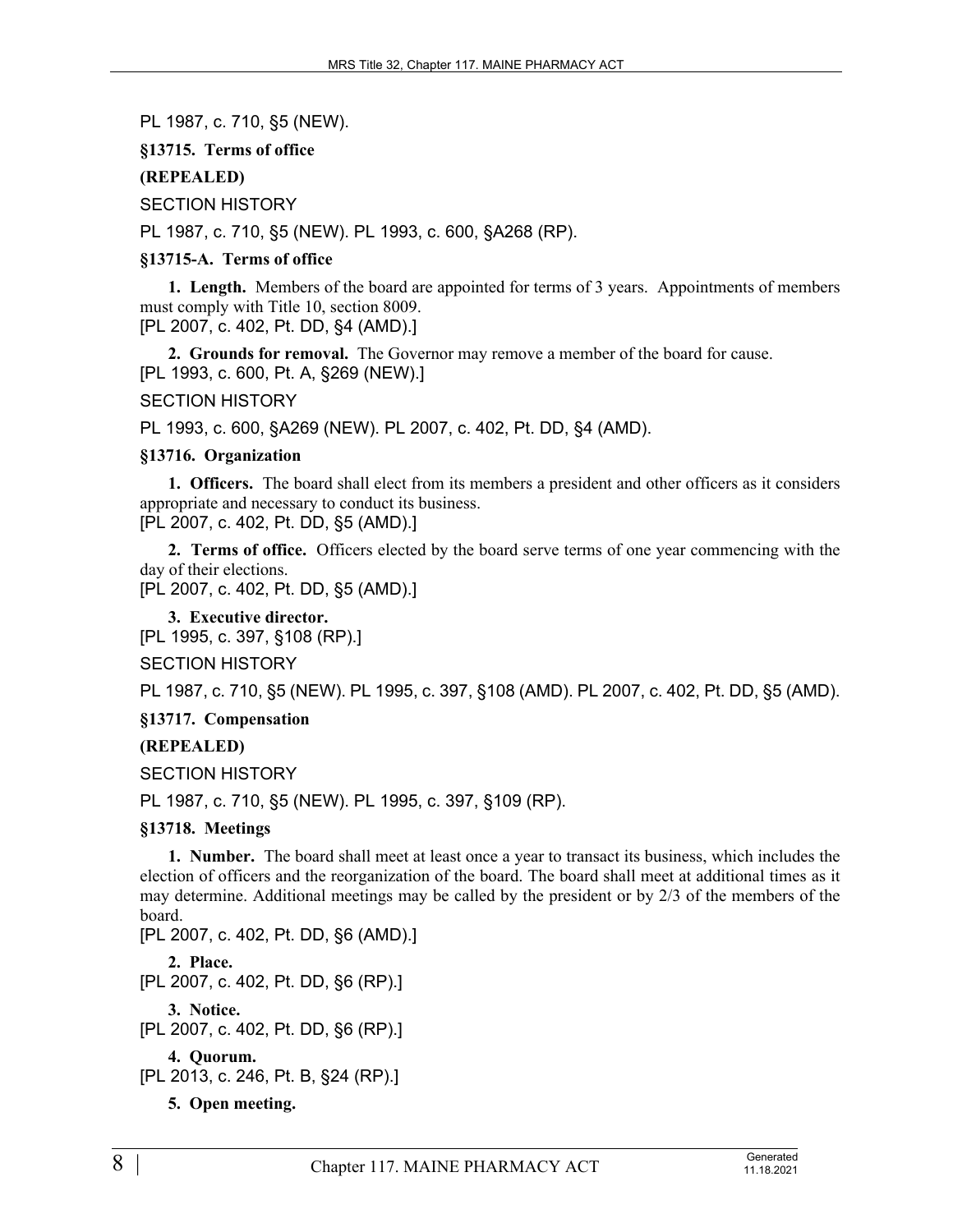[PL 2007, c. 402, Pt. DD, §6 (RP).]

SECTION HISTORY

PL 1987, c. 710, §5 (NEW). PL 2007, c. 402, Pt. DD, §6 (AMD). PL 2013, c. 246, Pt. B, §24 (AMD).

**§13719. Employees**

# **(REPEALED)**

SECTION HISTORY

PL 1987, c. 710, §5 (NEW). PL 1995, c. 397, §110 (RP).

#### **§13720. Rules**

The board shall make, adopt, amend and repeal such rules as may, from time to time, be determined necessary by the board for the proper administration and enforcement of this Act. These rules shall be promulgated in accordance with the Maine Administrative Procedure Act, Title 5, chapter 375. [PL 1987, c. 710, §5 (NEW).]

#### SECTION HISTORY

PL 1987, c. 710, §5 (NEW).

#### **§13721. Licensure and discipline**

**1. Responsibility.** The board's responsibility for the control and regulation of the practice of pharmacy in this State includes, but is not limited to, the following actions:

A. The licensing by examination or by endorsement of applicants who are qualified to engage in the practice of pharmacy under this Act; [PL 2021, c. 289, §4 (AMD).]

B. The renewal of licenses to engage in the practice of pharmacy; [PL 1987, c. 710, §5 (NEW).]

C. The determination and issuance of standards for recognition and approval of degree programs of schools and colleges of pharmacy whose graduates shall be eligible for licensure in this State and the specification and enforcement of requirements for practical training, including internship; [PL 1987, c. 710, §5 (NEW).]

D. The inspection during business hours of all pharmacies, dispensaries, stores, hospital pharmacies, extended care facilities, boarding homes, nursing homes, substance use disorder treatment centers, penal institutions, family planning centers or other drug outlets in which drugs or medicines are manufactured, stored, distributed, compounded, dispensed or retailed in this State; [PL 2017, c. 407, Pt. A, §145 (AMD).]

E. The licensing of any pharmacy as set out in section 13751 and any manufacturer or wholesaler whose products are distributed in this State; [PL 2007, c. 402, Pt. DD, §7 (AMD).]

F. The enforcement of those provisions of this Act relating to the conduct or competence of pharmacists practicing in this State and the processing of complaints which could lead to the suspension, revocation or restriction of licenses to engage in the practice of pharmacy; [PL 1987, c. 710, §5 (NEW).]

G. The licensing of pharmacy interns and adoption of rules governing the training, qualification and employment of pharmacy interns and pharmacy students; and [PL 2011, c. 496, §2 (AMD).]

H. The licensing of pharmacy technicians, including the fee as set under section 13724, and adoption of rules governing the training, qualification and employment of pharmacy technicians. [PL 2007, c. 402, Pt. DD, §8 (AMD).]

[PL 2021, c. 289, §4 (AMD).]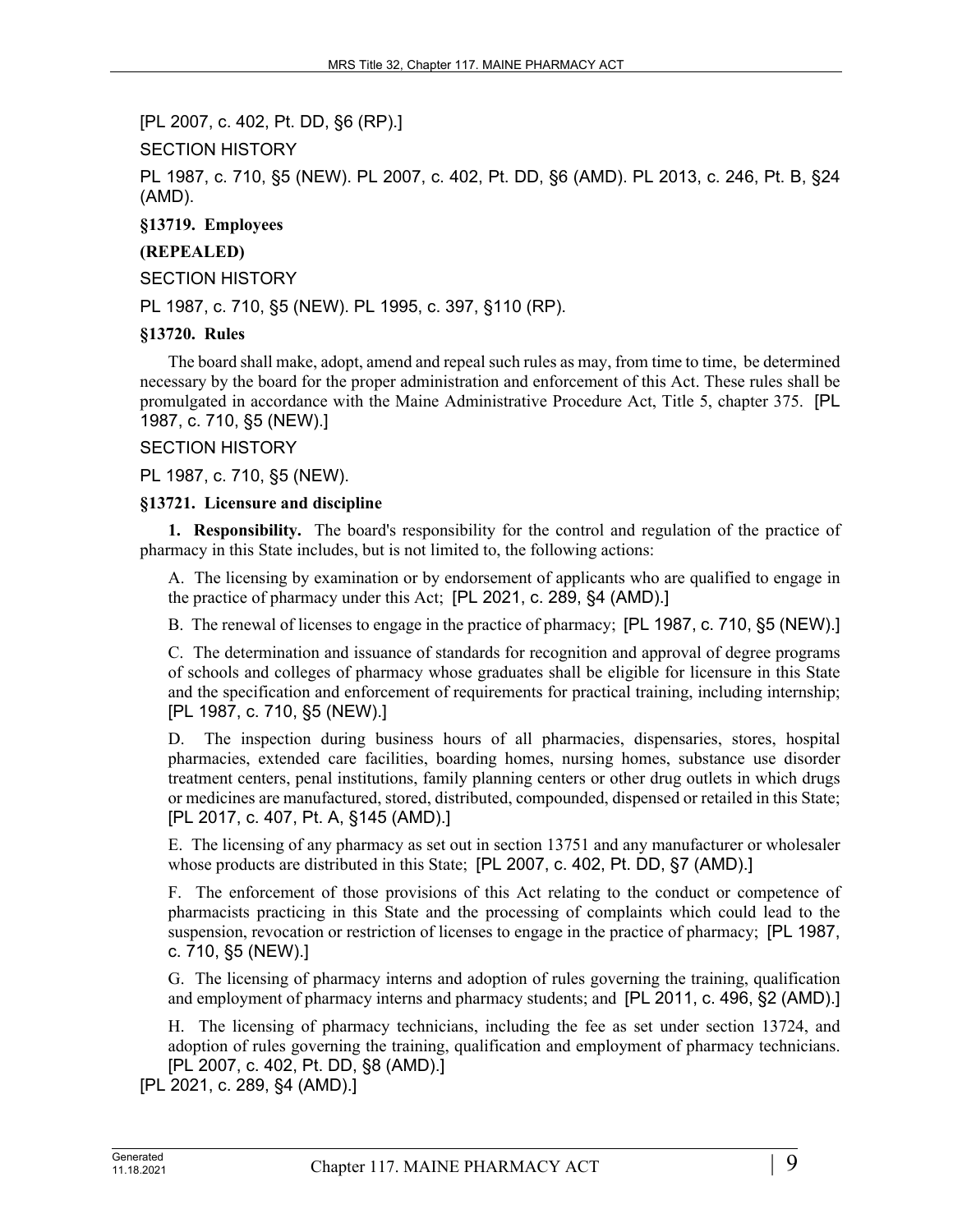**2. Reciprocal inspections.** The board may enter into reciprocal inspection agreements with any state in which a mail order prescription facility selling drugs to Maine citizens is located. [PL 1997, c. 245, §8 (AMD).]

**3. Pharmacist health program.** The board may establish protocols for the operation of a professional review committee as defined in Title 24, section 2502, subsection 4‑A. The protocols must include the committee's reporting information the board considers appropriate regarding reports received, contracts or investigations made and the disposition of each report, as long as the committee is not required to disclose any personally identifiable information. The protocols may not prohibit an impaired pharmacist or pharmacy technician from seeking alternative forms of treatment.

The board has the power to contract with other agencies, individuals, firms or associations for the conduct and operation of a pharmacist health program operated by a professional review committee as that term is defined in Title 24, section 2502, subsection 4‑A. [PL 2007, c. 288, §2 (NEW).]

SECTION HISTORY

PL 1987, c. 710, §5 (NEW). PL 1997, c. 245, §§7,8 (AMD). PL 2005, c. 262, §B1 (AMD). PL 2007, c. 288, §2 (AMD). PL 2007, c. 402, Pt. DD, §§7, 8 (AMD). PL 2011, c. 496, §2 (AMD). PL 2017, c. 407, Pt. A, §145 (AMD). PL 2021, c. 289, §4 (AMD).

#### **§13722. Medications, drugs, devices and other materials**

**1. Responsibility.** The board has the following responsibilities in regard to medications, drugs, devices and other materials used in this State in the diagnosis, mitigation and treatment or prevention of injury, illness and disease. The board shall:

A. Promulgate rules concerning the sale and dispensing of medications, drugs, devices and other materials, including the right to seize any such drugs, devices and other materials found to be detrimental to the public health and welfare by the board after appropriate hearing as required under the Maine Administrative Procedure Act, Title 5, chapter 375; [PL 1987, c. 710, §5 (NEW).]

B. Establish the specifications of minimum professional and technical equipment, environment, supplies and procedure for the compounding, dispensing or administering of medications, drugs, devices and other materials within the practice of pharmacy; [PL 2021, c. 146, §3 (AMD).]

B-1. Establish standards for the use, maintenance and supervision of automated pharmacy systems; [PL 2021, c. 289, §5 (AMD).]

B-2. Establish the terms and conditions for compounding drugs for veterinarian office use by rule, including, at a minimum:

(1) Requirements and specifications of minimum professional and technical equipment, environments, supplies and procedures and quality assurance requirements;

(2) Labeling requirements;

(3) Limits on the supply for administration to the veterinarian's patient and the supply for dispensing to the veterinarian's client;

(4) Record-keeping requirements; and

(5) Procedures for notifications regarding defective drug products and adverse events.

Compounding drugs for veterinarian office use is not permitted until rules are adopted by the board pursuant to this paragraph. Rules adopted pursuant to this paragraph are routine technical rules as defined in Title 5, chapter 375, subchapter 2-A; [PL 2021, c. 289, §6 (NEW).]

C. Assure that standards for purity and quality of medications, drugs, devices and other materials within the practice of pharmacy are met; [PL 1987, c. 710, §5 (NEW).]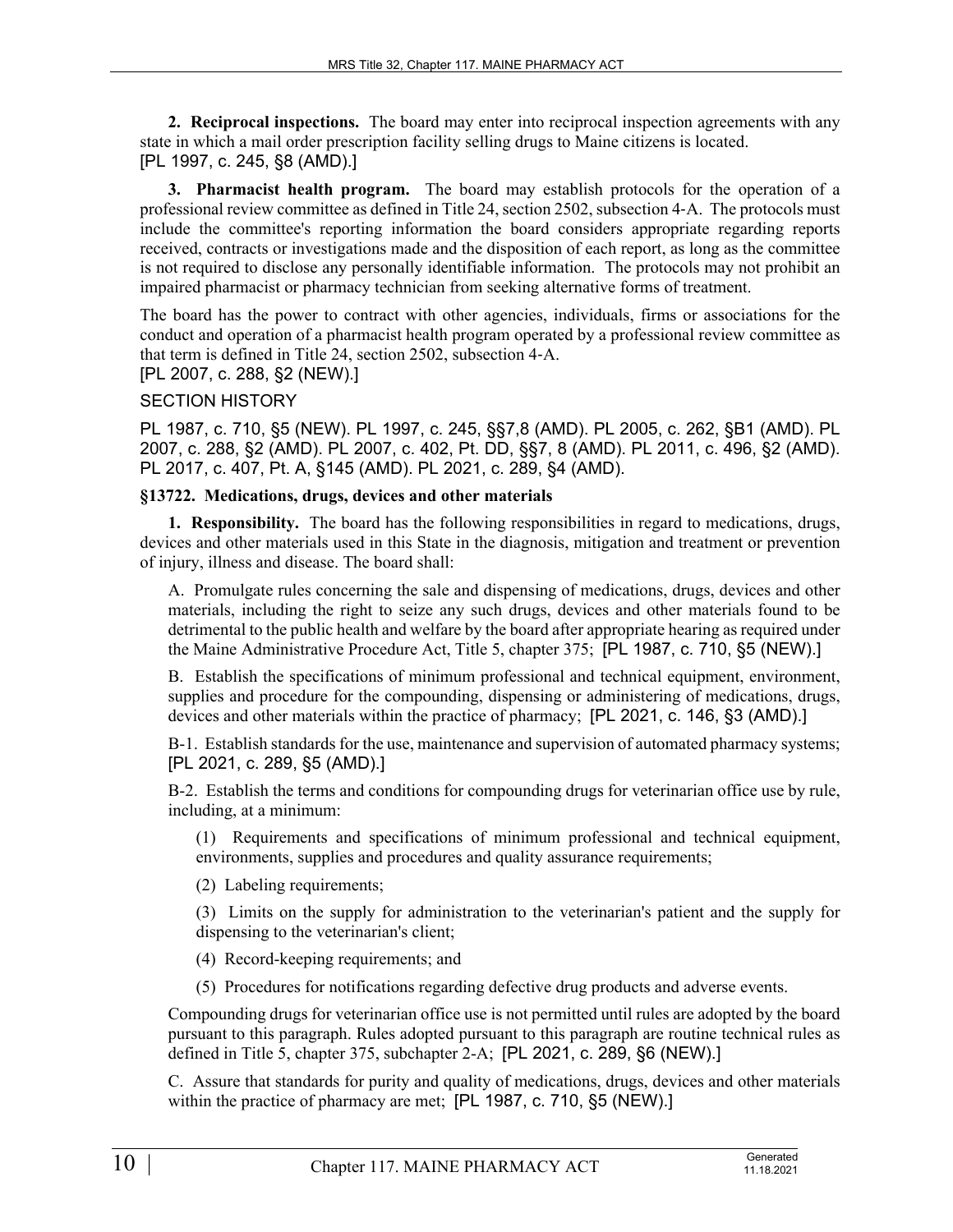D. Issue and renew licenses for purposes of ascertaining those persons engaged in the manufacture and distribution of drugs; [PL 2007, c. 402, Pt. DD, §9 (AMD).]

E. Promulgate rules concerning the sale and the dispensing of any exempt narcotic preparation. An "exempt narcotic preparation" means any medicinal preparation that contains in 30 milliliters or, if a solid or semisolid preparation, in 30 grams:

- (1) Not more than 130 milligrams of opium;
- (2) Not more than 15 milligrams of morphine or any of its salts;
- (3) Not more than 65 milligrams of codeine or any of its salts;
- (4) Not more than 30 milligrams of dihydrocodeine or any of its salts; or
- (5) Not more than one of the drugs named in subparagraphs (1) to (4).

A record shall be kept of the sale of exempt narcotic preparations. The record must contain the date of sale, signature and address of the purchaser, name of the preparation, purpose for which purchased and signature of the person making the sale; and [PL 1987, c. 710, §5 (NEW).]

F. After notice and hearing, designate as potent medicinal substances any compounds of barbituric acid, amphetamines or any other central nervous system stimulants or depressants, psychic energizers or any other drugs having a tendency to depress or stimulate which are likely to be injurious to health if improperly used. [PL 1987, c. 710, §5 (NEW).]

[PL 2021, c. 146, §3 (AMD); PL 2021, c. 289, §§5, 6 (AMD).]

# SECTION HISTORY

PL 1987, c. 710, §5 (NEW). PL 1999, c. 130, §6 (AMD). PL 2007, c. 402, Pt. DD, §9 (AMD). PL 2021, c. 146, §3 (AMD). PL 2021, c. 289, §§5, 6 (AMD).

### **§13723. Other duties, powers and authority**

The board has such other duties, powers and authority as may be necessary to enforce this Act and the board may adopt rules pursuant to this Act, which include, but are not limited to, the following. [PL 1987, c. 710, §5 (NEW).]

**1. Professional associations.** The board may join professional organizations and associations organized exclusively to promote the improvement of the standards of the practice of pharmacy for the protection of the health and welfare of the public and whose activities assist and facilitate the work of the board.

[PL 1987, c. 710, §5 (NEW).]

**2. Bond.** In addition to any statutory requirements, the board may require such surety bonds as it considers necessary to guarantee the performance and discharge of the duties of any officer or employee receiving and disbursing funds.

```
[PL 2007, c. 402, Pt. DD, §10 (AMD).]
```

```
3. Seal. 
[PL 2007, c. 402, Pt. DD, §10 (RP).]
```

```
4. Reports.
```

```
[PL 2007, c. 402, Pt. DD, §10 (RP).]
```
**5. Fees.** 

[PL 2005, c. 262, Pt. B, §2 (RP).]

**6. Grants.** The board may receive and expend funds, in addition to its annual allocation, from parties other than the State, as long as: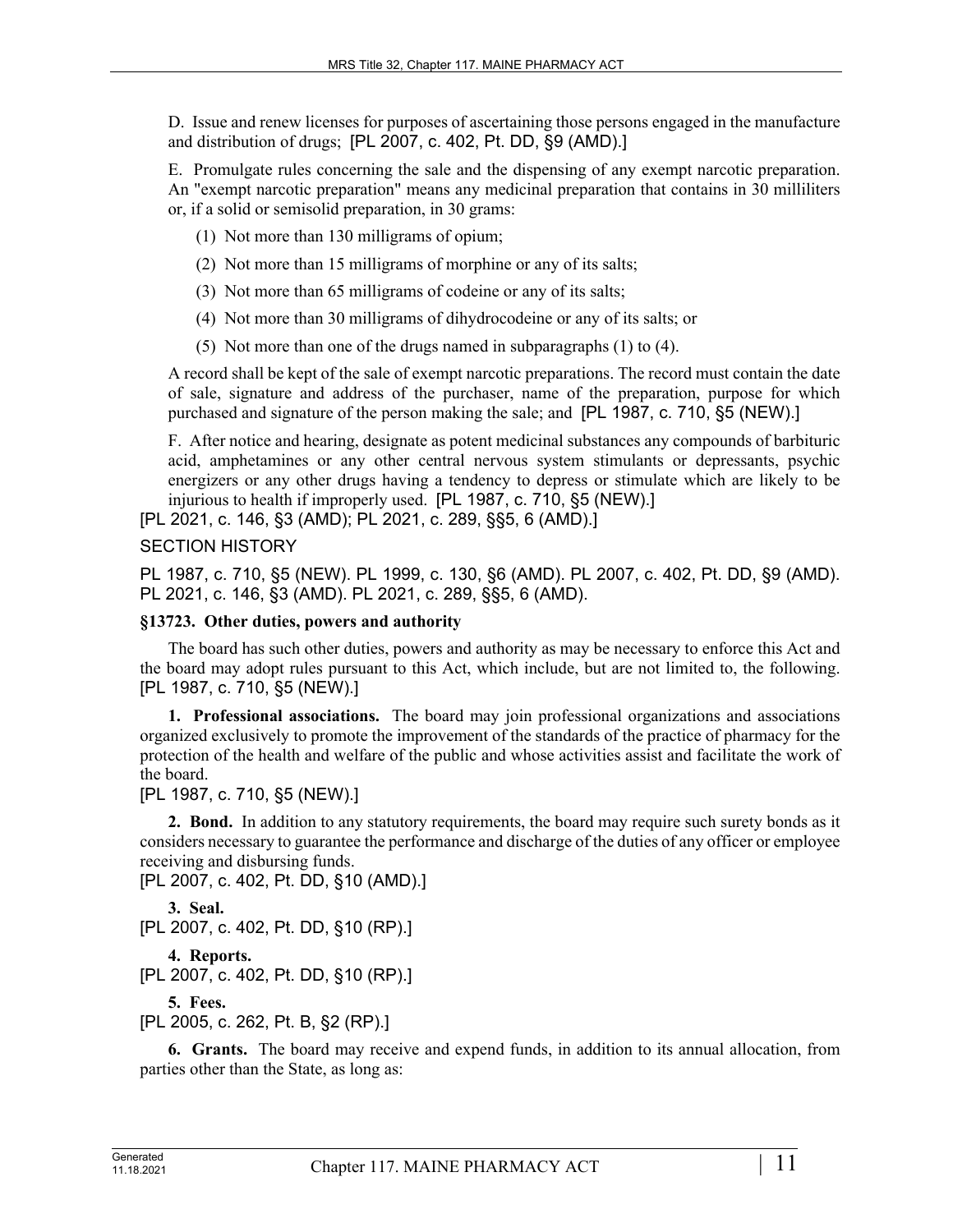A. The funds are awarded for the pursuit of a specific objective that the board is authorized to accomplish by this Act or that the board is qualified to accomplish by reason of its jurisdiction or professional expertise; [PL 2007, c. 402, Pt. DD, §10 (AMD).]

B. The funds are expended for the pursuit of the objective for which they are awarded; [PL 1987, c. 710, §5 (NEW).]

C. Activities connected with or occasioned by the expenditures of the funds do not interfere with or impair the performance of the board's duties and responsibilities and do not conflict with the exercise of the board's powers as specified by this Act; [PL 1987, c. 710, §5 (NEW).]

D. The funds are kept in a separate, special state account; and [PL 1987, c. 710, §5 (NEW).]

E. Periodic reports are made to the commissioner concerning the board's receipt and expenditure of the funds. [PL 1987, c. 710, §5 (NEW).]

[PL 2007, c. 402, Pt. DD, §10 (AMD).]

**7. Investigatory powers.** The board shall notify the Department of the Attorney General upon receipt of a complaint. Upon receipt of the notifications, the Attorney General shall notify the department within a timely period if the alleged violation requires criminal investigation. If a case does not require criminal investigation, the board or its authorized representatives may investigate and gather evidence concerning alleged violations of this Act or of the rules of the board. The board or an authorized representative pursuant to paragraph A may remove from any premises authorized for inspection pursuant to section 13721, subsection 1, paragraph D certain original records relating to scheduled drugs or controlled substances, including, but not limited to, prescription records, shipping and delivery records, patient profiles, inventories and other drug records for the purposes of analysis, duplication and furthering the investigation. A signed inventory receipt of any records being removed must be furnished to the premises by the board or an authorized representative. When a means of producing legible photocopies is readily available at the site of the records being removed, an authorized representative removing the records shall leave photocopies of the records as part of an inventory receipt in accordance with this subsection. Except when photocopies are left as part of an inventory receipt, the board or an authorized representative removing records from the premises shall, within 48 hours from the time of removal, provide to a representative of the premises photocopies of any removed records, together with a certificate identifying the agency in possession of the records, or return the original records. Inventory receipts and photocopies of any removed records provided by the board or an authorized representative are admissible as evidence if offered by any representative of the premises to prove compliance with any rule of the board or requirement of law.

A. Prescriptions, orders and records required by this chapter and stocks of prescription and legend drugs are open only to the board, the board's authorized representatives, federal and state law enforcement officers whose duty it is to enforce the laws of this State or of the United States relating to scheduled drugs or controlled substances or to enforce conditions of probation or other supervision imposed by a court relating to scheduled drugs or controlled substances and other law enforcement officers authorized by the board, the Attorney General or the district attorney for the purposes of inspecting, investigating and gathering evidence of violations of law or any rule of the board. A person having knowledge by virtue of the person's office of any such prescription, order or record may not divulge that knowledge, except before a licensing board or representative or in connection with a prosecution or proceeding in court. [PL 2009, c. 415, Pt. A, §19 (RPR).]

B. The Bureau of Health, the board, their officers, agents, inspectors and representatives, all peace officers within the State and all prosecuting attorneys shall enforce all provisions of this chapter, except those specifically delegated, and shall cooperate with all agencies charged with the enforcement of the laws of the United States, of this State and of all other states relating to prescription or legend drugs or their equivalent. [PL 1991, c. 274, §2 (AMD).]

C. [PL 1995, c. 621, §4 (RP).]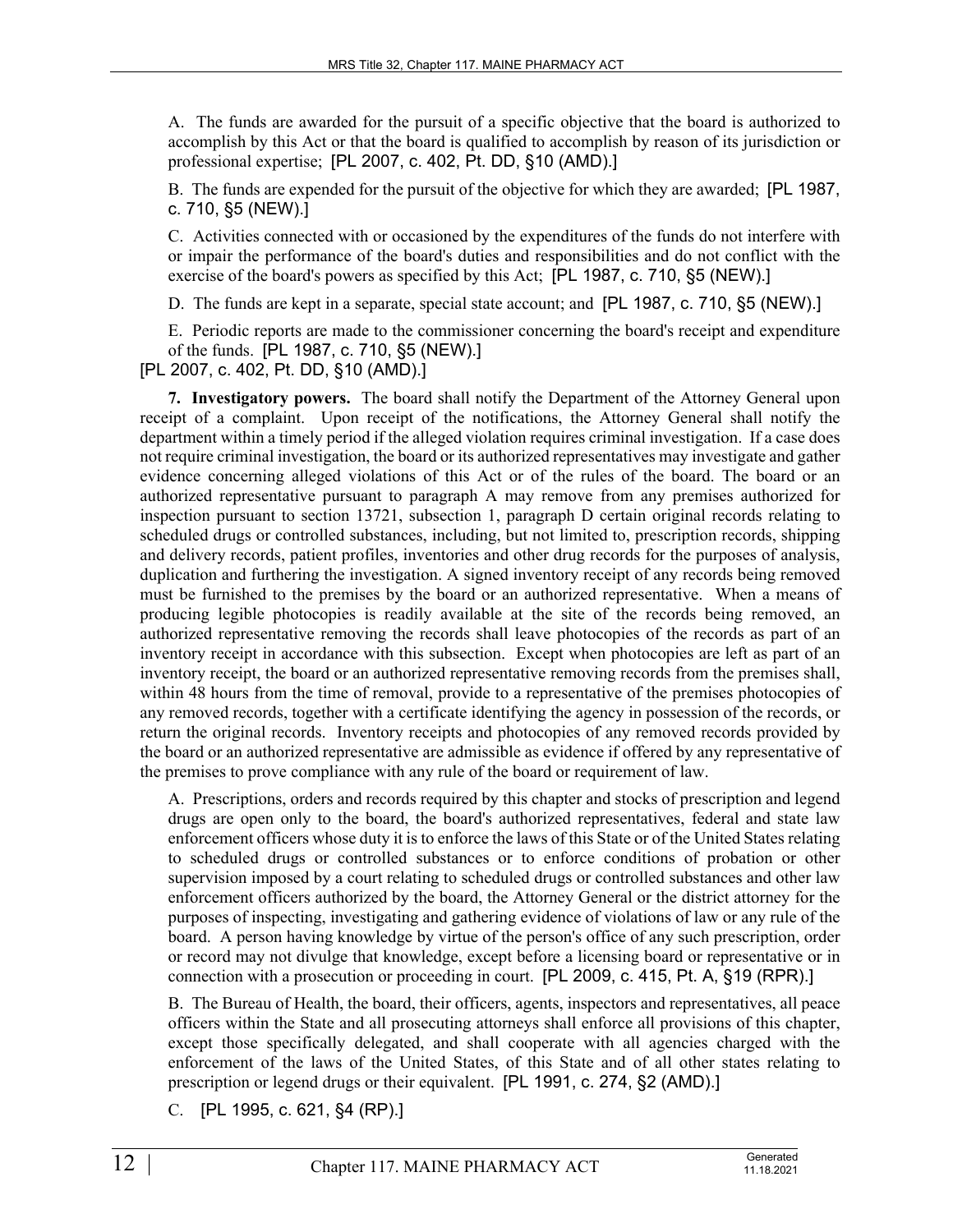# [PL 2009, c. 415, Pt. A, §19 (AMD).]

**8. Embargo.** The board may embargo certain drugs or devices as follows.

A. Notwithstanding anything in this Act to the contrary, if a duly authorized representative of the board finds or has probable cause to believe that any drug or device is adulterated or misbranded within the meaning of the United States Food and Drug Act, the board representative shall affix to the drug or device a tag or other appropriate marking giving notice that the article is or is suspected of being adulterated or misbranded and has been detained or embargoed, and warning all persons not to remove or dispose of the article by sale or otherwise until provision for removal or disposal is given by the board, its representative or the court. No person may remove or dispose of the embargoed drug or device by sale or otherwise without the permission of the board or its representative or, after summary proceedings have been instituted, without permission from the court. [PL 2007, c. 402, Pt. DD, §10 (AMD).]

B. When a drug or device detained or embargoed under paragraph A has been declared by a representative of the board to be adulterated or misbranded, the board shall, as soon as practical, report the declaration to the Attorney General's office, along with sufficient information to permit the Attorney General to bring a petition for an injunction to the judge of the court in whose jurisdiction the article is detained or embargoed. If the judge determines that the drug or device so detained or embargoed is not adulterated or misbranded, the board shall direct the immediate removal of the tag or other marking. [PL 1987, c. 710, §5 (NEW).]

C. If the court finds the detained or embargoed drug or device is adulterated or misbranded, that drug or device, after entry of the decree, shall be destroyed at the expense of the owner under the supervision of the board representative and all court costs and fees, storage and other proper expense shall be borne by the owner of the drug or device. When the adulteration or misbranding may be corrected by proper labeling or processing of the drug or device, the court, after entry of the decree and after the costs, fees and expenses have been paid and a good and sufficient bond has been posted, may direct that the drug or device be delivered to the owner for labeling or processing under the supervision of a board representative. The expense of the supervision shall be paid by the owner. The bond shall be returned to the owner of the drug or device on representation to the court by the board that the drug or device is no longer in violation of the embargo and the expense of supervision has been paid. [PL 1987, c. 710, §5 (NEW).]

[PL 2007, c. 402, Pt. DD, §10 (AMD).]

**9. Budget.** 

[PL 1995, c. 397, §111 (RP).]

**10. Procedure.** Except as otherwise provided, the board shall exercise all of its duties, powers and authority in accordance with the Maine Administrative Procedure Act, Title 5, chapter 375. [PL 1987, c. 710, §5 (NEW).]

**11. Exemption.** The board may exempt a free clinic from all fees, in whole or in part, set under this chapter.

[PL 2007, c. 402, Pt. DD, §10 (AMD).]

# SECTION HISTORY

PL 1987, c. 710, §5 (NEW). PL 1991, c. 274, §2 (AMD). PL 1995, c. 251, §1 (AMD). PL 1995, c. 397, §111 (AMD). PL 1995, c. 499, §4 (AMD). PL 1995, c. 499, §5 (AFF). PL 1995, c. 621, §4 (AMD). PL 1997, c. 245, §§9,10 (AMD). PL 1999, c. 42, §3 (AMD). PL 2005, c. 262, §B2 (AMD). PL 2007, c. 344, §10 (AMD). PL 2007, c. 402, Pt. DD, §10 (AMD). PL 2009, c. 415, Pt. A, §19 (AMD).

**§13724. Fees**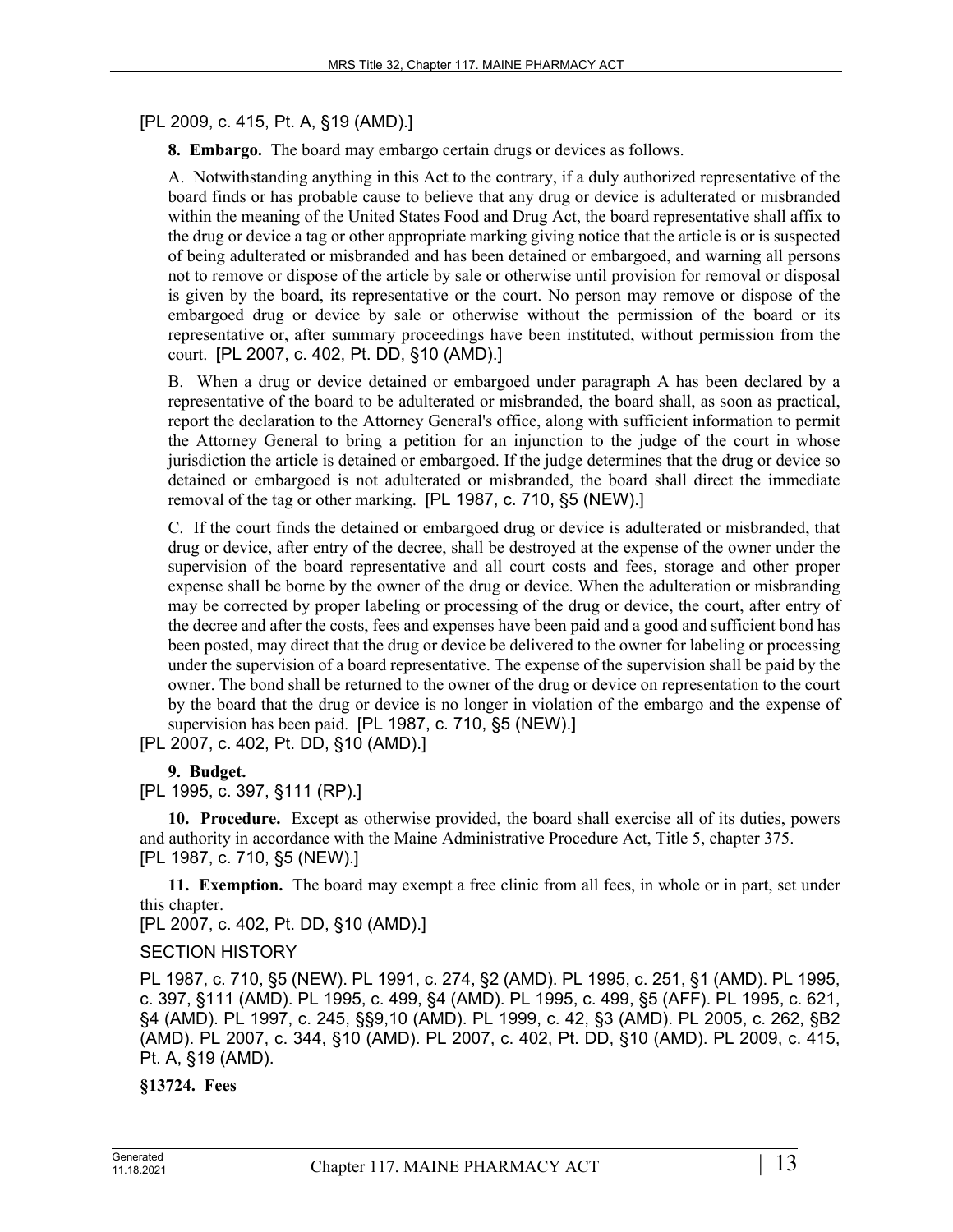The Director of the Office of Professional and Occupational Regulation may establish by rule fees for purposes authorized under this chapter in amounts that are reasonable and necessary for their respective purposes in accordance with this section. Rules adopted pursuant to this section are routine technical rules as defined in Title 5, chapter 375, subchapter 2‑A. [PL 2019, c. 536, §3 (NEW).]

**1. General fees.** Except as provided in subsection 2, the fee for any one purpose may not exceed \$325.

# [PL 2019, c. 536, §3 (NEW).]

**2. Manufacturer of an opioid medication fee.** The fee for a manufacturer of an opioid medication is \$55,000. This subsection does not apply to a manufacturer of an opioid medication if all of that manufacturer's opioid medications are approved by the United States Food and Drug Administration for use only in veterinary medicine.

[PL 2019, c. 536, §3 (NEW).]

SECTION HISTORY

PL 2005, c. 262, §B3 (NEW). PL 2007, c. 402, Pt. DD, §11 (AMD). PL 2011, c. 286, Pt. B, §5 (REV). PL 2019, c. 536, §3 (RPR).

**§13725. Insulin Safety Net Program**

# **(CONTAINS TEXT WITH VARYING EFFECTIVE DATES)**

# **(WHOLE SECTION TEXT EFFECTIVE UNTIL 1/01/27)**

# **(WHOLE SECTION TEXT REPEALED 1/01/27)**

**1. Definitions.** As used in this section, unless the context otherwise indicates, the following terms have the following meanings.

A. "Eligible individual" means an individual who has been determined to qualify for assistance under the program pursuant to subsection 3 or 4. [PL 2021, c. 303, §1 (NEW).]

B. "Insulin" has the same meaning as in section 13786-D, subsection 1, paragraph A, except for an insulin product that has a wholesale acquisition cost of \$8 or less per milliliter or applicable National Council for Prescription Drug Plan billing unit, for the entire assessment time period, adjusted annually based on the Consumer Price Index Annual Average, for All Urban Consumers, CPI-U: U.S. City Averages, All Items reported by the United States Department of Labor, Bureau of Labor Statistics. [PL 2021, c. 303, §1 (NEW).]

C. "Manufacturer" means a manufacturer engaged in the manufacturing of insulin that is selfadministered on an outpatient basis, except for a manufacturer with an annual gross revenue of \$2,000,000 or less from insulin sales in this State. [PL 2021, c. 303, §1 (NEW).]

D. "Urgent need of insulin" means having readily available for use less than a 7-day supply of insulin and in need of insulin in order to avoid the likelihood of suffering significant health consequences. [PL 2021, c. 303, §1 (NEW).]

[PL 2021, c. 303, §1 (NEW).]

**2. Insulin Safety Net Program established.** The board shall establish the Insulin Safety Net Program, referred to in this section as "the program," in accordance with the requirements of this section. Under the program, by March 1, 2022, each manufacturer shall establish procedures to make insulin available in accordance with this section and as required under subsections 3 and 4 to pharmacies for dispensing to eligible individuals who are in urgent need of insulin or who need access to an affordable insulin supply.

[PL 2021, c. 303, §1 (NEW).]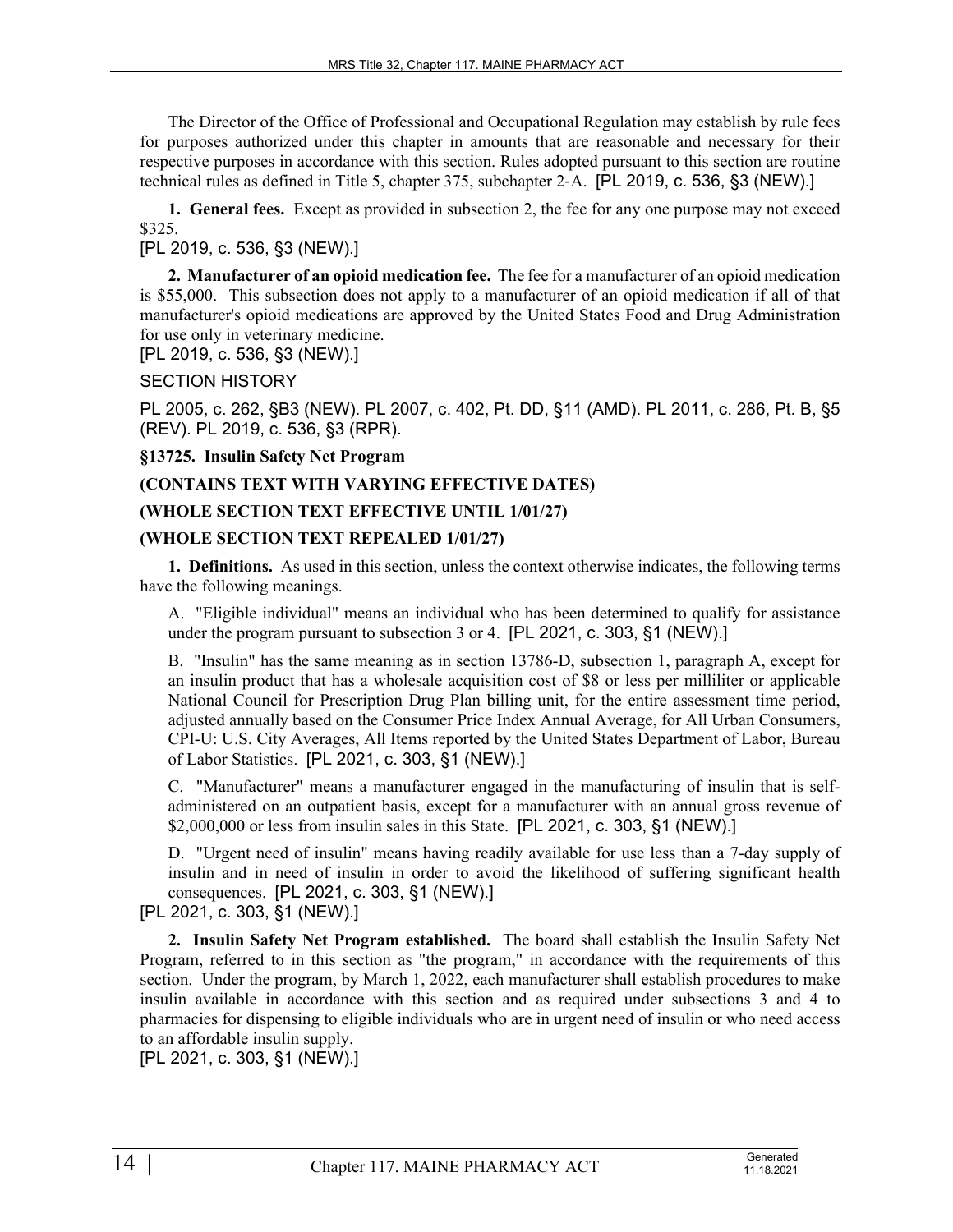**3. Urgent need safety net.** A pharmacy shall dispense a 30-day supply of insulin, as permitted under section 13786-D, to an eligible individual in urgent need of insulin in accordance with this subsection.

A. To be eligible, an individual must demonstrate on an application form developed by the board that the individual:

(1) Is a resident of this State;

(2) Is not enrolled in MaineCare or any other health coverage or prescription drug coverage that limits the total amount of cost-sharing that the enrollee is required to pay for a 30-day supply of insulin, including copayments, deductibles or coinsurance, to \$75 or less, regardless of the type or amount of insulin prescribed;

(3) Has not received an urgent-need supply of insulin through the program within the previous 12 months; and

(4) Has an urgent need of insulin. [PL 2021, c. 303, §1 (NEW).]

B. The board shall make the application form accessible through the board's publicly accessible website and make the form available to pharmacies and health care providers who prescribe or dispense insulin, hospital emergency departments, urgent care clinics and community health clinics. [PL 2021, c. 303, §1 (NEW).]

C. In addition to a completed, signed and dated application, an individual shall also present to a pharmacy a valid insulin prescription and identification indicating residency in the form of a valid Maine identification card, driver's license or permit. If the individual in urgent need of insulin is under the age of 18, the individual's parent or legal guardian shall provide the pharmacy with proof of residency. Upon receipt of the information required by this paragraph, the pharmacist shall dispense the prescribed insulin in an amount that will provide the individual a 30-day supply. If an individual does not have a valid prescription, a pharmacist may dispense an emergency refill of insulin pursuant to section 13786-D. [PL 2021, c. 303, §1 (NEW).]

D. The pharmacy shall notify the health care practitioner who issued the prescription order presented under paragraph C no later than 72 hours after the insulin is dispensed. [PL 2021, c. 303, §1 (NEW).]

E. The pharmacy may submit to the manufacturer of the dispensed insulin product or to the manufacturer's vendor a claim for payment for insulin dispensed under paragraph C that is in accordance with the standards developed by a national council for prescription drug programs for electronic claims processing, unless the manufacturer agrees to send to the pharmacy a replacement supply of the same insulin as dispensed in the amount dispensed. If the pharmacy submits an electronic claim to the manufacturer or the manufacturer's vendor, the manufacturer or vendor shall reimburse the pharmacy in an amount that covers the pharmacy's acquisition cost. [PL 2021, c. 303, §1 (NEW).]

F. The pharmacy may collect an insulin copayment from the eligible individual to cover the pharmacy's costs of processing and dispensing in an amount not to exceed \$35 for the 30-day supply of insulin dispensed under paragraph C. [PL 2021, c. 303, §1 (NEW).]

G. The pharmacy shall provide each eligible individual an information sheet provided by the board with contact information for the Health Insurance Consumer Assistance Program established in Title 24-A, chapter 56‑A, subchapter 2-A, including the program's publicly accessible website, tollfree telephone number and e-mail address, so that the individual may access additional information and assistance related to ongoing insulin coverage options, including assistance in: applying for MaineCare; applying for a qualified health plan offered through the federally facilitated marketplace, subject to open and special enrollment periods; accessing information on providers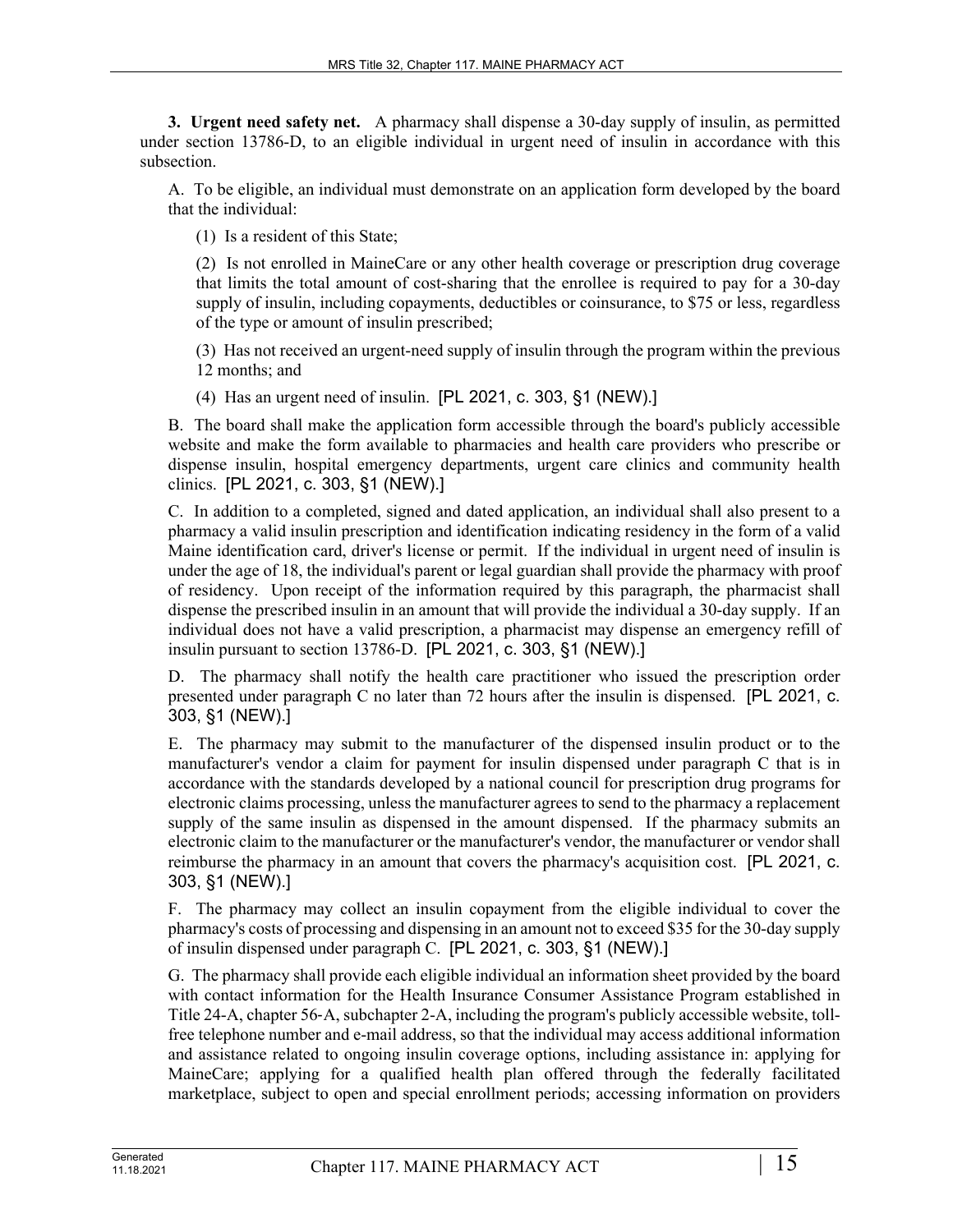who participate in prescription drug discount programs, including providers who are authorized to participate in the federal program under section 340b of the federal Public Health Service Act, United States Code, Title 42, section 256b; and accessing insulin manufacturers' patient assistance programs and other assistance programs through nonprofit organizations. [PL 2021, c. 303, §1 (NEW).]

H. The pharmacy shall retain a copy of the application form submitted by the individual under paragraph A to the pharmacy for reporting and compliance purposes. [PL 2021, c. 303, §1 (NEW).]

[PL 2021, c. 303, §1 (NEW).]

**4. Manufacturer's patient assistance.** A manufacturer shall establish a patient assistance program to provide access to insulin to any eligible individual who meets the requirements of this subsection and who demonstrates a continued need for insulin. Each manufacturer's patient assistance program must meet the requirements of this subsection.

A. Each manufacturer shall provide the Health Insurance Consumer Assistance Program established in Title 24-A, chapter 56-A, subchapter 2-A information regarding the manufacturer's patient assistance program, including contact information for individuals to call for assistance in accessing the patient assistance program. [PL 2021, c. 303, §1 (NEW).]

B. To be eligible to participate in a manufacturer's patient assistance program, an individual must:

(1) Be a Maine resident with a valid identification card that indicates Maine residency in the form of a Maine identification card or driver's license or permit. If the individual is under the age of 18, the individual's parent or legal guardian shall provide proof of residency;

(2) Have a family income that is equal to or less than 400 percent of the federal poverty guidelines; and

(3) Not be enrolled in MaineCare or eligible to receive health care coverage through a federally funded program or to receive prescription drug benefits through the United States Department of Veterans Affairs or not be enrolled in prescription drug coverage through an individual or group health plan that limits the total amount of cost-sharing that an enrollee is required to pay for a 30-day supply of insulin, including copayments, deductibles or coinsurance, to \$75 or less, regardless of the type or amount of insulin needed.

Notwithstanding the requirement in this paragraph, an individual who is enrolled in Medicare Part D is eligible for a manufacturer's patient assistance program if the individual has spent \$1,000 on prescription drugs in the current calendar year and meets the eligibility requirements in subparagraphs (1) and (2). [PL 2021, c. 303, §1 (NEW).]

C. An individual who is interested in participating in a manufacturer's patient assistance program may apply directly to the manufacturer or through the individual's health care practitioner, if the practitioner participates in the manufacturer's patient assistance program. [PL 2021, c. 303, §1 (NEW).]

D. Upon receipt of an application for the manufacturer's patient assistance program, the manufacturer shall process the application and determine eligibility. The manufacturer shall notify the applicant of the determination within 10 business days of receipt of the application. If necessary, the manufacturer may request additional information from the applicant. If additional information is needed, the manufacturer shall notify the applicant within 5 business days of receipt of the application as to what information is being requested. Within 3 business days of receipt of the requested information, the manufacturer shall determine eligibility and notify the applicant of the determination. If the individual has been determined to be not eligible, the manufacturer shall include the reasons for denying eligibility in the notification. The individual may seek an appeal of the determination in accordance with this section. If the individual is determined to be eligible,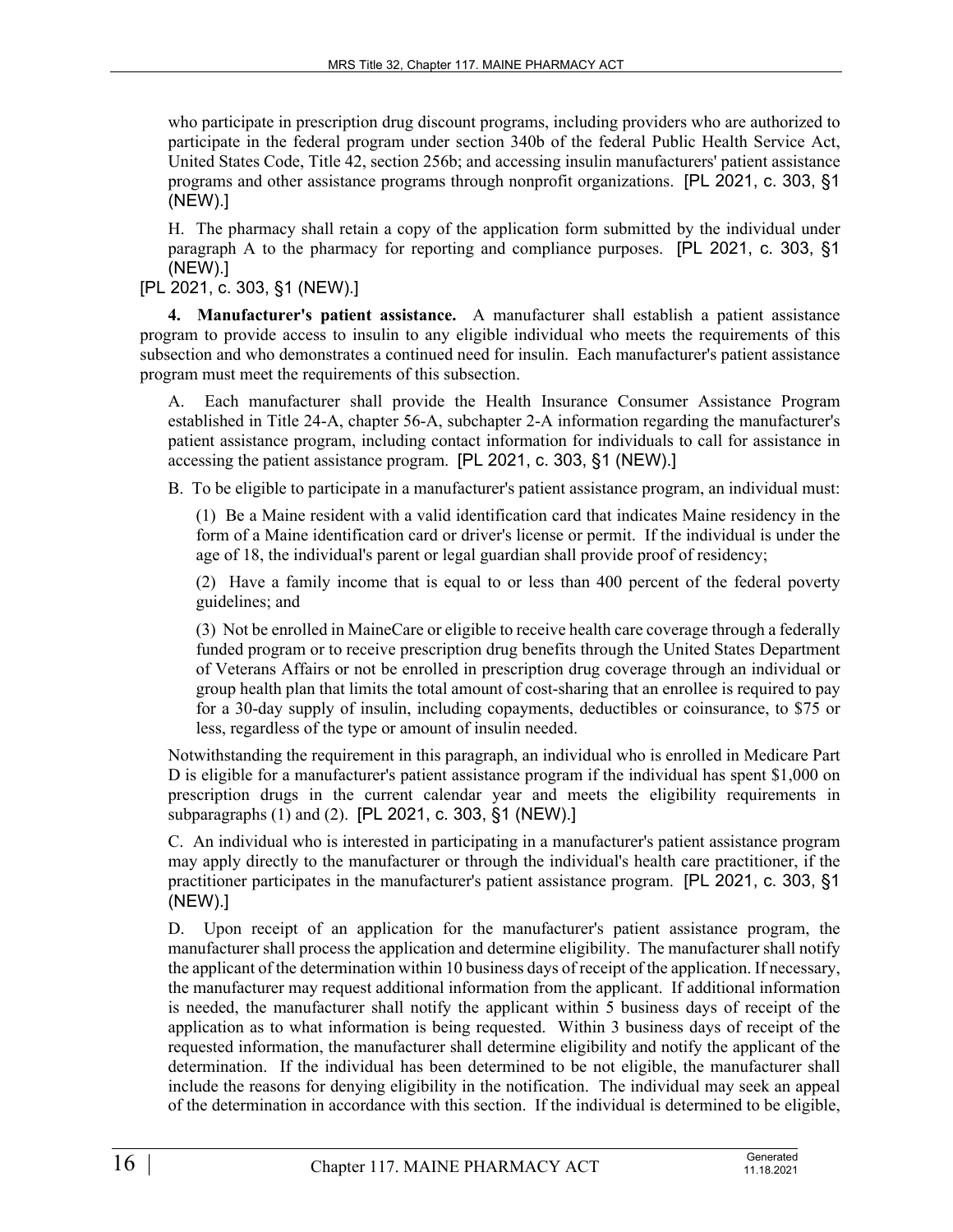the manufacturer shall provide the individual with an eligibility statement or other indication that the individual has been determined eligible for the manufacturer's patient assistance program. An individual's eligibility is valid for 12 months and is renewable upon a redetermination of eligibility. [PL 2021, c. 303, §1 (NEW).]

E. If the eligible individual has prescription drug coverage through an individual or group health plan, the manufacturer may determine that the individual's insulin needs are better addressed by providing financial assistance for copayments and other cost-sharing requirements of the individual's individual or group health plan. The manufacturer shall establish a copayment assistance program to provide such financial assistance. The manufacturer shall inform the individual and provide the individual with the necessary coupons to submit to a pharmacy. Under the manufacturer's copayment assistance program, an eligible individual may not be required to pay more than a copayment of \$35 for a 30-day supply of insulin. [PL 2021, c. 303, §1 (NEW).]

F. The eligible individual shall submit to a pharmacy the eligibility statement provided by the manufacturer under paragraph D. Upon receipt of an individual's eligibility status, the pharmacy shall dispense insulin in accordance with this paragraph.

(1) The pharmacy shall submit an order containing the name of the insulin product and the daily dosage amount as contained in a valid prescription to the product's manufacturer. The pharmacy shall include with the order to the manufacturer the following information: the pharmacy's name and shipping address; office telephone number, fax number, e-mail address and contact name; and any specific days or times when deliveries are not accepted by the pharmacy.

(2) Upon receipt of an order from a pharmacy and the information described in this paragraph, the manufacturer shall send to the pharmacy a 90-day supply of insulin as ordered, unless a lesser amount is requested in the order, at no charge to the individual or pharmacy. Except as authorized under paragraph E, the pharmacy shall provide the insulin to the individual at no charge to the individual. The pharmacy may not provide insulin received from the manufacturer to any individual other than the individual associated with the specific order.

(3) The pharmacy may not seek reimbursement for the insulin received from the manufacturer or from any 3rd-party payor. The pharmacy may collect a copayment from the individual to cover the pharmacy's costs for processing and dispensing in an amount not to exceed \$50 for each 90-day supply if the insulin is sent to the pharmacy.

(4) The pharmacy may submit to a manufacturer a reorder for an individual if the individual's eligibility statement under paragraph D has not expired. Upon receipt of a reorder from a pharmacy, the manufacturer shall send to the pharmacy an additional 90-day supply of the product, unless a lesser amount is requested, at no charge to the individual or pharmacy if the individual's eligibility statement has not expired.

(5) Notwithstanding subparagraph (2), a manufacturer may send the insulin as ordered directly to the individual if the manufacturer provides a mail order service option. [PL 2021, c. 303, §1 (NEW).]

G. If an individual disagrees with a manufacturer's determination of eligibility under this subsection, the individual may contact the board to request a review of eligibility. The review of eligibility must be conducted by the board administrator, in consultation with a board member. The individual requesting the review shall submit to the board, with the request, all documents submitted by the individual to the manufacturer. The board shall provide the reviewer or reviewers with the documents submitted by the individual. The review of eligibility must be completed within 10 business days of receipt of all the necessary documents from the individual. The review decision is final. If the review determines that the individual is eligible for the manufacturer's patient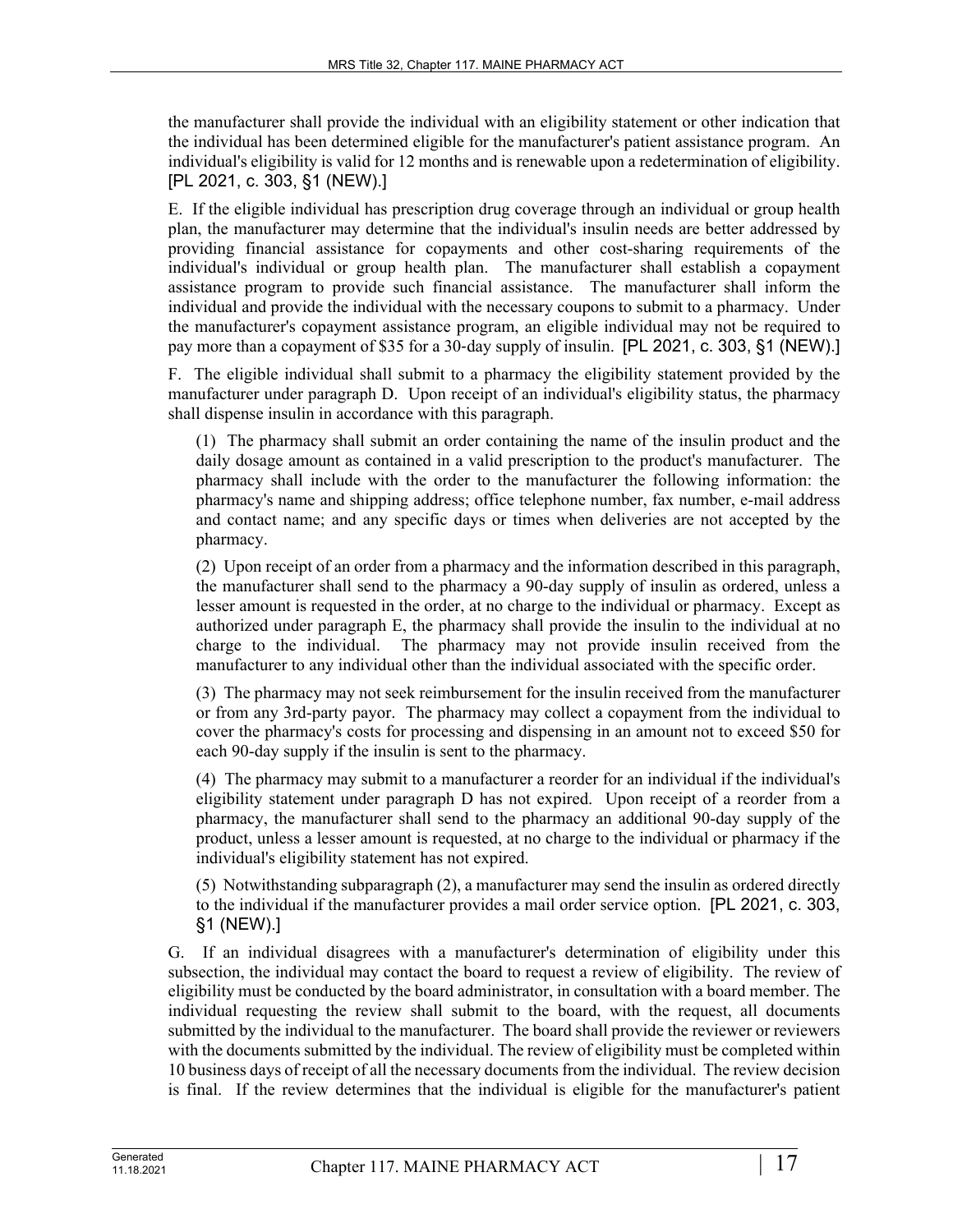assistance program, the manufacturer shall provide the individual with an eligibility statement in accordance with this subsection. [PL 2021, c. 303, §1 (NEW).]

[PL 2021, c. 303, §1 (NEW).]

**5. Additional 30-day urgent-need insulin supply pending eligibility for other coverage or assistance.** If an individual has applied for MaineCare coverage but has not been determined eligible or has been determined eligible but MaineCare coverage has not become effective or if the individual has been determined ineligible for the manufacturer's patient assistance program by the manufacturer and the individual has requested a review pursuant to subsection 4, paragraph G but the reviewer has not rendered a decision, the individual is entitled to access insulin under the provisions of subsection 3 if the individual has an urgent need of insulin. To access insulin under this subsection, the individual must attest to the pharmacy that the individual meets the requirements of subsection 2. [PL 2021, c. 303, §1 (NEW).]

**6. Dissemination of information about program.** In consultation with the Health Insurance Consumer Assistance Program, established in Title 24-A, chapter 56-A, subchapter 2-A, the board shall develop an information sheet to post on its publicly accessible website and provide a link to the information sheet on the website to be used by pharmacies, health care practitioners, hospital emergency departments, urgent care clinics and community health clinics. The information sheet must contain: a description of the urgent need insulin safety net, including how to apply for the benefits of the program; a description of each insulin manufacturer's patient assistance program, including contact information for accessing the assistance programs for each manufacturer; information on how to contact the Health Insurance Consumer Assistance Program, established in Title 24-A, chapter 56‑A, subchapter 2-A; and information on how to contact the board if a manufacturer determines that an individual is not eligible for the manufacturer's patient assistance program. [PL 2021, c. 303, §1 (NEW).]

**7. Enforcement; penalty for noncompliance.** A person who violates this chapter is subject to enforcement action by the board through any board action authorized in accordance with section 13731 or any civil penalty or criminal or civil action authorized in section 13731. [PL 2021, c. 303, §1 (NEW).]

**8. Confidential information.** Any health information or records provided to the board under this section are confidential if the information or records identify or permit the identification of an individual who is seeking to access urgently needed insulin under subsection 3 or to participate in a manufacturer's patient assistance program under this section. A manufacturer shall maintain the confidentiality of any information received from any individual applying for the manufacturer's patient assistance program under this section and is prohibited from selling, sharing or disseminating data received under this section unless required to under this section or unless the individual has provided the manufacturer with a signed authorization.

[PL 2021, c. 303, §1 (NEW).]

**9. Reports.** Beginning February 15, 2023 and annually thereafter, each manufacturer shall report to the board on the number of Maine residents who accessed and received insulin on an urgent-need basis in the preceding calendar year; the number of Maine residents participating in the manufacturer's patient assistance program in the preceding calendar year, including the number of Maine residents who the manufacturer determined were ineligible for its patient assistance program; and the total value of the insulin, determined by the wholesale acquisition cost of the insulin, provided by the manufacturer in the preceding calendar year. Beginning April 15, 2023 and annually thereafter, the board shall submit a report of the aggregate information reported by manufacturers pursuant to this subsection to the joint standing committee of the Legislature having jurisdiction over health coverage, insurance and financial services matters.

[PL 2021, c. 303, §1 (NEW).]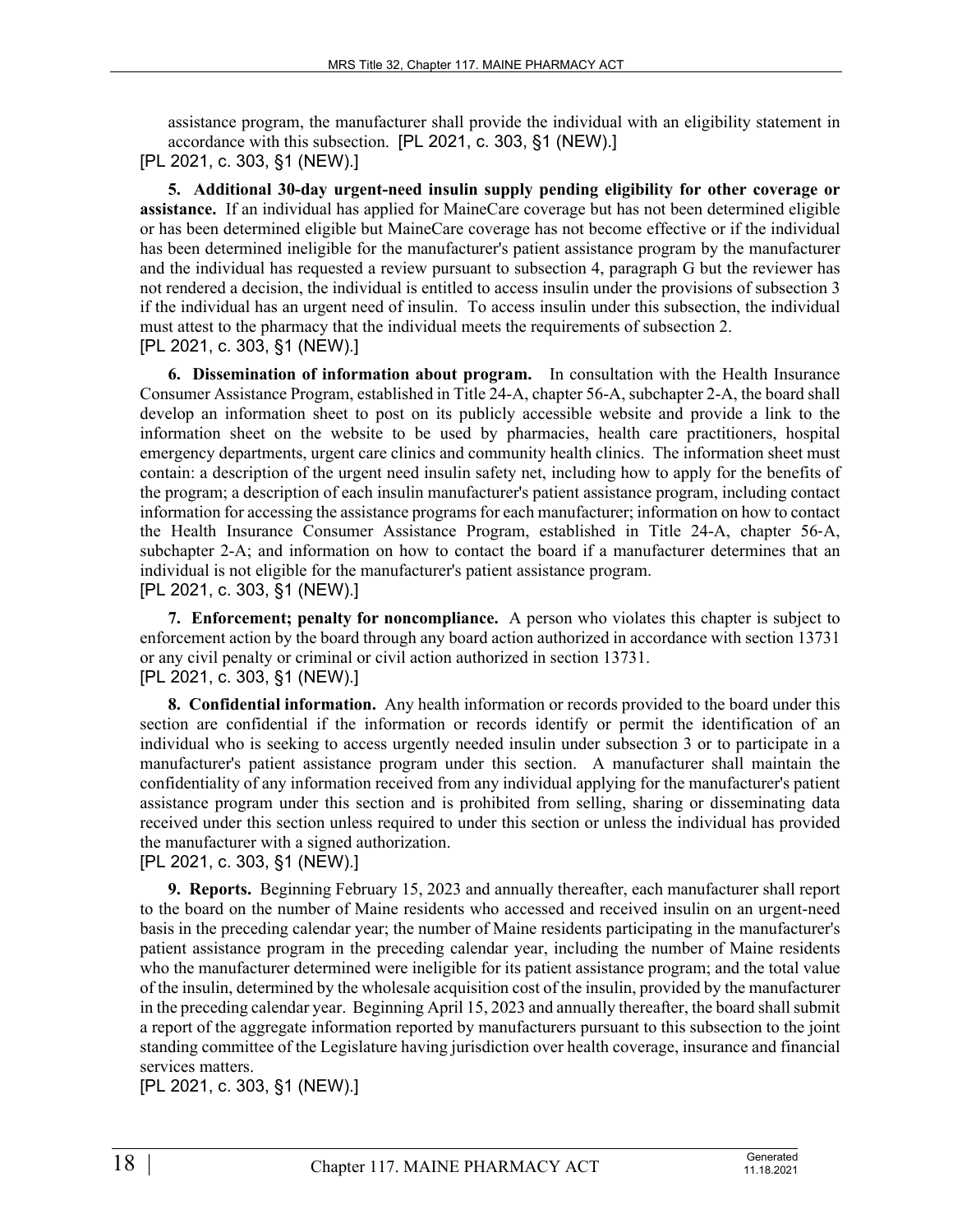**10. Repeal.** This section is repealed January 1, 2027. [PL 2021, c. 303, §1 (NEW).] SECTION HISTORY PL 2021, c. 303, §1 (NEW).

### **SUBCHAPTER 3**

### **LICENSING**

#### **§13731. Unlawful practice; penalties; injunctions**

**1. Applicability.** It is unlawful for any person to engage in the practice of pharmacy unless licensed to practice under this Act, except that:

A. Physicians, dentists, veterinarians or other practitioners of the healing arts who are licensed under the laws of this State may dispense and administer prescription drugs to their patients in the practice of their respective professions where specifically authorized to do so by law; [PL 2013, c. 373, §1 (NEW).]

B. A licensed retail pharmacy that is located in Canada, the United Kingdom of Great Britain and Northern Ireland, the Commonwealth of Australia or New Zealand that meets its country's statutory and regulatory requirements may export prescription drugs by mail or carrier to a resident of this State for that resident's personal use. A licensed retail pharmacy described in this paragraph is exempt from licensure under this Act; and [PL 2013, c. 373, §1 (NEW).]

C. An entity that contracts to provide or facilitate the exportation of prescription drugs from a licensed retail pharmacy described in paragraph B may provide or facilitate the provision of prescription drugs from that pharmacy by mail or carrier to a resident of this State for that resident's personal use. An entity that provides or facilitates the provision of prescription drugs pursuant to this paragraph is exempt from licensure under this Act. [PL 2013, c. 373, §1 (NEW).]

[PL 2013, c. 373, §1 (AMD).]

**2. Authorization to deal with dangerous substances.** Practitioners, drug jobbers, drug wholesalers, drug manufacturers, pharmacists and pharmacies licensed under this chapter and approved animal shelters as provided in Title 7, section 3913, are authorized to deal professionally with dangerous substances. A dangerous substance is:

A. Any substance listed under the Federal Uniform Controlled Substance Act, sections 1 through 5; or [PL 1987, c. 710, §5 (NEW).]

B. Anything deemed to be dangerous by the Federal Drug Administration, other federal agency, or the Attorney General of the United States. [PL 1987, c. 710, §5 (NEW).] [PL 2007, c. 402, Pt. DD, §12 (AMD).]

**3. Violation.** Any person who violates this chapter commits a Class E crime and, notwithstanding Title 17‑A, sections 1704 and 1705, may be punished by a fine of not more than \$1,000. Each violation of each section of this chapter constitutes a separate offense. [PL 2019, c. 113, Pt. C, §84 (AMD).]

**4. Violation; suspension; penalty.** For any violation of this chapter, in addition to other disciplinary action which may be taken by the board, the board may suspend the violator's license for up to 90 days or impose a civil penalty of up to \$500, or both, for each violation of each section of this chapter. The jurisdiction to suspend a license for up to 90 days shall be concurrent with that of the District Court.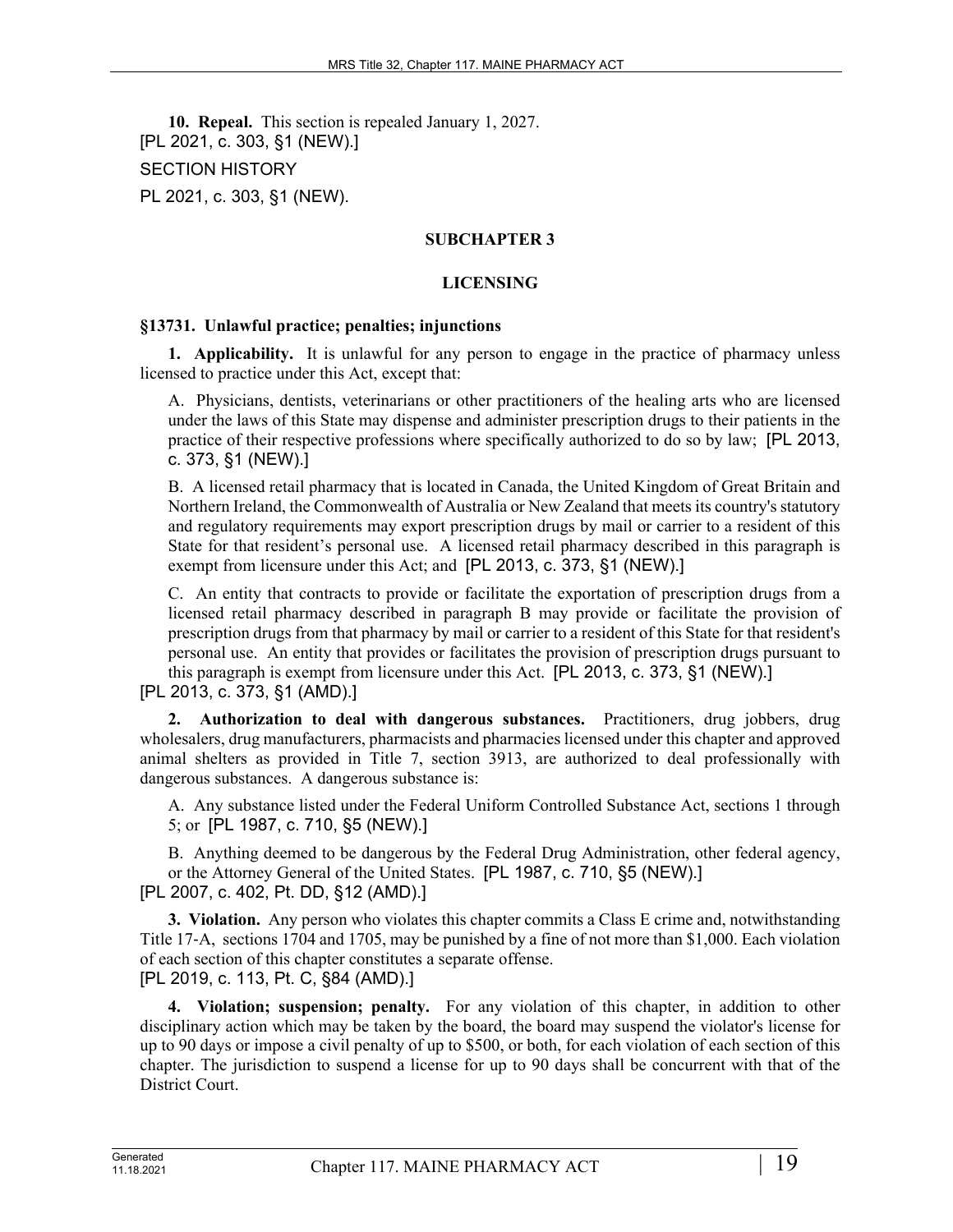[PL 1987, c. 710, §5 (NEW); PL 1999, c. 547, Pt. B, §78 (AMD); PL 1999, c. 547, Pt. B, §80 (AFF).]

**5. Action to enjoin.** The State may bring an action to enjoin any licensee or person from violating this chapter, regardless of whether proceedings have been or may be instituted in the District Court or whether criminal proceedings have been or may be instituted.

[PL 1987, c. 710, §5 (NEW); PL 1999, c. 547, Pt. B, §78 (AMD); PL 1999, c. 547, Pt. B, §80 (AFF).]

**6. Fees; fines; forfeitures.**  [PL 1995, c. 397, §112 (RP).]

SECTION HISTORY

PL 1987, c. 710, §5 (NEW). PL 1995, c. 397, §112 (AMD). PL 1999, c. 547, §B78 (AMD). PL 1999, c. 547, §B80 (AFF). PL 2007, c. 402, Pt. DD, §12 (AMD). PL 2013, c. 373, §1 (AMD). PL 2019, c. 113, Pt. C, §84 (AMD).

## **§13732. Qualifications for licensure by examination**

**1. Requirements.** To obtain a license to engage in the practice of pharmacy, an applicant for licensure by examination must:

A. Have submitted a written application in the form prescribed by the board together with the required examination and license fee as set under section 13724; [PL 2005, c. 262, Pt. B, §4 (AMD).]

B. Have attained the age of 21 years; [PL 1987, c. 710, §5 (NEW).]

C. [PL 2021, c. 289, §7 (RP).]

D. Have graduated and received the first professional undergraduate degree from a pharmacy degree program accredited by the American Council on Pharmaceutical Education or have received a degree from an equivalent program, which has been approved by the board, from a school outside the United States; [PL 1987, c. 710, §5 (NEW).]

E. Have completed an internship or other program that has been approved by the board or demonstrated, to the board's satisfaction, experience in the practice of pharmacy that meets or exceeds the minimum internship requirement of the board; and [PL 2005, c. 262, Pt. B, §4 (AMD).]

F. Have successfully passed an examination approved by the board. [PL 2005, c. 262, Pt. B, §4 (AMD).]

G. [PL 2005, c. 262, Pt. B, §5 (RP).] [PL 2021, c. 289, §7 (AMD).]

**2. Examinations.** Examinations shall be prepared and administered according to this subsection.

A. The examination shall be prepared to measure the competence of the applicant to engage in the practice of pharmacy. The board may employ and cooperate with any organization or consultant in the preparation and grading of an appropriate examination, but shall retain the sole discretion and responsibility of determining which applicants have successfully passed the examination. [PL 1987, c. 710, §5 (NEW).]

B. [PL 2007, c. 402, Pt. DD, §13 (RP).] [PL 2007, c. 402, Pt. DD, §13 (AMD).]

**3. Internship and other training programs.** Internship and practical experience requirements shall be determined as follows.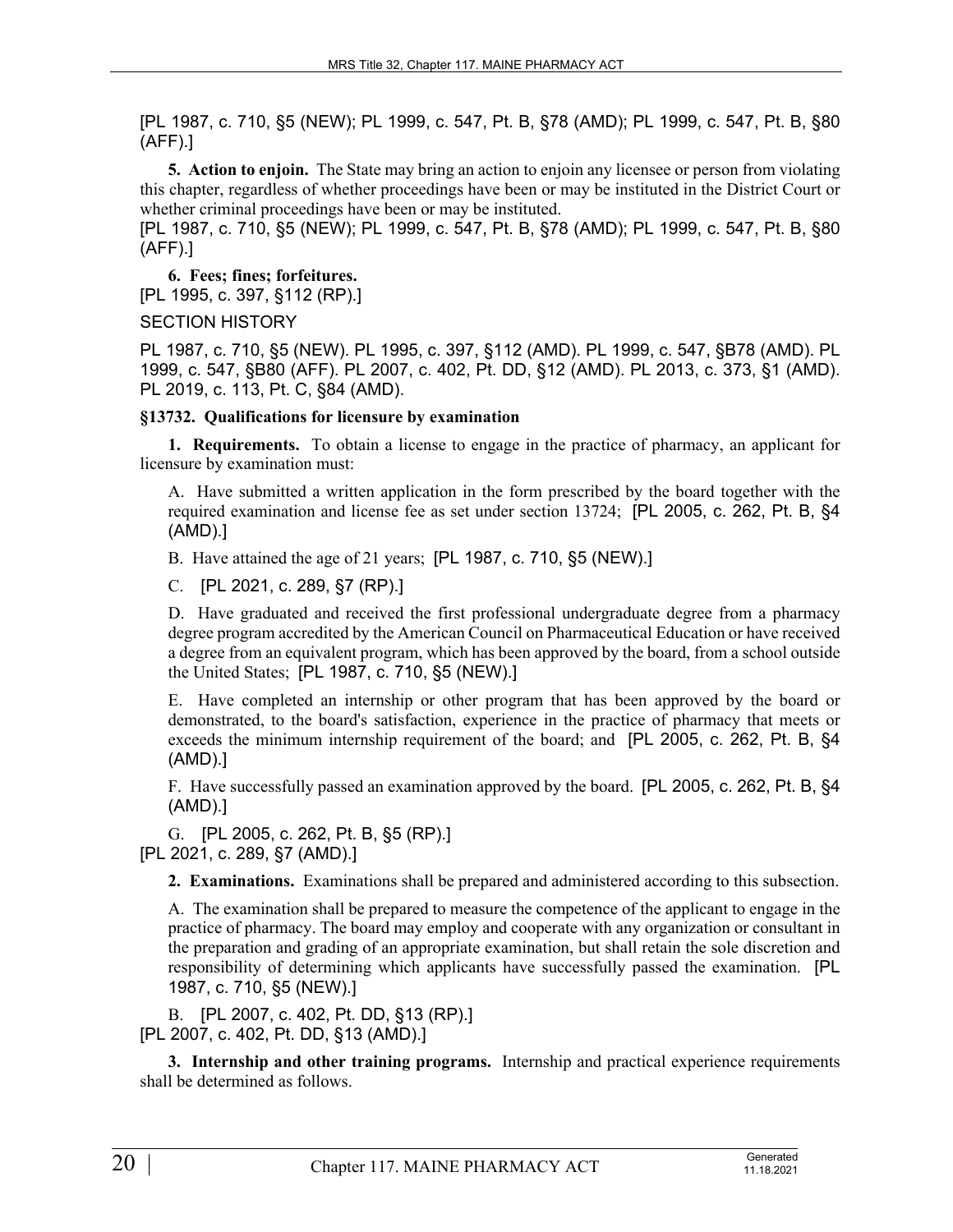A. All applicants for licensure by examination must obtain practical experience in the practice of pharmacy concurrent with or after college attendance under such terms and conditions as the board may determine. [PL 1987, c. 710, §5 (NEW).]

B. The board shall establish standards for internship or any other program necessary to qualify an applicant for the licensure examination and shall also determine the necessary qualifications of any preceptors used in any internship or other program. [PL 1987, c. 710, §5 (NEW).]

# [PL 1987, c. 710, §5 (NEW).]

### SECTION HISTORY

PL 1987, c. 710, §5 (NEW). PL 2005, c. 262, §§B4,5 (AMD). PL 2007, c. 402, Pt. DD, §13 (AMD). PL 2021, c. 289, §7 (AMD).

## **§13733. Qualifications for licensure by endorsement**

## **(REPEALED)**

SECTION HISTORY

PL 1987, c. 710, §5 (NEW). PL 1995, c. 257, §1 (AMD). PL 1999, c. 130, §7 (AMD). PL 2005, c. 262, §§B6-8 (AMD). PL 2007, c. 402, Pt. DD, §14 (AMD). PL 2021, c. 289, §8 (RP).

## **§13733-A. Licensure by endorsement**

In order to obtain a license as a pharmacist by endorsement, an applicant for licensure must meet the requirements of Title 10, section 8003-H and any applicable rules adopted pursuant to that section. [PL 2021, c. 289, §9 (NEW).]

## SECTION HISTORY

PL 2021, c. 289, §9 (NEW).

# **§13734. Renewal of licenses**

**1. Renewal.** A license expires on the date set by the commissioner pursuant to Title 10, section 8003, subsection 4 for the licensing period for which the license was issued. A renewal license is issued for each ensuing licensing period in the absence of any reason or condition that might warrant the refusal to grant a license, upon receipt by the board of the written request of the applicant and the fee for the license as set under section 13724 and upon the applicant's presenting evidence of compliance with the requirements of section 13735.

Licenses may be renewed up to 90 days after the date of expiration upon payment of a late fee as set under section 13724 in addition to the renewal fee as set under section 13724. Any person who submits an application for renewal more than 90 days after the license renewal date is subject to all requirements governing new applicants under this chapter, including a late fee, renewal fee and additional late fee as set under section 13724, except that the board may, giving due consideration to the protection of the public, waive examination if that renewal application is made within 2 years from the date of that expiration.

# [PL 2007, c. 402, Pt. DD, §15 (AMD).]

**2. Inactive renewal license.** A licensed pharmacist not practicing pharmacy within this State shall pay, on or before the expiration date as determined by the commissioner, a renewal fee as set under section 13724, in return for which an inactive renewal license must be issued.

A licensed pharmacist holding an inactive renewal license who desires to practice pharmacy in this State is required to submit proof satisfactory to the board that, during the calendar year preceding application for active licensure, the pharmacist has participated in not less than 15 hours of approved courses of continuing professional pharmaceutical education as defined in section 13735. The board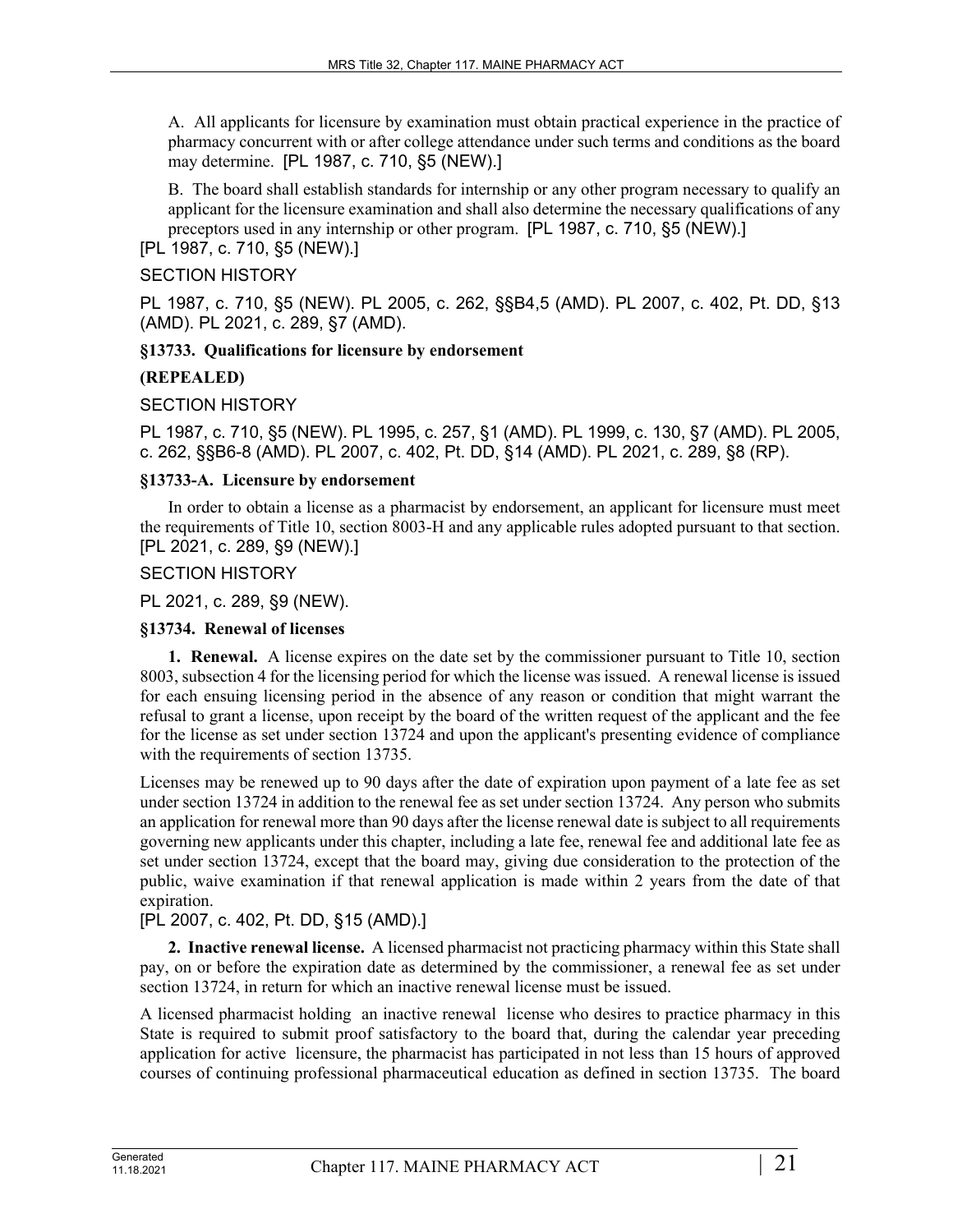may make exceptions to the continuing education requirement of this section in emergency or hardship cases.

If any person fails or neglects to procure the annual inactive renewal license, after the expiration of 30 days that person's original license expires. That person, in order to regain licensure, is required to pay one renewal fee as set under section 13724 in addition to the sum of all fees that person may be in arrears.

[PL 2007, c. 402, Pt. DD, §15 (AMD).]

**3. Fees.**  [PL 2005, c. 262, Pt. B, §9 (RP).]

SECTION HISTORY

PL 1987, c. 710, §5 (NEW). PL 1993, c. 600, §A270 (AMD). PL 2005, c. 262, §B9 (AMD). PL 2007, c. 402, Pt. DD, §15 (AMD).

#### **§13735. Continuing pharmacy education**

An annual renewal license may not be issued by the board until the applicant certifies to the board that, during the calendar year preceding an application for renewal, the applicant has participated in not less than 15 hours of approved courses of continuing professional pharmaceutical education as set out in this section. For a pharmacist authorized to administer drugs and immunizations, of the 15 hours to be completed, at least 2 hours must be in board-approved courses on drug administration as described in section 13702-A, subsection 28. A pharmacist who enters into a collaborative practice agreement must agree to complete, in each year of the agreement, 5 of the 15 hours required in this section in the areas of practice covered by the agreement. The continuing professional pharmaceutical educational courses consist of postgraduate studies, institutes, seminars, workshops, lectures, conferences, extension studies, correspondence courses or such other forms of continuing professional pharmaceutical education as may be approved by the board. [PL 2021, c. 84, §1 (AMD).]

These courses consist of subject matter pertinent to the following general areas of professional pharmaceutical education: the socioeconomic and legal aspects of health care; the properties and actions of drugs and dosage forms; and the ideology, characteristics and therapeutics of the disease state. The specific subject matter of the courses may include, but is not limited to, pharmacology, biochemistry, physiology, pharmaceutical chemistry, pharmacy administration, drug administration as it relates to the area of permitted practice, pharmacy jurisprudence, public health and communicable diseases, pharmaceutical marketing, professional practice management, anatomy, histology and such other subject matter as represented in curricula of accredited colleges of pharmacy. The content of each course offered for credit under this continuing professional educational program must be approved in advance of the course by the board or its representative. The board may make exceptions to this section in emergency or hardship cases. [PL 2009, c. 308, §2 (AMD).]

Each application for approval of a continuing education program or course must be submitted according to the guidelines prescribed by rule by the board, together with a fee as set under section 13724. [PL 2007, c. 402, Pt. DD, §16 (AMD).]

#### SECTION HISTORY

PL 1987, c. 710, §5 (NEW). PL 1999, c. 130, §8 (AMD). PL 2005, c. 262, §B10 (AMD). PL 2007, c. 402, Pt. DD, §16 (AMD). PL 2009, c. 308, §2 (AMD). PL 2013, c. 308, §3 (AMD). PL 2021, c. 84, §1 (AMD).

#### **SUBCHAPTER 4**

#### **DISCIPLINE**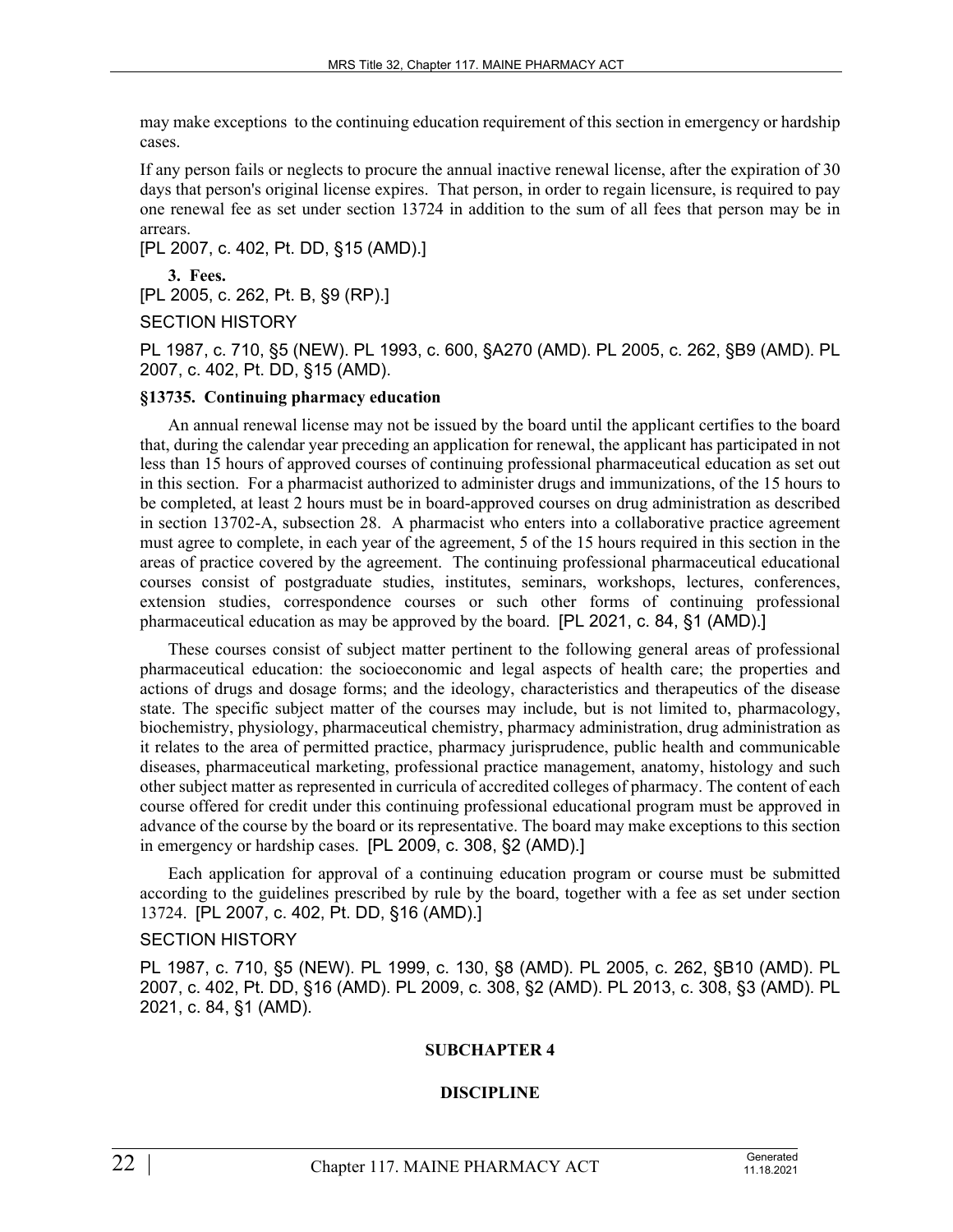## **§13741. Informal conference**

# **(REPEALED)**

SECTION HISTORY

PL 1987, c. 710, §5 (NEW). PL 1993, c. 600, §A271 (AMD). PL 1999, c. 130, §9 (AMD). PL 2007, c. 402, Pt. DD, §17 (AMD). PL 2011, c. 286, Pt. K, §1 (RP).

**§13742. Grounds for discipline**

### **(REPEALED)**

SECTION HISTORY

PL 1987, c. 710, §5 (NEW). PL 1993, c. 600, §A272 (AMD). PL 1999, c. 130, §10 (AMD). PL 2007, c. 402, Pt. DD, §18 (RP).

## **§13742-A. Denial or refusal to renew license; disciplinary sanctions; crimes; criminal prosecutions**

**1. Disciplinary action.** In addition to the grounds enumerated in Title 10, section 8003, subsection 5-A, paragraph A, the board may deny a license, refuse to renew a license or impose the disciplinary sanctions authorized by Title 10, section 8003, subsection 5-A for:

A. Misuse of alcohol, drugs or other substances that has resulted or may result in the applicant or licensee performing duties in a manner that endangers the health or safety of patients; [PL 2013, c. 105, §9 (AMD).]

B. A professional diagnosis of a mental or physical condition that has resulted or may result in the applicant or licensee performing duties in a manner that endangers the health or safety of patients; [PL 2007, c. 402, Pt. DD, §19 (NEW).]

C. Engaging in unprofessional conduct by violating any standard of professional behavior, including but not limited to a breach of confidentiality of health care information pursuant to state law, that has been established in the practice for which the licensee is licensed; [PL 2017, c. 434, §2 (AMD).]

D. Engaging in false, misleading or deceptive advertising; [PL 2019, c. 165, §27 (AMD).]

E. Failing to comply with section 13800; [PL 2021, c. 303, §2 (AMD).]

F. A violation of section 13800‑B; or [PL 2021, c. 303, §3 (AMD).]

G. A violation of section 13725. [PL 2021, c. 303, §4 (NEW).]

This subsection applies to all types of licenses issued by the board. [PL 2021, c. 303, §§2-4 (AMD).]

**2. Crime in course of business.** If any licensed pharmacist is convicted in state or federal court of a crime that is committed during the course of duties performed as a licensed pharmacist or committed through the use of the pharmacy in which the pharmacist is employed, or that the pharmacist owns or operates, and that demonstrates unfitness to practice as a pharmacist, including, but not limited to, convictions for defrauding the Medicaid program and for illegally distributing prescription drugs, the pharmacist's license is subject to disciplinary action as set forth in subsection 1. [PL 2007, c. 402, Pt. DD, §19 (NEW).]

**3. Criminal prosecutions.** Nothing in this chapter bars criminal prosecution for any violation of this chapter when that violation is a criminal offense under the laws of this State or of the United States. [PL 2007, c. 402, Pt. DD, §19 (NEW).]

**4. Injunction.** Notwithstanding any other provision of law, the Attorney General may seek injunctive relief against a person who violates subsection 1, paragraph E. If the Attorney General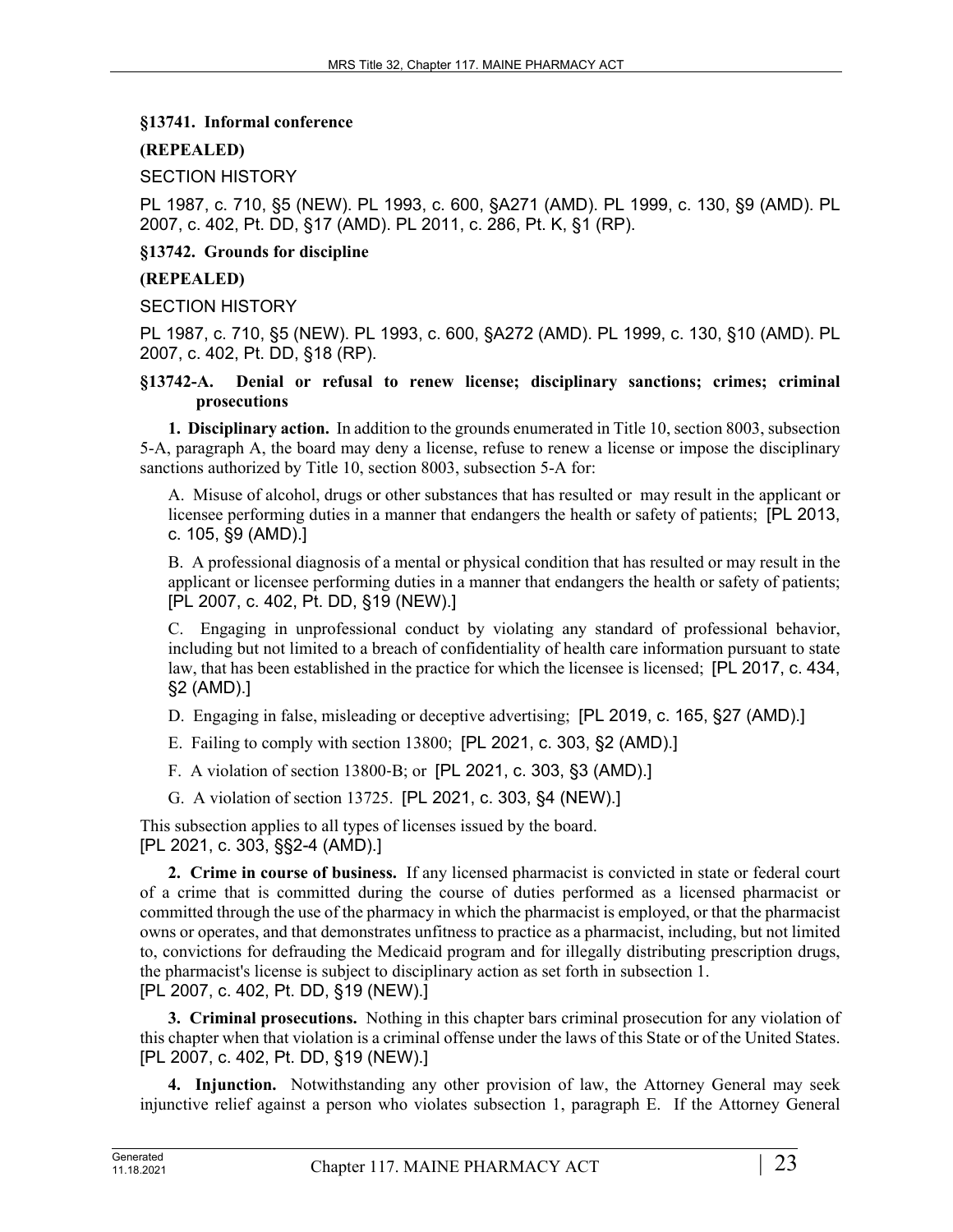prevails in an action under this subsection, the court must order the person to reimburse the State for the Attorney General's costs of prosecuting the action, including reasonable attorney's fees. [PL 2017, c. 434, §4 (NEW).]

## SECTION HISTORY

PL 2007, c. 402, Pt. DD, §19 (NEW). PL 2013, c. 105, §9 (AMD). PL 2017, c. 434, §§2-4 (AMD). PL 2019, c. 165, §§27-29 (AMD). PL 2021, c. 303, §§2-4 (AMD).

## **§13743. Reinstatement**

**1. Penalties.** 

[PL 2007, c. 402, Pt. DD, §20 (RP).]

**2. Reinstatement.** Any person whose license to practice pharmacy in this State has been suspended, revoked or restricted pursuant to this chapter, whether voluntarily or by action of the board, may at reasonable intervals petition the board for reinstatement of the license. The petition must be made in writing in a form prescribed by the board. Upon investigation and hearing, the board may grant or deny the petition or it may modify its original finding to reflect any circumstances which have changed sufficiently to warrant those modifications. [PL 1987, c. 710, §5 (NEW).]

**3. Criminal prosecutions.**  [PL 2007, c. 402, Pt. DD, §20 (RP).]

**4. Judicial review.**  [PL 2007, c. 402, Pt. DD, §20 (RP).]

SECTION HISTORY

PL 1987, c. 710, §5 (NEW). PL 2007, c. 402, Pt. DD, §20 (AMD).

# **SUBCHAPTER 5**

# **PHARMACY FACILITIES**

#### **§13751. Registration**

**1. Licensure.** All pharmacies, manufacturers, wholesalers and mail order contact lens suppliers shall annually obtain a license from the board. [PL 2007, c. 402, Pt. DD, §21 (AMD).]

**2. Classifications.** Pharmacies must be licensed in classifications set out in this subsection.

Each pharmacy must apply for a license in one of the following classifications:

A. Retail pharmacy; [PL 2007, c. 402, Pt. DD, §22 (AMD).]

- B. Mail order prescription pharmacy; [PL 2007, c. 402, Pt. DD, §22 (AMD).]
- C. Wholesale pharmacy; [PL 2007, c. 402, Pt. DD, §22 (AMD).]
- D. Rural health center; [PL 2019, c. 454, §1 (AMD).]
- E. Free clinic; or [PL 2019, c. 454, §1 (AMD).]
- F. Vending machine outlet. [PL 2019, c. 454, §1 (NEW).]
- [PL 2019, c. 454, §1 (AMD).]

**3. Rules.** The board shall establish by rule the criteria that each pharmacy must meet to qualify for licensure in each classification designated in subsection 2. The board may issue various types of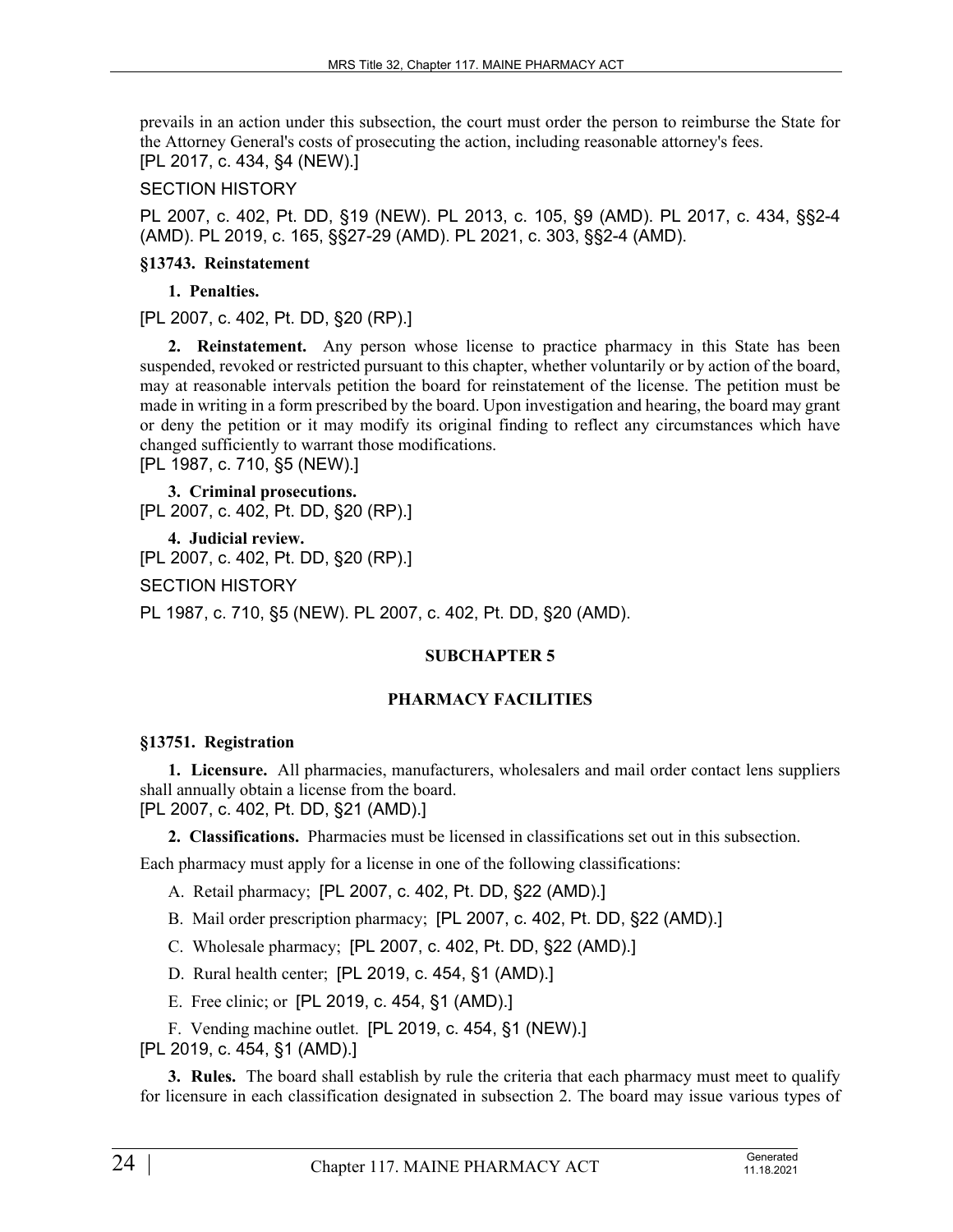licenses with varying restrictions to the pharmacies referred to in subsection 2, paragraph A when the board determines it necessary by reason of the type of pharmacy requesting a license. [PL 2007, c. 402, Pt. DD, §23 (AMD).]

**3-A. Mail order contact lens suppliers.** In order to meet the board's minimum licensure requirements, a mail order contact lens supplier must:

A. Apply for a license, if filling contact lens prescriptions by mail or carrier for a patient that resides in this State; [PL 2005, c. 262, Pt. B, §11 (AMD).]

B. Pay a license fee, as set under section 13724; [PL 2005, c. 262, Pt. B, §11 (AMD).]

C. Provide the name and address of the owner, partners or corporation and its officers; [PL 1997, c. 117, §11 (NEW).]

D. Fill only written contact lens prescriptions containing expiration dates that do not exceed 24 months from the date of issue; [PL 1997, c. 117, §11 (NEW).]

E. Maintain a record of every contact lens prescription filled for a period of 5 years; and [PL 1997, c. 117, §11 (NEW).]

F. Supply, upon request, all information needed by the board to ensure compliance with this subchapter. [PL 1997, c. 117, §11 (NEW).]

The board may adopt rules establishing additional licensure requirements and disciplinary actions for violation of this subchapter and board rules. Rules adopted pursuant to this subsection are routine technical rules as defined by Title 5, chapter 375, subchapter 2‑A.

[PL 2005, c. 262, Pt. B, §11 (AMD).]

**4. Nonprescription drugs.** It shall be lawful for a person to sell and distribute nonprescription drugs. Any person engaging in the sale and distribution of those items shall not be deemed to be improperly engaged in the practice of pharmacy. No rule may be adopted by the board under this Act which requires the sale of nonprescription drugs by a licensed pharmacist or under the supervision of a licensed pharmacist or otherwise applies to or interferes with the sale and distribution of those medicines.

[PL 1987, c. 710, §5 (NEW).]

SECTION HISTORY

PL 1987, c. 710, §5 (NEW). PL 1997, c. 117, §§10,11 (AMD). PL 1999, c. 42, §§4,5 (AMD). PL 2005, c. 262, §B11 (AMD). PL 2007, c. 402, Pt. DD, §§21-23 (AMD). PL 2019, c. 454, §1 (AMD).

# **§13752. Application**

**1. Procedures.** The board shall specify by rule the licensing procedures to be followed, including, but not limited to, specification of forms for use in applying for licensure and the times and places for filing an application.

[PL 2007, c. 402, Pt. DD, §24 (AMD).]

**2. Required information.** Applications for licenses must include the fee as set under section 13724 and the following information about the proposed pharmacy and pharmacist in charge:

A. Ownership of the pharmacy; [PL 2007, c. 402, Pt. DD, §24 (AMD).]

B. Location of the pharmacy; [PL 2007, c. 402, Pt. DD, §24 (AMD).]

C. Identity of the pharmacist licensed to practice in the State who will be the pharmacist in charge of the pharmacy, when one is required by this chapter, and such further information as the board may determine necessary. The board shall adopt rules identifying the duties and responsibilities of the pharmacist in charge, which must include, at a minimum, responsibility for ensuring the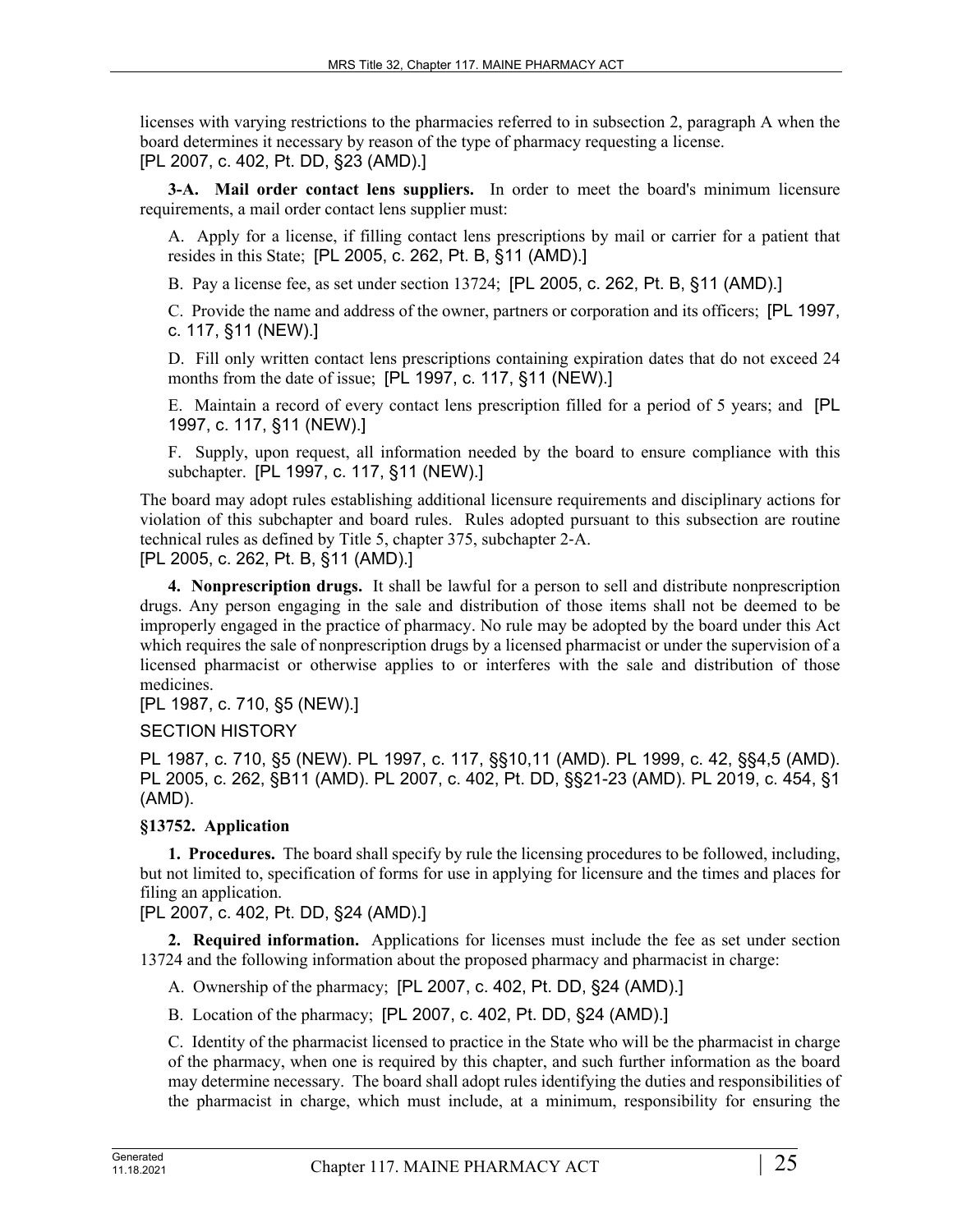pharmacy's compliance with all state and federal laws, rules and regulations pertaining to the practice of pharmacy, the distribution of drugs by the pharmacy and the licensure of pharmacy personnel. A pharmacist may be the pharmacist in charge for only one pharmacy, except as otherwise determined by the board by rule. The position of pharmacist in charge may not be held by a qualified assistant pharmacist; and [PL 2021, c. 289, §10 (AMD).]

D. Attestation by the pharmacist identified as the pharmacist in charge that the pharmacist has read and understands the requirements and duties of a pharmacist in charge set forth in board rules. [PL 2021, c. 289, §11 (AMD).]

[PL 2021, c. 289, §§10, 11 (AMD).]

**3. Transferability.** Licenses issued by the board pursuant to this chapter are not transferable or assignable.

[PL 2007, c. 402, Pt. DD, §24 (AMD).]

**4. Professional responsibility.** The board shall specify by rule minimum standards for the professional responsibility in the conduct of any pharmacy that has employees or personnel engaged in the practice of pharmacy. The board may require that the portion of the facility to which the license applies be operated only under the direct supervision of no less than one pharmacist licensed to practice in this State and not otherwise and to provide such other special requirements as necessary. A change in the pharmacist in charge who is responsible for the pharmacy must be reported to the board together with the fee as set under section 13724.

[PL 2007, c. 402, Pt. DD, §24 (AMD).]

**5. Minimum inventory.** The board shall ascertain that the applicant has a sufficient amount of prescription inventory on location to respond appropriately to prescription orders.

[PL 1987, c. 710, §5 (NEW).]

## SECTION HISTORY

PL 1987, c. 710, §5 (NEW). PL 1999, c. 130, §11 (AMD). PL 2005, c. 262, §§B12-14 (AMD). PL 2007, c. 402, Pt. DD, §24 (AMD). PL 2021, c. 289, §§10, 11 (AMD).

#### **§13752-A. Site inspection required**

**1. Opening facility.** Pharmacies licensed pursuant to this subchapter may open and operate the facility only:

A. Upon the approval of the board or its representative; or [PL 2007, c. 402, Pt. DD, §25 (AMD).]

B. Upon the pharmacist in charge certifying to the board, on forms prescribed by the board, that the facility is secure, suitable for operation as a pharmacy and in compliance with applicable federal and state laws, rules and regulations governing the practice of pharmacy. [PL 2007, c. 402, Pt. DD, §25 (AMD).]

[PL 2007, c. 402, Pt. DD, §25 (AMD).]

**2. Facility inspection.** Licensed pharmacies that open and operate pursuant to subsection 1, paragraph B must be inspected by a member of the board or its representative within 30 days of opening. Facilities that are found to be insecure, not suitable for operation as a pharmacy or not in compliance with applicable federal and state laws, rules and regulations governing the practice of pharmacy are subject to a board-ordered emergency revocation of the license. The pharmacy may not operate after revocation. The emergency revocation is a final agency action and is not subject to judicial review, but a new application for licensure may be submitted pursuant to section 13752, and if approved, a site inspection must be performed pursuant to subsection 1, paragraph A.

[PL 2007, c. 402, Pt. DD, §25 (AMD).]

SECTION HISTORY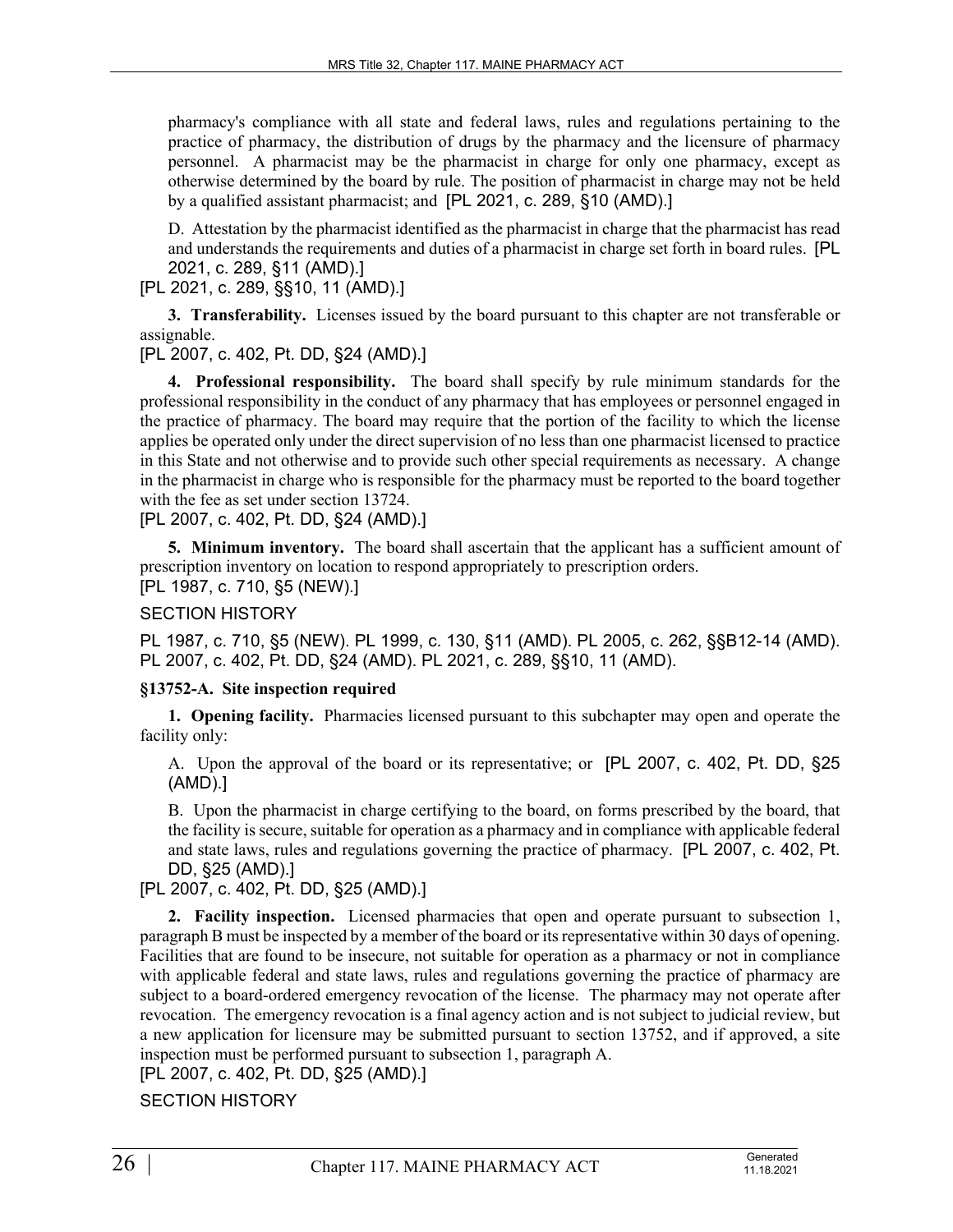PL 1999, c. 130, §12 (NEW). PL 2007, c. 402, Pt. DD, §25 (AMD).

### **§13753. Notifications**

**1. Changes.** All licensed pharmacies shall report to the board, by mail, fax or electronic communication as accepted by the board, the occurrence of any of the following changes:

A. Permanent closing, which requires 10 calendar days' prior notice to the public and to the board; [PL 2021, c. 289, §12 (AMD).]

B. Change of ownership, which requires 10 calendar days' prior notice to the board; [PL 2021, c. 289, §12 (AMD).]

C. Change of pharmacist, in charge which requires notice no later than 10 calendar days after the change; and [PL 2021, c. 289, §12 (AMD).]

D. Any other matters and occurrences as the board may require by rule. [PL 1987, c. 710, §5 (NEW).]

[PL 2021, c. 289, §12 (AMD).]

**2. Other reportable events.** Disasters, accidents and emergencies which may affect the strength, purity or labeling of drugs, medications, devices or other materials used in the diagnosis or the treatment of injury, illness and disease shall be immediately reported to the board. [PL 1987, c. 710, §5 (NEW).]

## SECTION HISTORY

PL 1987, c. 710, §5 (NEW). PL 2007, c. 402, Pt. DD, §26 (AMD). PL 2021, c. 289, §12 (AMD).

#### **§13754. Violations and penalties**

**1. Unlicensed practice.** No pharmacy licensed pursuant to section 13751 may be operated until a license has been issued to that facility by the board. Any person who violates this section is subject to the provisions of Title 10, section 8003‑C.

[PL 2007, c. 402, Pt. DD, §27 (AMD).]

**2. Reinstatement.** Reinstatement of a license that has been suspended, revoked or restricted by the board may be granted in accordance with the procedures specified by section 13743, subsection 2. [PL 2007, c. 402, Pt. DD, §27 (AMD).]

# SECTION HISTORY

PL 1987, c. 710, §5 (NEW). PL 2007, c. 402, Pt. DD, §27 (AMD).

#### **§13755. Vaccine clinics**

A pharmacy may operate a vaccine administration clinic inside, outside or off the pharmacy's premises. [PL 2011, c. 577, §2 (NEW).]

#### SECTION HISTORY

PL 2011, c. 577, §2 (NEW).

#### **§13756. Electronic prescribing of opioid medication**

By July 1, 2017, a pharmacy must have the capability to process electronic prescriptions from prescribers for an opioid medication or request a waiver from the Commissioner of Health and Human Services stating the reasons for the waiver including but not limited to a lack of capability, the availability of broadband infrastructure and a plan for developing the ability to receive electronically prescribed opioid medication. The commissioner may grant a waiver for circumstances in which exceptions are appropriate, including technological failures. [PL 2015, c. 488, §29 (NEW).]

#### SECTION HISTORY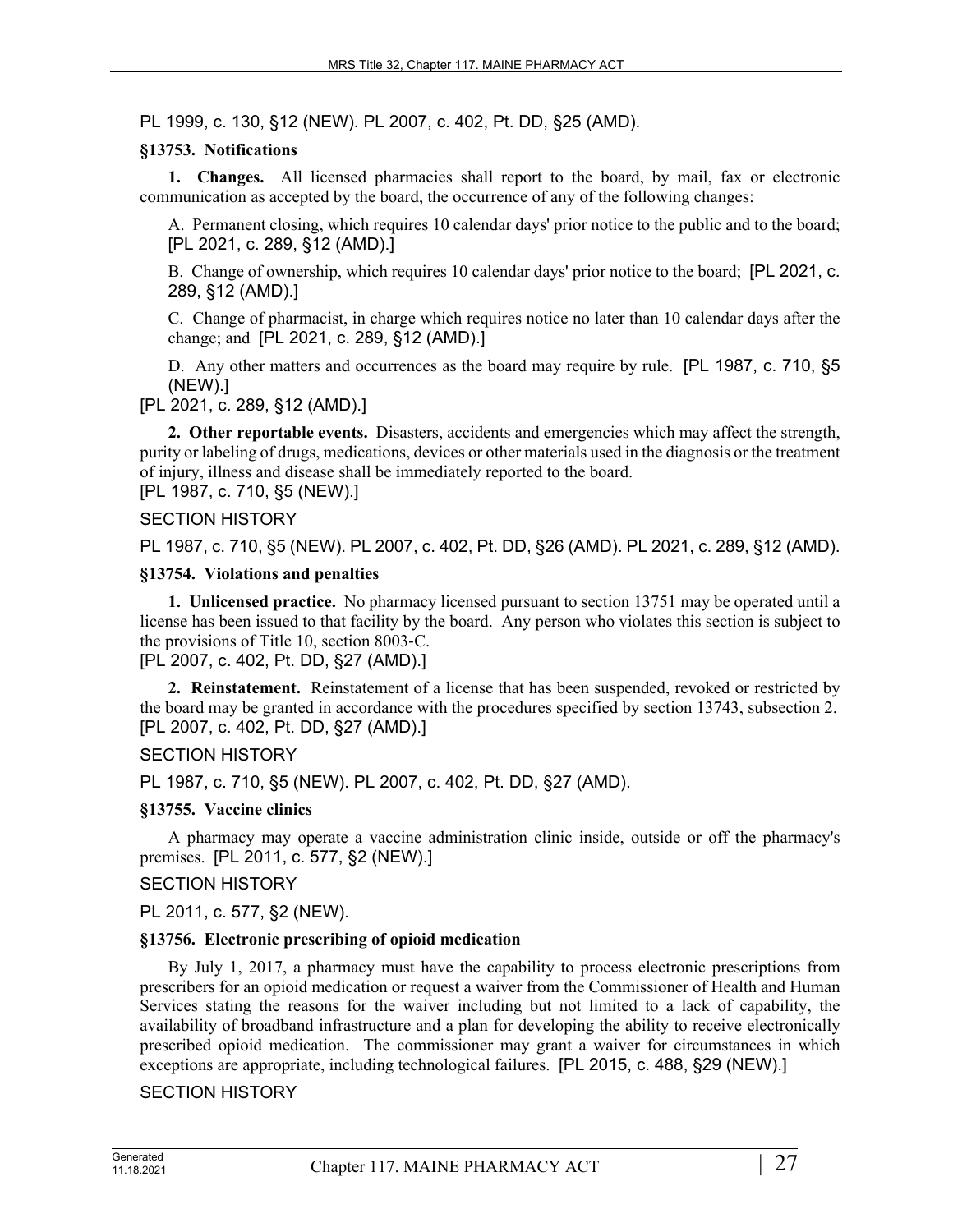PL 2015, c. 488, §29 (NEW).

#### **SUBCHAPTER 6**

#### **MANUFACTURERS AND WHOLESALERS**

#### **§13758. Licensure**

**1. Purpose; statement of intent.** The purpose of this section is to require licensure of manufacturers and wholesalers within or outside the State. The intent of the Legislature is that the board may not adopt rules regarding companies without wholesale facilities or manufacturers' facilities located in this State that are more restrictive than federal law or regulation. [PL 2007, c. 402, Pt. DD, §28 (AMD).]

**2. Licensure, manufacturers and wholesalers.** All manufacturers and wholesalers whose products are distributed in the State in any manner must be licensed by the board. [PL 2007, c. 402, Pt. DD, §28 (AMD).]

**3. Licensure, individuals.** An individual who is employed by a manufacturer or wholesaler that is licensed under this subchapter need not obtain licensure under this subchapter. [PL 2007, c. 402, Pt. DD, §28 (AMD).]

**4. Form.** License forms must state: Applicant's name; address; day phone; 24-hour phone; ownership status; manufacturer or wholesaler designation; Drug Enforcement Agency and Federal Drug Administration numbers; and date executed. License forms must be executed by an owner or officer of the entity, providing printed name and title.

[PL 2007, c. 402, Pt. DD, §28 (AMD).]

**5. Fees.** Each licensee shall pay a fee as set under section 13724. [PL 2007, c. 402, Pt. DD, §28 (AMD).]

**6. Violations.** It is unlawful for manufacturers or wholesale companies to distribute prescription drugs in this State unless licensed under the provisions of this subchapter or subchapter 5. [PL 2007, c. 402, Pt. DD, §28 (AMD).]

#### SECTION HISTORY

PL 1987, c. 710, §5 (NEW). PL 1987, c. 861, §18 (AMD). PL 1989, c. 502, §B75 (AMD). PL 1997, c. 245, §11 (AMD). PL 2005, c. 262, §B15 (AMD). PL 2007, c. 402, Pt. DD, §28 (AMD).

#### **§13759. Gifts to practitioners prohibited**

**1. Prohibition.** Except as provided in subsection 2, a manufacturer or wholesaler licensed under section 13758 or an agent of a manufacturer or wholesaler licensed under section 13758 may not offer or give the following to a practitioner:

A. A cash gift in any amount; or [PL 2017, c. 267, §1 (NEW).]

B. A gift for which reciprocity is expected or implied. [PL 2017, c. 267, §1 (NEW).] [PL 2017, c. 267, §1 (NEW).]

**2. Exceptions.** A manufacturer or wholesaler licensed under section 13758 does not violate subsection 1 by engaging in the following activities:

A. Giving noncash items of minimal value that will directly benefit the practitioner's patients, including:

(1) Prescription drug samples for distribution to patients;

(2) Educational materials; and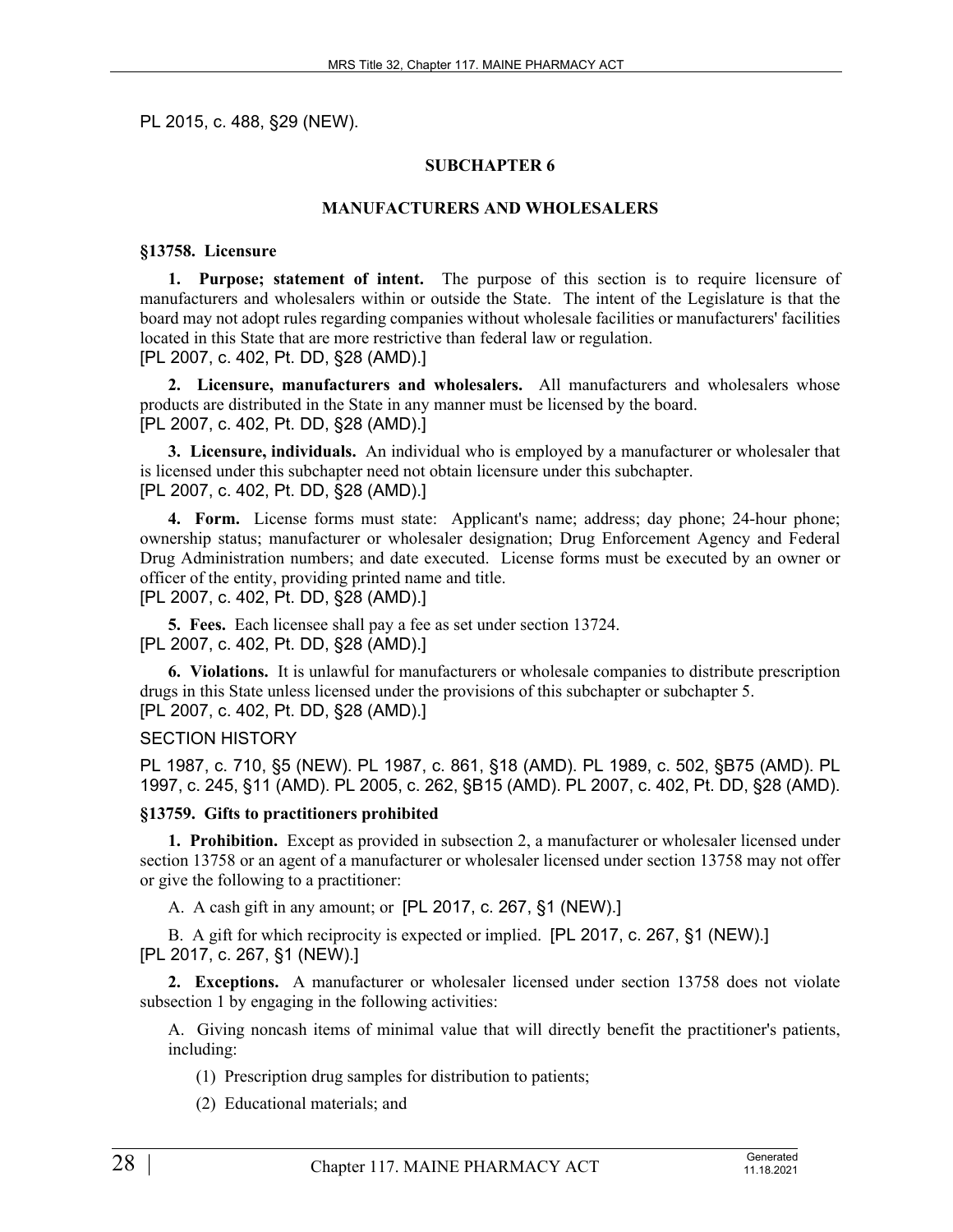(3) Modest meals and refreshments, as defined by the board by rule pursuant to section 13720, provided to a practitioner in connection with a meeting or presentation about the benefits, risks and appropriate uses of prescription drugs or medical devices, disease states or other scientific information, as long as the meeting or presentation occurs in a venue and manner conducive to informational communication; [PL 2017, c. 267, §1 (NEW).]

B. Giving funding to academic institutions and residency and fellowship programs to support the participation of medical, nursing, physician assistant, veterinarian and pharmacy students, residents and fellows in professional meetings, including educational meetings, as long as the program identifies such funding recipients based on independent institutional criteria and the funds are distributed to recipients without specific attribution to sponsors; or [PL 2017, c. 267, §1 (NEW).]

C. Giving reasonable honoraria to a practitioner and making payment of the reasonable expenses, as defined by the board by rule pursuant to section 13720, of a practitioner at a professional or educational conference or meeting. [PL 2017, c. 267, §1 (NEW).]

Rules adopted pursuant to this subsection are major substantive rules as defined in Title 5, chapter 375, subchapter 2‑A.

[PL 2017, c. 267, §1 (NEW).]

SECTION HISTORY

PL 2017, c. 267, §1 (NEW).

## **SUBCHAPTER 7**

## **SERVICES AT RURAL HEALTH CENTERS**

#### **§13761. Definitions**

As used in this subchapter, unless the context otherwise indicates, the following terms have the following meanings. [PL 1987, c. 710, §5 (NEW).]

**1. Pharmacy provider.** "Pharmacy provider" means a pharmacy licensed in this State participating with a rural health center under this subchapter.

[PL 1993, c. 716, §2 (AMD).]

**2. Rural community health center.**  [PL 1993, c. 716, §3 (RP).] SECTION HISTORY

PL 1987, c. 710, §5 (NEW). PL 1993, c. 716, §§2,3 (AMD).

#### **§13762. Center to be licensed**

**1. License required.** A rural health center that desires to contract for pharmaceutical services with a pharmacy shall submit an application together with the required fee as set under section 13724. The board may adopt rules that are no more restrictive than those regulating private pharmacy practice in the State. A rural health center is eligible for licensure under this subchapter if:

A. It serves a rural area without a pharmacy; [PL 1993, c. 716, §4 (NEW).]

B. It is located in a community where available pharmacy services can not meet the documented need; or [PL 1993, c. 716, §4 (NEW).]

C. It requires a license in order to receive pharmaceutical discounts authorized by the federal Veterans' Health Care Act of 1992, Title VI. [PL 1993, c. 716, §4 (NEW).] [PL 2005, c. 262, Pt. B, §16 (AMD).]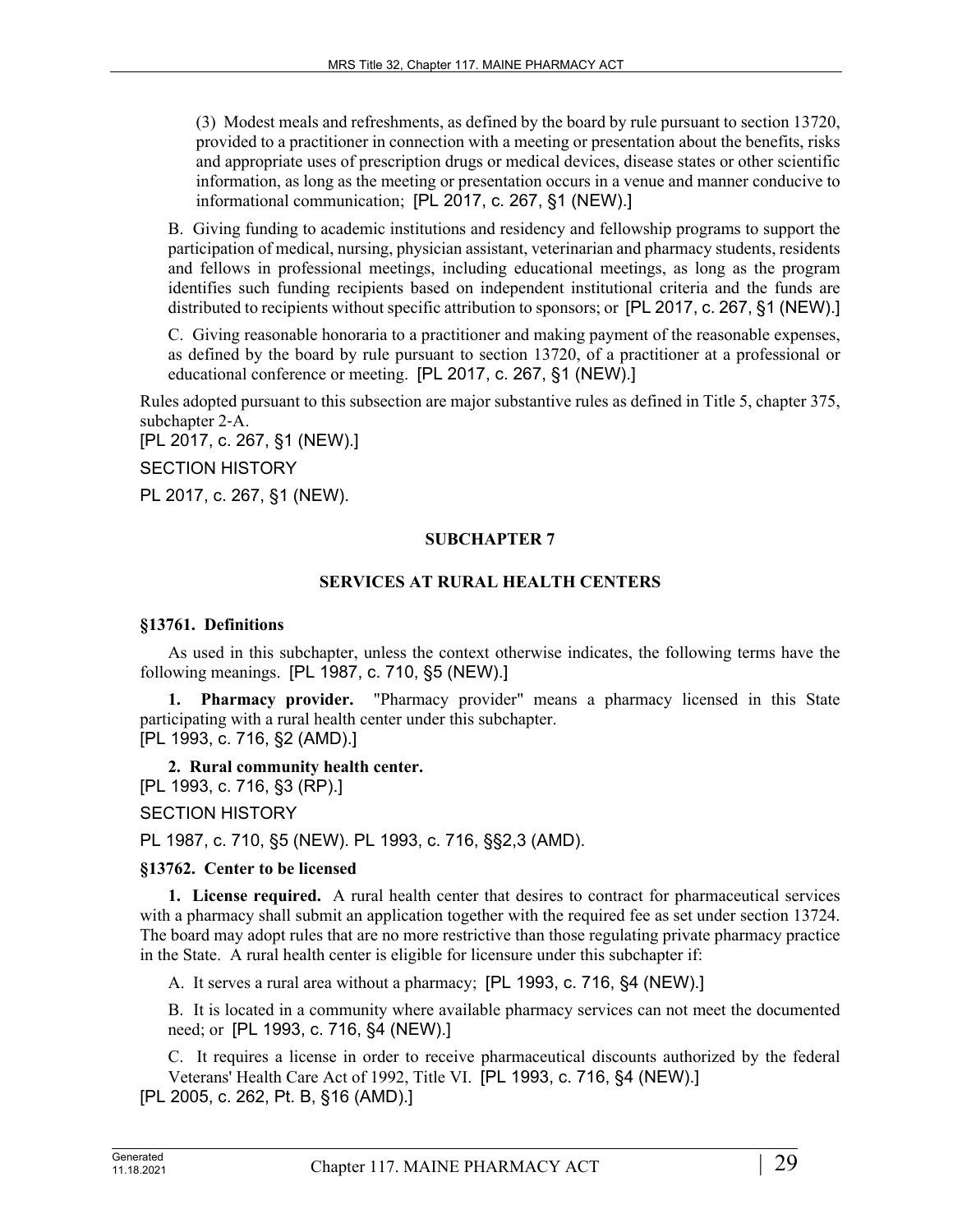**2. Renewal.** A license expires on the date set by the commissioner pursuant to Title 10, section 8003, subsection 4 for the licensing period for which the license was issued. A renewal license is issued for each ensuing licensing period in the absence of any reason or condition that might warrant the refusal to grant a license and upon receipt by the board of the written request of the applicant and the required fee for the license as set under section 13724.

Licenses may be renewed up to 90 days after the date of expiration upon payment of a late fee in addition to a renewal fee as set under section 13724. Any person who submits an application for renewal more than 90 days after the license renewal date is subject to all requirements governing new applicants under this chapter, including a late fee, renewal fee and additional late fee as set under section 13724.

## [PL 2007, c. 402, Pt. DD, §29 (AMD).]

**3. Notice.** Any rural health center wishing to be licensed under this subchapter shall notify the board of its intent to establish a contract with a pharmacy for pharmaceutical services and shall apply for a license, submit floor plans of the physical plant and pay a required fee as set under section 13724. The application must include the name, address and registration number of the provider of pharmaceutical services.

[PL 2005, c. 262, Pt. B, §18 (AMD).]

**4. Board action.** The board shall approve or disapprove of the application within 60 days of receipt and shall notify the applicant in writing of its decision and the reason for the decision. [PL 1987, c. 710, §5 (NEW).]

## SECTION HISTORY

PL 1987, c. 710, §5 (NEW). PL 1993, c. 716, §4 (AMD). PL 2005, c. 262, §§B16-18 (AMD). PL 2007, c. 402, Pt. DD, §29 (AMD).

#### **§13763. Scope of license**

A licensee under this subchapter shall comply with section 13784; section 13785, subsections 1 to 7; and any applicable rules adopted by the board. No licensee may refill a prescription and all orders must be treated as new orders. In all other respects, notwithstanding any other provision of law, a licensee may provide pharmaceutical services under this subchapter subject to section 13764. A licensee may purchase drugs. [PL 1993, c. 716, §5 (AMD).]

# SECTION HISTORY

PL 1987, c. 710, §5 (NEW). PL 1993, c. 716, §5 (AMD).

#### **§13764. Rules**

The board shall adopt rules in conformity with the Maine Administrative Procedure Act, Title 5, chapter 375, to carry out the purposes of this subchapter. [PL 1987, c. 710, §5 (NEW).]

### SECTION HISTORY

PL 1987, c. 710, §5 (NEW).

#### **SUBCHAPTER 8**

### **THIRD-PARTY PRESCRIPTION PROGRAM ACT**

#### **§13771. Short title**

This subchapter shall be known and may be cited as the "Third-party Prescription Program Act." [PL 1987, c. 710, §5 (NEW).]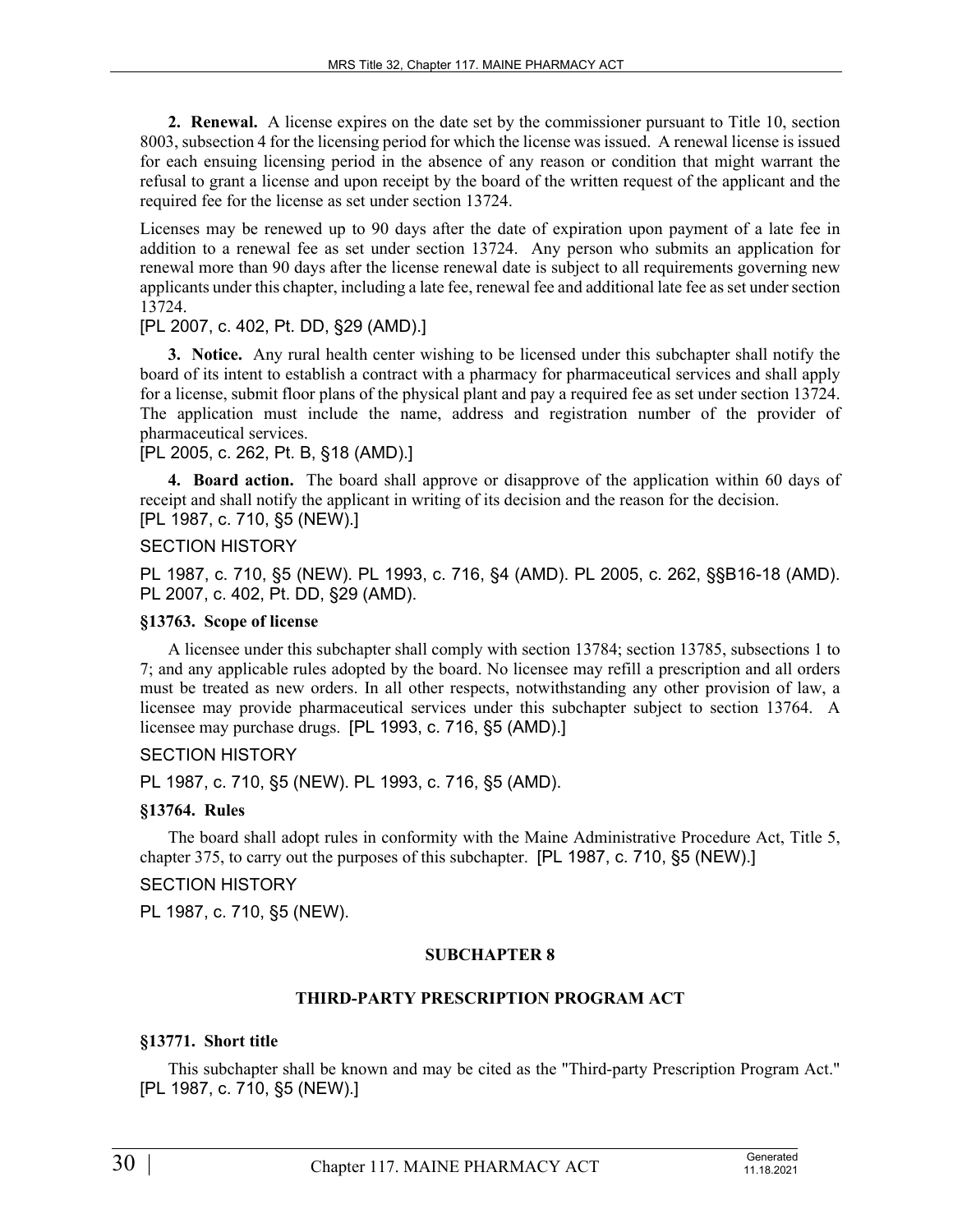# SECTION HISTORY

PL 1987, c. 710, §5 (NEW).

#### **§13772. Definitions**

As used in this subchapter, unless the context otherwise indicates, the following terms have the following meanings. [PL 1987, c. 710, §5 (NEW).]

**1. Third-party prescription program.** "Third-party prescription program" means any system of providing for the reimbursement of pharmaceutical goods and services under a contractual arrangement or agreement between a provider of goods and services and another party who is not the consumer of those goods and services. These programs include, but are not limited to, insurance plans which provide coverage for prescription drugs or other pharmaceutical services.

[PL 1987, c. 710, §5 (NEW).]

SECTION HISTORY

PL 1987, c. 710, §5 (NEW).

## **§13773. Notice**

A 3rd-party prescription program may not be instituted in this State until the program provider has filed written notice of the provisions of the program with the Superintendent of Insurance and the board and given written notice to all pharmacies that are located within the counties covered by the program at least 30 days prior to the commencement of the program. In the case of chain or branch pharmacies, the notice must be given to the main office or headquarters. These pharmacies have 30 days from the date of notice to enroll in the program. [PL 1997, c. 245, §12 (AMD).]

## SECTION HISTORY

PL 1987, c. 710, §5 (NEW). PL 1989, c. 720, §1 (AMD). PL 1997, c. 245, §12 (AMD).

#### **§13774. Denial of payment**

No program administrator may deny to any pharmacy payment for services which may have resulted from the fraudulent or illegal use of an identification card by any person, unless the pharmacy has been notified that the card has been canceled or discontinued and that the program administrator has been unsuccessful in attempting to regain possession of the card. [PL 1987, c. 710, §5 (NEW).]

# SECTION HISTORY

PL 1987, c. 710, §5 (NEW).

#### **§13775. Reimbursement rates**

A 3rd-party prescription program is prohibited from charging a pharmacy a registration fee or other fixed charge, either annually or otherwise, except in cases where a charge is necessary to specifically cover any equipment, forms or materials required by the program. [PL 1987, c. 710, §5 (NEW).]

#### SECTION HISTORY

PL 1987, c. 710, §5 (NEW).

#### **§13776. Contract renewal and changes**

Any changes in benefits or provisions in any contract may not be made unilaterally by either the program administrator or the pharmacy. Any change in a contract offered to one pharmacy shall be offered to all the state pharmacies participating in the program. [PL 1987, c. 710, §5 (NEW).]

# SECTION HISTORY

PL 1987, c. 710, §5 (NEW).

# **§13777. Exceptions**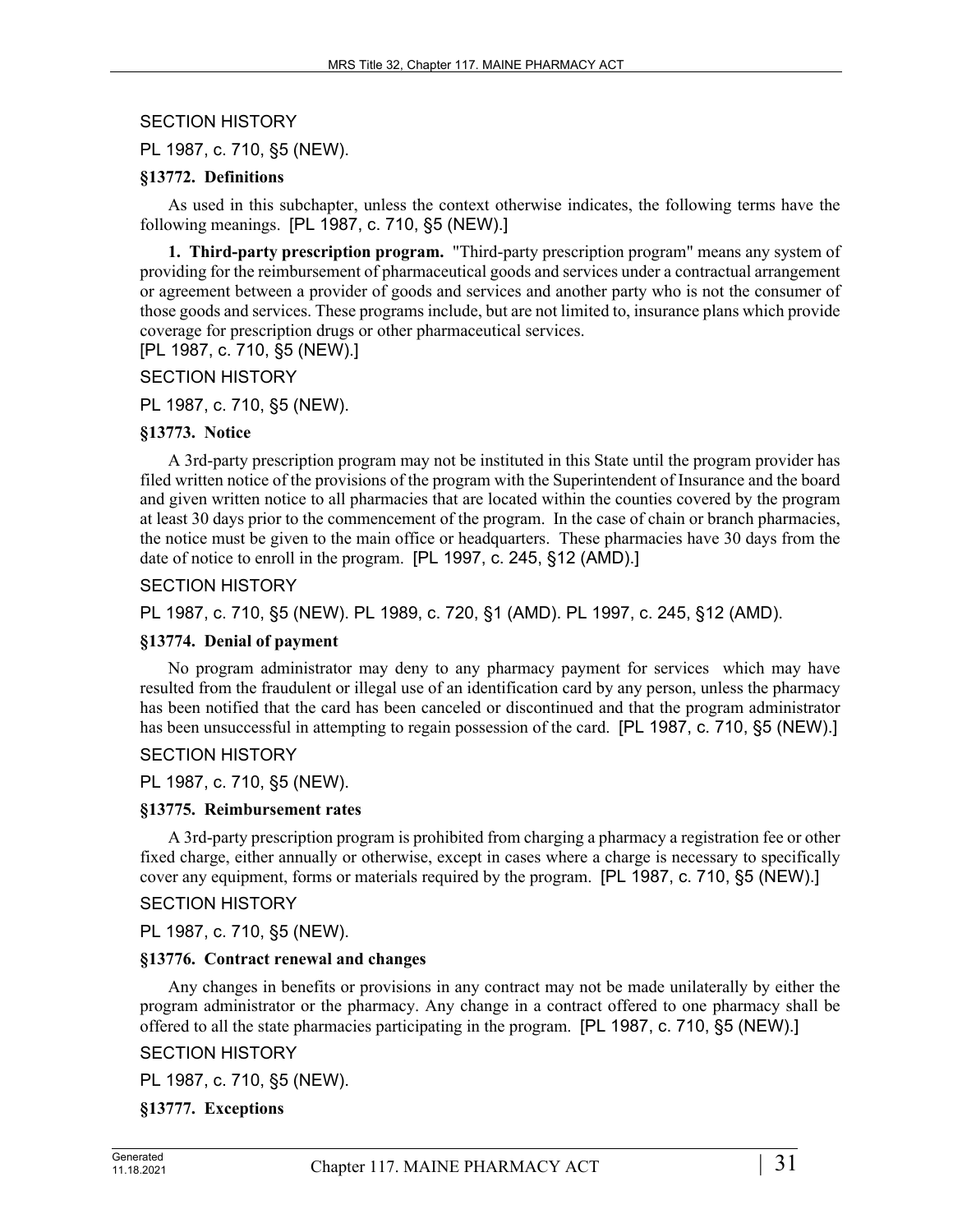This Act does not apply to any medical assistance or public health programs administered by the Department of Health and Human Services, including, but not limited to, the Medicaid program and the Low Cost Drug Program; to any employee benefit plan that is subject to the Employee Retirement Income Security Act of 1974, 29 United States Code, Section 1001, et seq.; and to any 3rd-party prescription programs administered in accordance with and subject to the limitations of the former Nonprofit Service Organizations Preferred Provider Arrangement Act of 1985, Title 24, chapter 19, subchapter II, or the Preferred Provider Arrangement Act, Title 24‑A, chapter 32. [PL 1999, c. 790, Pt. A, §39 (AMD); PL 2003, c. 689, Pt. B, §6 (REV).]

### SECTION HISTORY

PL 1987, c. 710, §5 (NEW). PL 1989, c. 720, §2 (AMD). PL 1999, c. 790, §A39 (AMD). PL 2003, c. 689, §B6 (REV).

#### **SUBCHAPTER 9**

#### **MISCELLANEOUS PROVISIONS**

#### **§13781. Generic and therapeutically equivalent substitution**

A written prescription issued by a practitioner in this State may contain a box in the lower righthand corner of the prescription form. The following words must appear to the left of this box: "Any drug that is the generic and therapeutic equivalent of the drug or any biological product that is an interchangeable biological product of the biological product specified above in this prescription must be dispensed, provided that no check mark ( ) has been handwritten in the box in the lower right-hand corner." [PL 2019, c. 34, §4 (AMD).]

Except with regard to a patient who is paying for a drug or biological product with the patient's own resources, any pharmacist receiving a prescription in which no handwritten check mark ( ) is found in the box provided shall substitute a generic and therapeutically equivalent drug for the drug or an interchangeable biological product for the biological product specified on the prescription if the substituted drug or interchangeable biological product is distributed by a business entity doing business in the United States that is subject to suit and the service of legal process in the United States and the price of the substituted drug or interchangeable biological product does not exceed the price of the drug or biological product specified by the practitioner; except that, when the cost of a prescription is to be reimbursed under the MaineCare program pursuant to Title 22, chapter 855, the pharmacist shall substitute a generic and therapeutically equivalent drug or an interchangeable biological product only when the Department of Health and Human Services has determined that the substitute drug or interchangeable biological product would be a more cost-effective alternative than the drug or biological product prescribed by the practitioner. Except for prescribed drugs listed under the Comprehensive Drug Abuse Prevention and Control Act of 1970, 21 United States Code, Section 812, as amended, as Schedule II drugs, with regard to a patient who is paying for a drug or biological product with the patient's own resources, a pharmacist shall inquire about the patient's preference for either the brand-name drug or generic and therapeutically equivalent drug or for either the prescribed biological product or interchangeable biological product and dispense the drug or biological product that the patient prefers. [PL 2019, c. 34, §4 (AMD).]

Except with regard to a patient who is paying for a drug or biological product with the patient's own resources, if a written prescription issued by a practitioner in this State does not contain the box described in this section, a pharmacist shall substitute a generic and therapeutically equivalent drug for the drug or an interchangeable biological product for the biological product specified on the prescription if the substituted drug or interchangeable biological product is distributed by a business entity doing business in the United States that is subject to suit and the service of legal process in the United States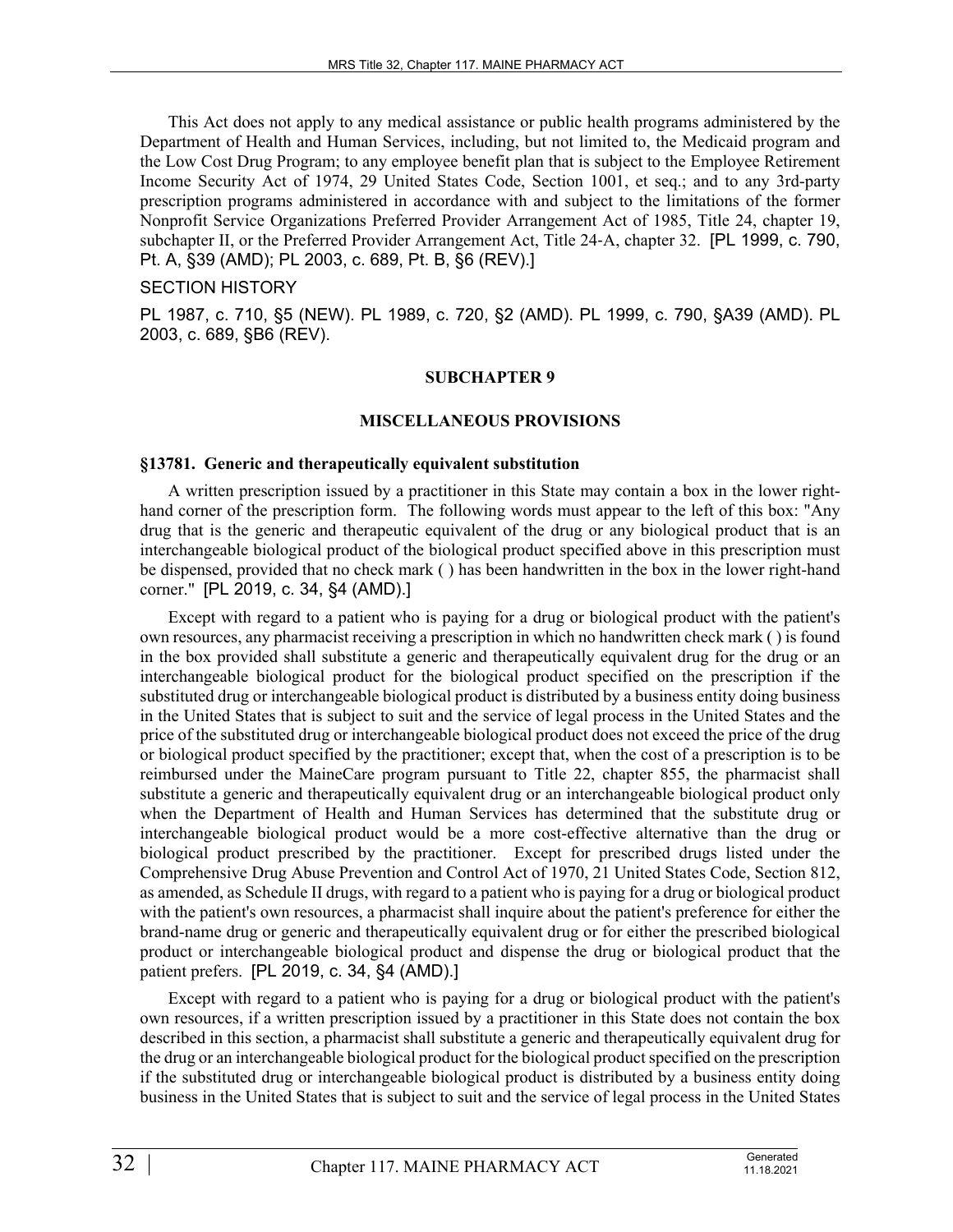and the price of the substituted drug or interchangeable biological product does not exceed the price of the drug or biological product specified by the practitioner, unless a practitioner has handwritten on the prescription form, along with the practitioner's signature, "dispense as written," "DAW," "brand," "brand necessary" or "brand medically necessary"; except that, when the cost of a prescription is to be reimbursed under the MaineCare program pursuant to Title 22, chapter 855, the pharmacist shall substitute a generic and therapeutically equivalent drug or an interchangeable biological product only when the Department of Health and Human Services has determined that the substitute drug or interchangeable biological product would be a more cost-effective alternative than the drug or biological product prescribed by the practitioner. Except for prescribed drugs listed under the Comprehensive Drug Abuse Prevention and Control Act of 1970, 21 United States Code, Section 812, as amended, as Schedule II drugs, with regard to a patient who is paying for a drug or biological product with the patient's own resources, a pharmacist shall inquire about the patient's preference for either the brand-name drug or generic and therapeutically equivalent drug or for either the prescribed biological product or interchangeable biological product and dispense the drug or biological product that the patient prefers. [PL 2019, c. 34, §4 (AMD).]

Any pharmacist who substitutes a generic and therapeutically equivalent drug or an interchangeable biological product under this section shall inform the person to whom the drug or interchangeable biological product is dispensed of the substitution. When any substitution is made under this section, the pharmacist shall cause all information as required by section 13794, the name of the generic and therapeutically equivalent drug and the name or abbreviation of the drug manufacturer or distributor of that substitute drug or, in the case of an interchangeable biological product, the proper name and the name of the manufacturer of the interchangeable biological product, to appear on the container label of the drug or interchangeable biological product dispensed. [PL 2019, c. 34, §4 (AMD).]

This section does not apply to prescriptions ordered by practitioners for patients in hospitals when those prescriptions are filled by a hospital pharmacy or in any institution where a formulary system is established. [PL 1987, c. 710, §5 (NEW).]

Within 5 business days after a pharmacist dispenses a biological product, the dispensing pharmacist or the pharmacist's designee shall enter in an electronic records system that is electronically accessible to the practitioner who prescribed the biological product the specific biological product dispensed, including the name of the biological product and the manufacturer. For purposes of this paragraph, "electronic records system" means an interoperable electronic medical records system, an electronic prescribing technology, a pharmacist benefit management system or an electronic pharmacy record. Entry into an electronic records system as described in this paragraph is presumed to provide notice to the practitioner. If a pharmacist cannot make an entry in an electronic records system, the pharmacist shall notify the practitioner of the specific biological product dispensed by facsimile, telephone, electronic transmission or other similar means. Notice to a practitioner under this paragraph is not required if the federal Food and Drug Administration has not approved an interchangeable biological product for the product prescribed or a refill prescription is not changed from the biological product dispensed on the prior filling of the prescription. [PL 2019, c. 34, §4 (NEW).]

The board shall maintain a link on the board's publicly accessible website to the current list of all biological products determined by the federal Food and Drug Administration to be an interchangeable biological product. [PL 2019, c. 34, §4 (NEW).]

For the purposes of this section, "drug" does not include biological products. [PL 2019, c. 34, §4 (NEW).]

# SECTION HISTORY

PL 1987, c. 710, §5 (NEW). PL 1997, c. 245, §§13,14 (AMD). PL 2003, c. 384, §1 (AMD). PL 2003, c. 689, §B6 (REV). PL 2007, c. 85, §§1, 2 (AMD). PL 2019, c. 34, §4 (AMD).

# **§13782. Advertising**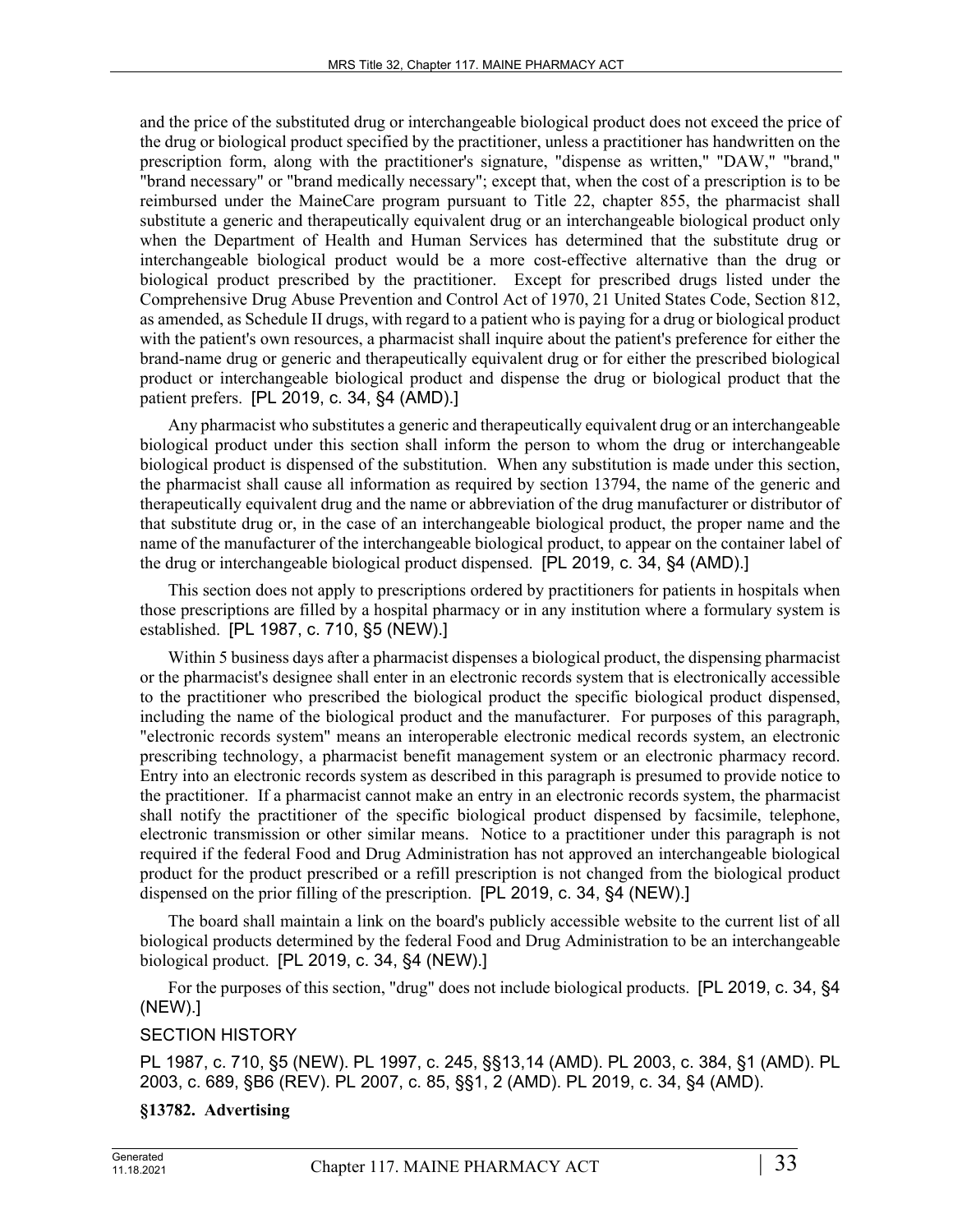It is lawful for any pharmacy, pharmacist or other licensee of the board to advertise to the public the current retail price charged for any drugs, medicines or appliances as defined in the United States Code, Title 21, Section 3211 (g) (1) which bears the legend "Caution: Federal law prohibits dispensing without prescription." The advertising may be according to either the brand name or the generic name of the drug. No media advertising of any drugs included in the United States Comprehensive Drug Abuse Prevention and Control Act of 1970, 84 Stat. 1236, is permitted. [PL 1987, c. 710, §5 (NEW).]

# SECTION HISTORY

PL 1987, c. 710, §5 (NEW).

### **§13782-A. Price disclosure**

**1. Price disclosure required.** A pharmacist or pharmacy technician employed by a pharmacy shall disclose upon the request of any person making an inquiry in person or by telephone the price of any brand or generic drug sold by that pharmacy.

[PL 2007, c. 402, Pt. DD, §30 (AMD).]

**2. Information required for price disclosure.** In order to have sufficient information to disclose a prescription price, a pharmacist or pharmacy technician may ask the person making the inquiry for the following information:

A. The brand or generic name of the medication; [PL 1997, c. 245, §15 (NEW).]

B. The dose or strength of the medication, if applicable; or [PL 1997, c. 245, §15 (NEW).]

C. The quantity of the medication. [PL 1997, c. 245, §15 (NEW).]

[PL 1997, c. 245, §15 (NEW).]

**3. Information not provided.** If the inquiring person can not provide some or all of the information in subsection 2 and this information is necessary for the requested price to be determined, then the pharmacist or pharmacy technician may contact the prescribing practitioner in order to obtain the necessary information prior to disclosing the prescription price.

[PL 1997, c. 245, §15 (NEW).]

# SECTION HISTORY

PL 1997, c. 245, §15 (NEW). PL 2007, c. 402, Pt. DD, §30 (AMD).

**§13783. Posting prices**

# **(REPEALED)**

SECTION HISTORY

PL 1987, c. 710, §5 (NEW). PL 1997, c. 245, §16 (RP).

# **§13784. Patient information regulation**

**1. Explanation by pharmacist.** With each new prescription dispensed, the pharmacist, in addition to labeling the prescription in accordance with the requirements of the State, must orally explain to the patient or the patient's agent the directions for use and any additional information, in writing if necessary, to assure the proper utilization of the medication or device prescribed. For those prescriptions delivered outside the confines of the pharmacy, the explanation shall be by telephone or in writing. This section does not apply to those prescriptions for patients in hospitals or institutions where the medication is to be administered by a nurse or other individual licensed to administer medications or to those prescriptions for patients who are to be discharged from a hospital or institution. [PL 1987, c. 710, §5 (NEW).]

**2. Maintenance of current reference material.** To ensure that proper information is available to each pharmacist, each pharmacy or pharmacist shall maintain current reference material on drug interactions.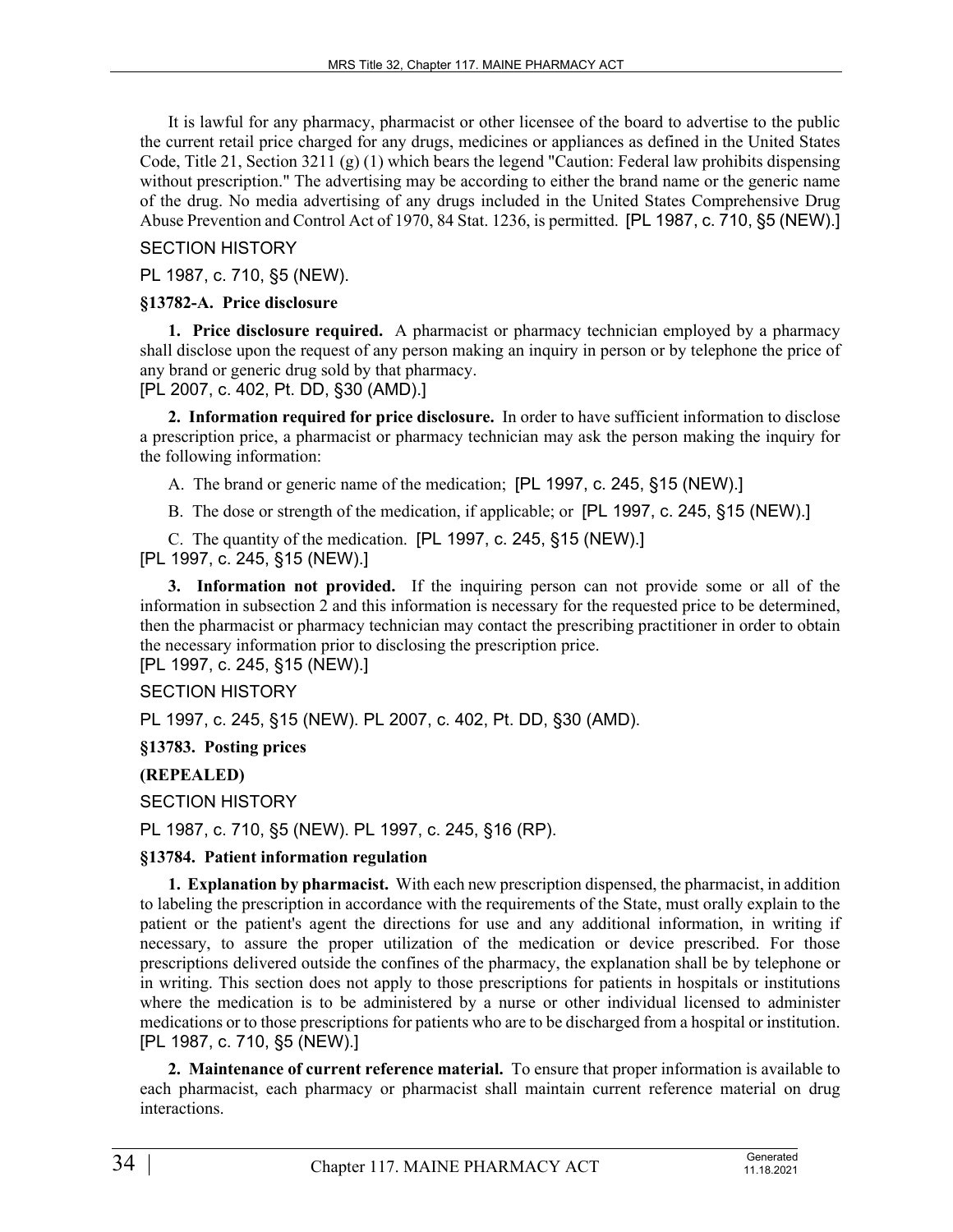# [PL 1987, c. 710, §5 (NEW).]

**3. Retail price.** With each prescription dispensed, the pharmacist shall disclose to the patient in writing the usual and customary price of the prescription and the cost of any payment toward the price required of the patient.

[RR 2003, c. 2, §120 (AFF); PL 2003, c. 375, §1 (NEW).]

# SECTION HISTORY

PL 1987, c. 710, §5 (NEW). RR 2003, c. 2, §120 (AFF). PL 2003, c. 375, §1 (AMD). PL 2003, c. 375, §2 (AFF).

# **§13785. Patient profile record system regulation**

A patient profile record system shall be maintained in all pharmacies for persons for whom prescriptions are dispensed. The patient profile record system shall be devised to enable the immediate retrieval of information necessary for the dispensing pharmacist to identify previously dispensed medication at the time a prescription is presented for dispensing. One profile record or document may be maintained for all members of a family living at the same address and possessing the same family name. The following information shall be recorded: [PL 1987, c. 710, §5 (NEW).]

**1. Name.** The family name and the first name of the person for whom the medication is intended; [PL 1987, c. 710, §5 (NEW).]

**2. Address.** The address to correspond to the name in subsection 1; [PL 1987, c. 710, §5 (NEW).]

**3. Age group.** An indication of the patient's age group, that is, infant, child or adult; [PL 1987, c. 710, §5 (NEW).]

**4. Original date of dispensing.** The original date the medication is dispensed pursuant to the receipt of a practitioner's prescription; [PL 1987, c. 710, §5 (NEW).]

**5. Prescription identification.** The number or designation identifying the prescription; [PL 1987, c. 710, §5 (NEW).]

**6. Prescriber's name.** The name of the person prescribing the drug or device; [PL 1987, c. 710, §5 (NEW).]

**7. Drug information.** The name, strength and quantity of the drug; and [PL 1987, c. 710, §5 (NEW).]

**8. Initials of pharmacist; date of refill.** The initials of the dispensing pharmacist and the date of dispensing the medication as a renewal or refill, if those initials and that date are not recorded on the back of the original prescription.

[PL 1987, c. 710, §5 (NEW).]

The pharmacist shall attempt to ascertain and shall record any allergies and idiosyncrasies of the patient and any chronic conditions which may relate to drug utilization as communicated to the pharmacy by the patient. [PL 1987, c. 710, §5 (NEW).]

Upon receipt of a prescription, a pharmacist shall examine the patient's profile record before dispensing the medication to determine the possibility of a harmful drug interaction or reaction. Upon recognizing a potentially harmful reaction or interaction, the pharmacist shall take appropriate action to avoid or minimize the problem which may include consultation with the practitioner. [PL 1987, c. 710, §5 (NEW).]

A patient profile record must be maintained for a period of not less than the amount of time required under federal Medicare laws, beginning from the date of the last entry in the profile record. As used in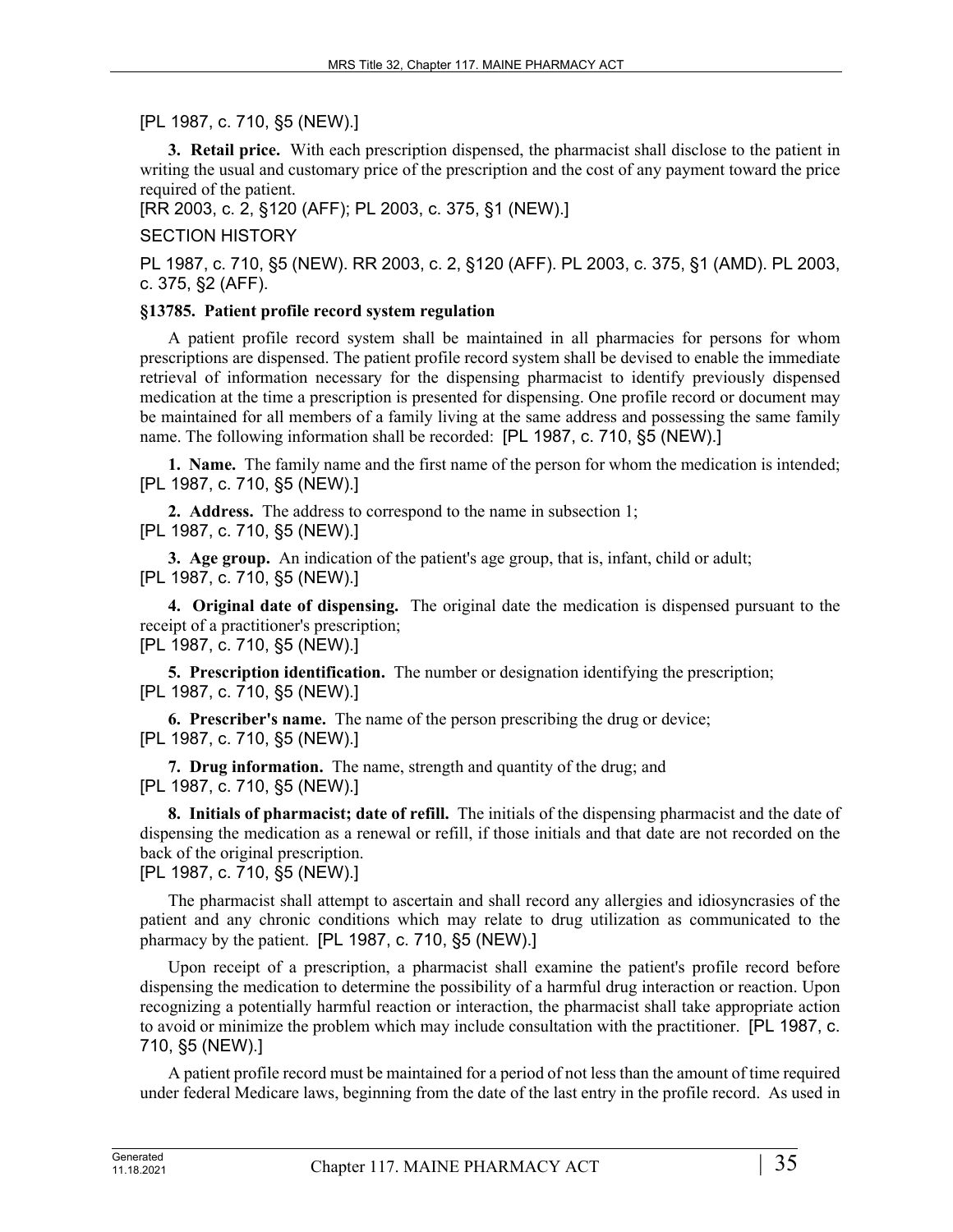this section, "Medicare" means the Health Insurance for the Aged Act, Title XVIII of the Social Security Amendments of 1965, as amended. [PL 1999, c. 130, §13 (AMD).]

### SECTION HISTORY

PL 1987, c. 710, §5 (NEW). PL 1999, c. 130, §13 (AMD).

#### **§13786. Identification of persons prescribing medicines on hospital prescription blanks**

Any practitioner who writes a prescription upon a prescription blank of a hospital or clinic shall sign that practitioner's name and cause that name to be printed, stamped or typed on the blank. [PL 1987, c. 710, §5 (NEW).]

This section applies to any registered nurse who writes a prescription while working under the control or supervision of a physician. The name of the physician under whom the nurse works must be printed, stamped or typed on the blank. [PL 2019, c. 627, Pt. B, §19 (AMD).]

# SECTION HISTORY

PL 1987, c. 710, §5 (NEW). PL 2019, c. 627, Pt. B, §19 (AMD).

## **§13786-A. Security requirements; rules**

**1. Rules.** The Department of Public Safety, after consultation with the Board of Osteopathic Licensure, the Board of Licensure in Medicine and the Board of Pharmacy, shall adopt rules that establish security requirements for all written prescriptions for schedule II drugs issued by health care providers. For purposes of this section, "schedule II drug" has the same meaning as in the federal Controlled Substances Act of 1970, 21 United States Code, Section 812. Rules adopted pursuant to this subsection are major substantive rules as defined in Title 5, chapter 375, subchapter II-A and must be brought back for review by the joint standing committee of the Legislature having jurisdiction over criminal justice matters during the 2nd Regular Session of the 120th Legislature. The rules must include a procedure to obtain a waiver for prescription blanks that provide substantially equivalent protection against forgery. The rules must deal with the following subjects:

A. Measures designed to prevent unauthorized copying of a completed or blank prescription form; [PL 2001, c. 419, §23 (NEW).]

B. Measures designed to prevent the erasure or modification of information written on the prescription by the prescribing health care provider; and [PL 2001, c. 419, §23 (NEW).]

C. Measures to prevent the use of counterfeit prescription forms. [PL 2001, c. 419, §23 (NEW).] [PL 2001, c. 419, §23 (NEW).]

**2. Out-of-state prescription security requirements.** Notwithstanding any law or rule to the contrary, a prescription for a schedule II drug written by an out-of-state practitioner on a prescription blank that does not comply with the requirements for a security prescription blank, as defined in the Department of Public Safety rule pursuant to subsection 1, may be filled by a pharmacist only if:

A. The pharmacist receives and makes a record of oral confirmation of the validity of the prescription from the out-of-state practitioner or the practitioner's agent and the pharmacist makes a reasonable effort to determine that the oral confirmation came from the practitioner or the practitioner's agent, which may include a telephone call to the practitioner's telephone number listed in a telephone directory or other directory or other good faith efforts to confirm the identity of the person giving the oral confirmation; and [PL 2003, c. 326, §1 (NEW).]

B. The pharmacist demands, inspects and records a valid photographic identification from any person presenting a prescription or receiving a filled prescription unless:

- (1) The person is the patient for whom the prescription is written;
- (2) The person's identity is personally known to the pharmacist; and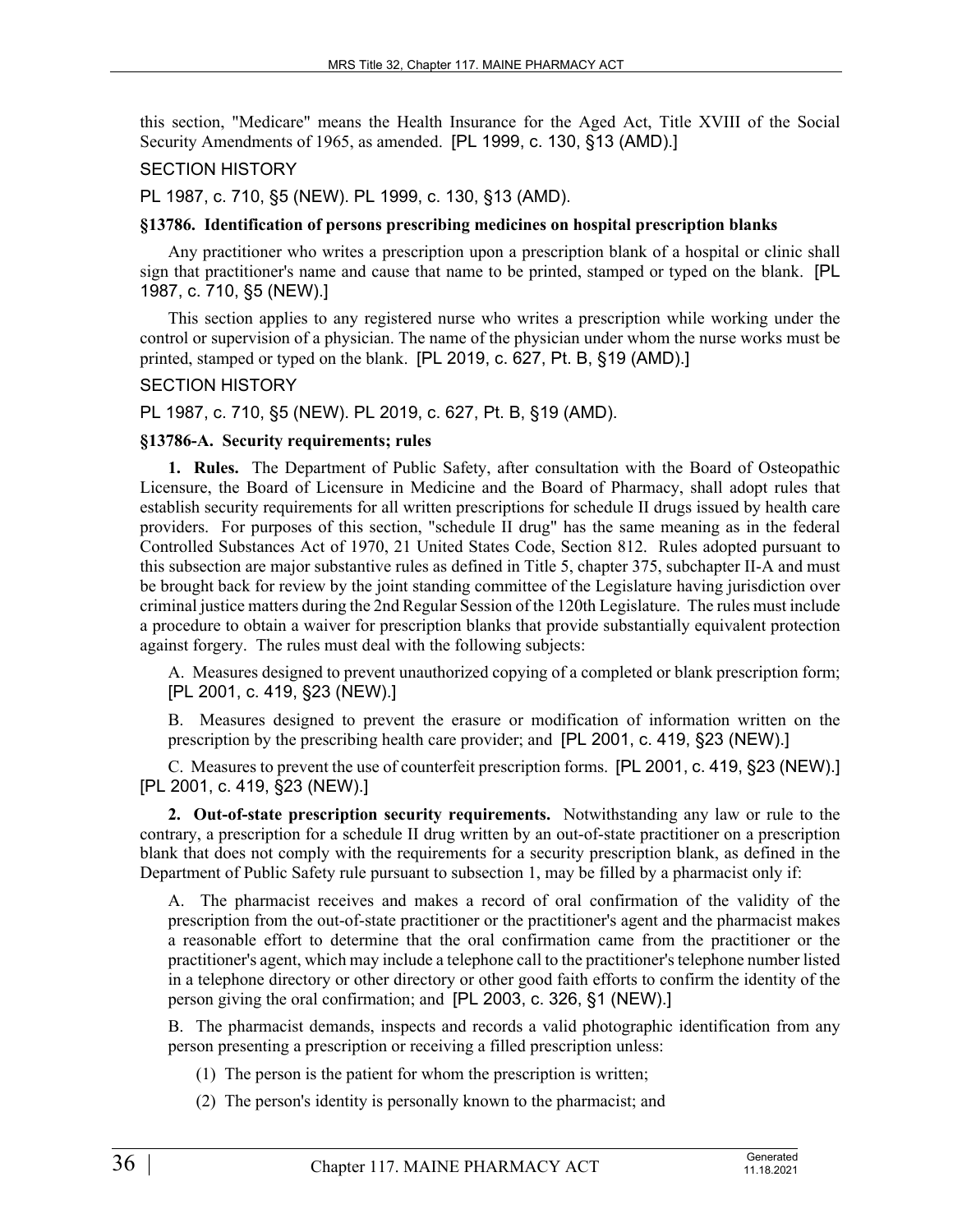(3) The pharmacist confirms by reviewing the pharmacy records that the pharmacist has previously demanded, inspected and recorded a valid photographic identification from the person. [PL 2003, c. 326, §1 (NEW).]

[PL 2003, c. 326, §1 (NEW).]

**3. Valid photographic identification.** For the purposes of subsection 2, a valid photographic identification is limited to the following:

A. A valid Maine motor vehicle operator's license; [PL 2003, c. 326, §1 (NEW).]

B. A valid Maine identification card issued under Title 29-A, section 1410; [PL 2003, c. 326, §1 (NEW).]

C. A valid United States passport; or [PL 2003, c. 326, §1 (NEW).]

D. A valid passport or motor vehicle operator's license of another state, territory or possession of the United States or a foreign country only if it:

(1) Contains a photograph of the person presenting the prescription;

(2) Is encased in tamper-resistant plastic or is otherwise tamper-resistant; and

(3) Identifies the date of birth of the person presenting the prescription. [PL 2003, c. 326, §1 (NEW).]

[PL 2003, c. 326, §1 (NEW).]

**4. Partial filling of out-of-state prescriptions.** The partial filling of a prescription for a schedule II drug written by an out-of-state practitioner on a prescription blank that does not comply with the requirements for a security prescription blank, as defined in the Department of Public Safety rule pursuant to subsection 1, is permissible if the pharmacist is unable after reasonable effort to obtain the oral confirmation described in subsection 2 in the case of the practitioner's office being closed during nights, weekends or holidays. The partial filling is limited to a 72-hour supply of the controlled substance. The remaining portion of the prescription may be filled within the 72-hour period upon obtaining the oral confirmation. No further quantity may be filled beyond the 72 hours without a new prescription.

[PL 2003, c. 326, §1 (NEW).]

SECTION HISTORY

PL 2001, c. 419, §23 (NEW). PL 2003, c. 326, §1 (AMD).

#### **§13786-B. Partial dispensing of prescription for opioid medication**

**1. Partial dispensing authorized.** Notwithstanding any law or rule to the contrary, a pharmacist may partially dispense a prescription for an opioid medication in a lesser quantity than the recommended full quantity indicated on the prescription if requested by the patient for whom the prescription is written. The remaining quantity of the prescription in excess of the recommended full quantity is void and may not be dispensed without a new prescription.

[PL 2015, c. 488, §30 (NEW).]

**2. Notice to practitioner.** If a pharmacist partially dispenses a prescription for an opioid medication as permitted under this section, the pharmacist or the pharmacist's designee shall, within a reasonable time following the partial dispensing but not more than 7 days, notify the practitioner of the quantity of the opioid medication actually dispensed. The notice may be conveyed by a notation on the patient's electronic health record or by electronic transmission, by facsimile or by telephone to the practitioner.

[PL 2015, c. 488, §30 (NEW).] SECTION HISTORY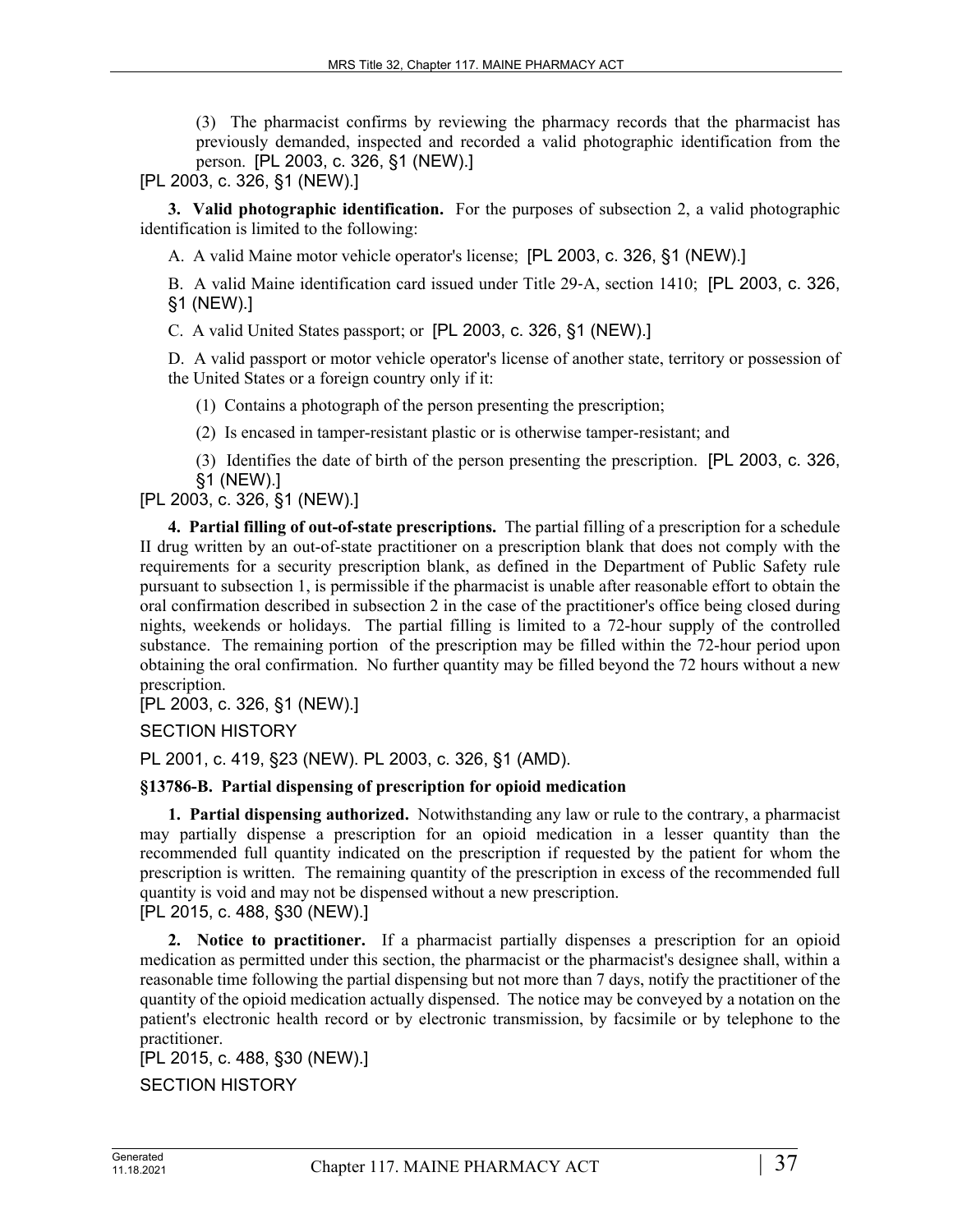PL 2015, c. 488, §30 (NEW).

# **§13786-C. Dispensing of prescription of opioid medication; immunity**

A pharmacist who dispenses opioid medication in good faith is immune from any civil liability that might otherwise result from dispensing medication in excess of the limit established in section 2210, subsection 1, paragraphs A and B; section 2600–C, subsection 1, paragraphs A and B; section 3300–F, subsection 1, paragraphs A and B; section 3657, subsection 1, paragraphs A and B; or section 18308, subsection 1, paragraphs A and B, if the medication was dispensed in accordance with a prescription issued by a practitioner. In a proceeding regarding immunity from liability, there is a rebuttable presumption of good faith. [PL 2015, c. 488, §31 (NEW).]

## SECTION HISTORY

## PL 2015, c. 488, §31 (NEW).

## **§13786-D. Prescribing and dispensing insulin**

**1. Definitions.** As used in this section, unless the context otherwise indicates, the following terms have the following meanings.

A. "Insulin" includes various types of insulin analogs and insulin-like medications, regardless of activation period or whether the solution is mixed before or after dispensation. [PL 2019, c. 666, Pt. B, §1 (NEW).]

B. "Insulin-related devices and supplies" means needles, syringes, cartridge systems, prefilled pen systems, glucose meters and test strips. "Insulin-related devices and supplies" does not include insulin pump devices. [PL 2019, c. 666, Pt. B, §1 (NEW).]

[PL 2019, c. 666, Pt. B, §1 (NEW).]

**2. Authorization.** As authorized by the board in accordance with rules adopted under subsection 3, a pharmacist may dispense emergency refills of insulin and associated insulin-related devices and supplies by prescription drug order or standing order or pursuant to a collaborative practice agreement authorizing insulin to be dispensed. The insulin dispensed under this subsection must be in a quantity that is at least a 30-day supply unless the intended recipient requests a lesser quantity upon consultation with the pharmacist. The intended recipient shall provide evidence of a previous prescription from a practitioner and attest that a refill of that previous prescription may not be readily or easily obtained under the circumstances. Upon receiving evidence of a previous prescription from a practitioner, the pharmacist shall immediately notify that practitioner that an emergency refill of insulin was dispensed and instruct the recipient to seek follow-up care from the practitioner as soon as possible. [PL 2021, c. 20, §1 (AMD).]

**3. Rules; protocols.** The board by rule shall establish standards for authorizing pharmacists to dispense insulin in accordance with subsection 2, including protocols for notifying practitioners when emergency refills of insulin are dispensed. Rules adopted under this subsection are routine technical rules as defined in Title 5, chapter 375, subchapter 2‑A.

[PL 2021, c. 20, §2 (AMD).]

# SECTION HISTORY

PL 2019, c. 666, Pt. B, §1 (NEW). PL 2021, c. 20, §§1, 2 (AMD).

#### **§13786-E. Prescribing, dispensing and administering HIV prevention drugs**

**1. Definitions.** As used in this section, unless the context otherwise indicates, the following terms have the following meanings.

A. "CDC guidelines" means guidelines related to nonoccupational exposure to potential HIV infection, or any subsequent guidelines, published by the federal Department of Health and Human Services, Centers for Disease Control and Prevention. [PL 2021, c. 265, §6 (NEW).]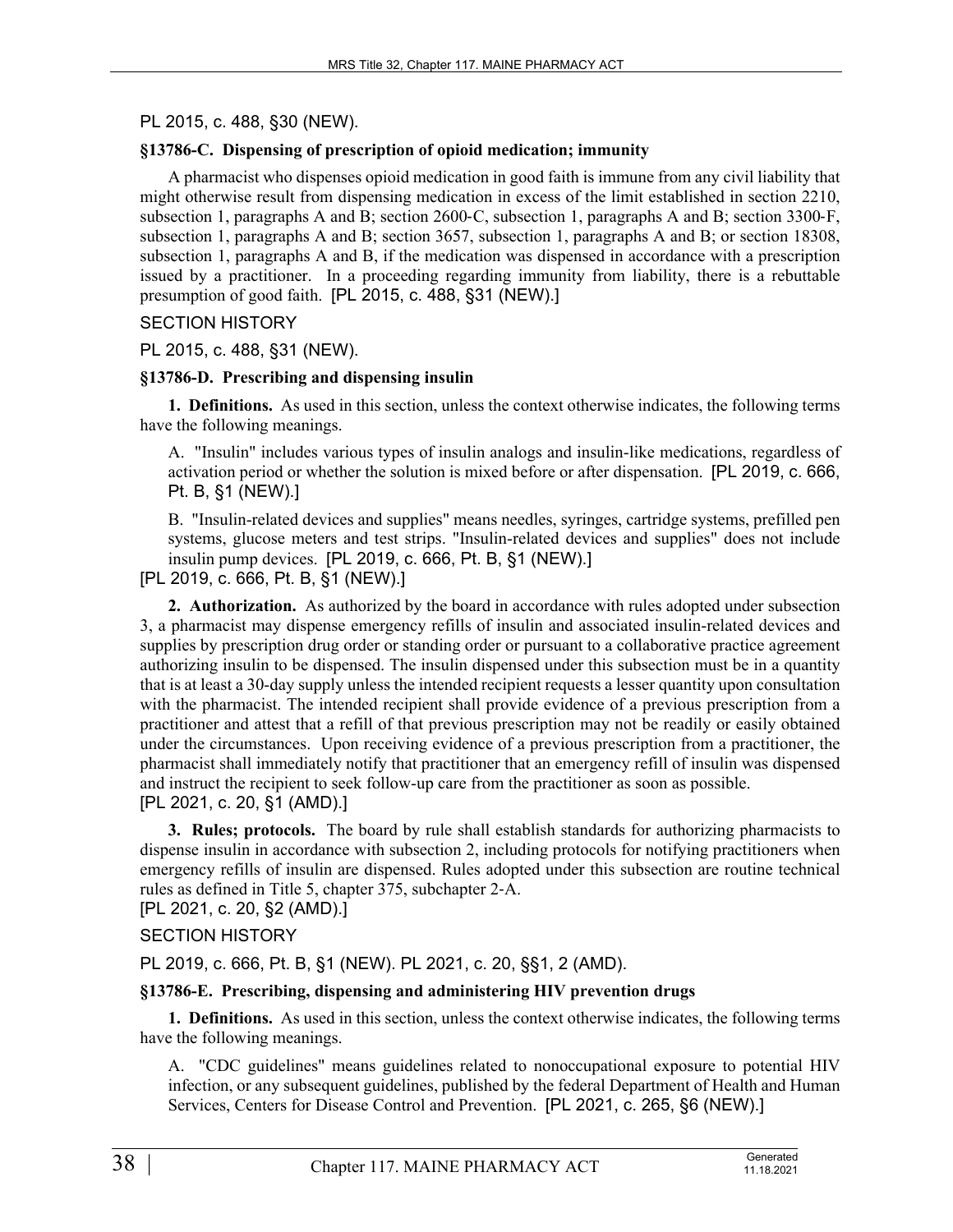B. "HIV prevention drug" means a preexposure prophylaxis drug, post-exposure prophylaxis drug or other drug approved for the prevention of HIV infection by the federal Food and Drug Administration. [PL 2021, c. 265, §6 (NEW).]

C. "Post-exposure prophylaxis drug" means a drug or drug combination that meets the clinical eligibility recommendations provided in CDC guidelines following potential exposure to HIV infection. [PL 2021, c. 265, §6 (NEW).]

D. "Preexposure prophylaxis drug" means a drug or drug combination that meets the clinical eligibility recommendations provided in CDC guidelines to prevent HIV infection. [PL 2021, c. 265, §6 (NEW).]

[PL 2021, c. 265, §6 (NEW).]

**2. Authorization.** Notwithstanding any provision of law to the contrary and as authorized by the board in accordance with rules adopted under subsection 3, a pharmacist may prescribe, dispense and administer HIV prevention drugs pursuant to a standing order or collaborative practice agreement or to protocols developed by the board for when there is no prescription drug order, standing order or collaborative practice agreement in accordance with the requirements in this subsection and may also order laboratory testing for HIV infection as necessary.

A. Before furnishing an HIV prevention drug to a patient, a pharmacist shall complete a training program approved by the board on the use of protocols developed by the board for prescribing, dispensing and administering an HIV prevention drug, on the requirements for any laboratory testing for HIV infection and on guidelines for prescription adherence and best practices to counsel patients prescribed an HIV prevention drug. [PL 2021, c. 265, §6 (NEW).]

B. A pharmacist shall dispense or administer a preexposure prophylaxis drug in at least a 30-day supply, and up to a 60-day supply, as long as all of the following conditions are met:

(1) The patient tests negative for HIV infection, as documented by a negative HIV test result obtained within the previous 7 days. If the patient does not provide evidence of a negative HIV test result in accordance with this subparagraph, the pharmacist shall order an HIV test. If the test results are not transmitted directly to the pharmacist, the pharmacist shall verify the test results to the pharmacist's satisfaction. If the patient tests positive for HIV infection, the pharmacist or person administering the test shall direct the patient to a primary care provider and provide a list of primary care providers and clinics within a reasonable travel distance of the patient's residence;

(2) The patient does not report any signs or symptoms of acute HIV infection on a selfreporting checklist of acute HIV infection signs and symptoms;

(3) The patient does not report taking any contraindicated medications;

(4) The pharmacist provides counseling to the patient, consistent with CDC guidelines, on the ongoing use of a preexposure prophylaxis drug. The pharmacist shall notify the patient that the patient must be seen by a primary care provider to receive subsequent prescriptions for a preexposure prophylaxis drug and that a pharmacist may not dispense or administer more than a 60-day supply of a preexposure prophylaxis drug to a single patient once every 2 years without a prescription;

(5) The pharmacist documents, to the extent possible, the services provided by the pharmacist in the patient's record in the patient profile record system maintained by the pharmacy. The pharmacist shall maintain records of preexposure prophylaxis drugs dispensed or administered to each patient;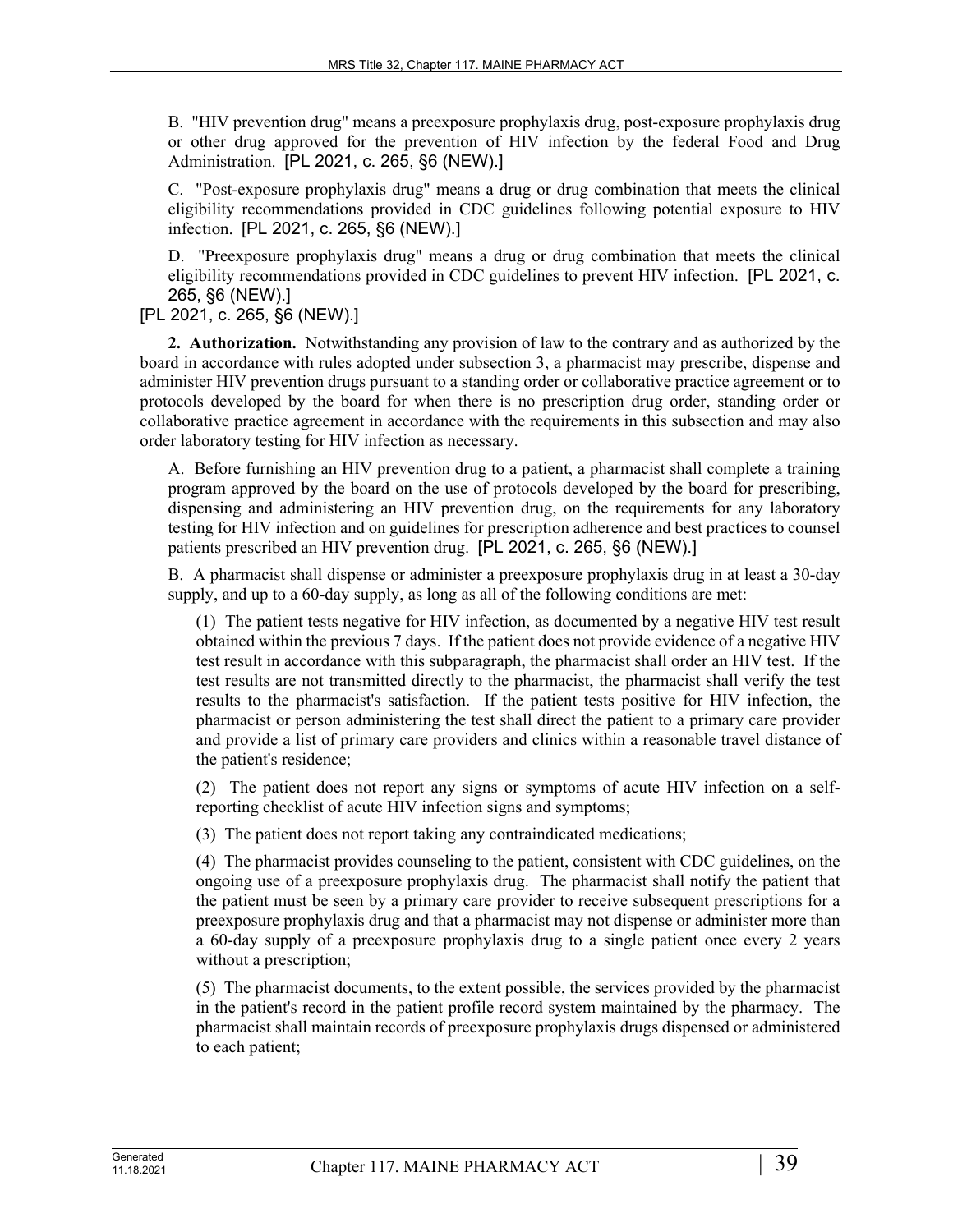(6) The pharmacist does not dispense or administer more than a 60-day supply of a preexposure prophylaxis drug to a single patient once every 2 years, unless otherwise directed by a practitioner; and

(7) The pharmacist notifies the patient's primary care provider that the pharmacist completed the requirements specified in this paragraph. If the patient does not have a primary care provider, or refuses consent to notify the patient's primary care provider, the pharmacist shall provide the patient a list of physicians, clinics or other health care providers to contact regarding follow-up care. [PL 2021, c. 265, §6 (NEW).]

C. A pharmacist shall dispense or administer a complete course of a post-exposure prophylaxis drug as long as all of the following conditions are met:

(1) The pharmacist screens the patient and determines that the exposure occurred within the previous 72 hours and the patient otherwise meets the clinical criteria for a post-exposure prophylaxis drug under CDC guidelines;

(2) The pharmacist provides HIV testing to the patient or determines that the patient is willing to undergo HIV testing consistent with CDC guidelines. If the patient refuses to undergo HIV testing but is otherwise eligible for a post-exposure prophylaxis drug under this subsection, the pharmacist may dispense or administer a post-exposure prophylaxis drug;

(3) The pharmacist provides counseling to the patient, consistent with CDC guidelines, on the use of a post-exposure prophylaxis drug. The pharmacist shall also inform the patient of the availability of a preexposure prophylaxis drug for persons who are at substantial risk of acquiring HIV; and

(4) The pharmacist notifies the patient's primary care provider of the dispensing or administering of the post-exposure prophylaxis drug. If the patient does not have a primary care provider, or refuses consent to notify the patient's primary care provider, the pharmacist shall provide the patient a list of physicians, clinics or other health care providers to contact regarding follow-up care. [PL 2021, c. 265, §6 (NEW).]

[PL 2021, c. 265, §6 (NEW).]

**3. Rules; protocols.** The board by rule shall establish standards for authorizing pharmacists to prescribe, dispense and administer HIV prevention drugs in accordance with subsection 2, including adequate training requirements and protocols for when there is no prescription drug order, standing order or collaborative practice agreement. Rules adopted under this subsection are routine technical rules as defined in Title 5, chapter 375, subchapter 2-A.

[PL 2021, c. 265, §6 (NEW).]

SECTION HISTORY

PL 2021, c. 265, §6 (NEW).

**§13787. Hypodermic syringes; prescriptions**

# **(REPEALED)**

SECTION HISTORY

PL 1987, c. 710, §5 (NEW). PL 1993, c. 394, §1 (RP).

#### **§13787-A. Sale of hypodermic apparatus**

**1. Authorized seller.** A hypodermic apparatus, as defined in Title 17‑A, section 1101, subsection 2, may be sold only by a manufacturer or dealer of embalming supplies, manufacturer or dealer of medical or dental supplies, wholesale druggist, manufacturing pharmacist, pharmacist, veterinarian, agricultural supply store or manufacturer of surgical instruments.

[PL 1993, c. 394, §2 (NEW).]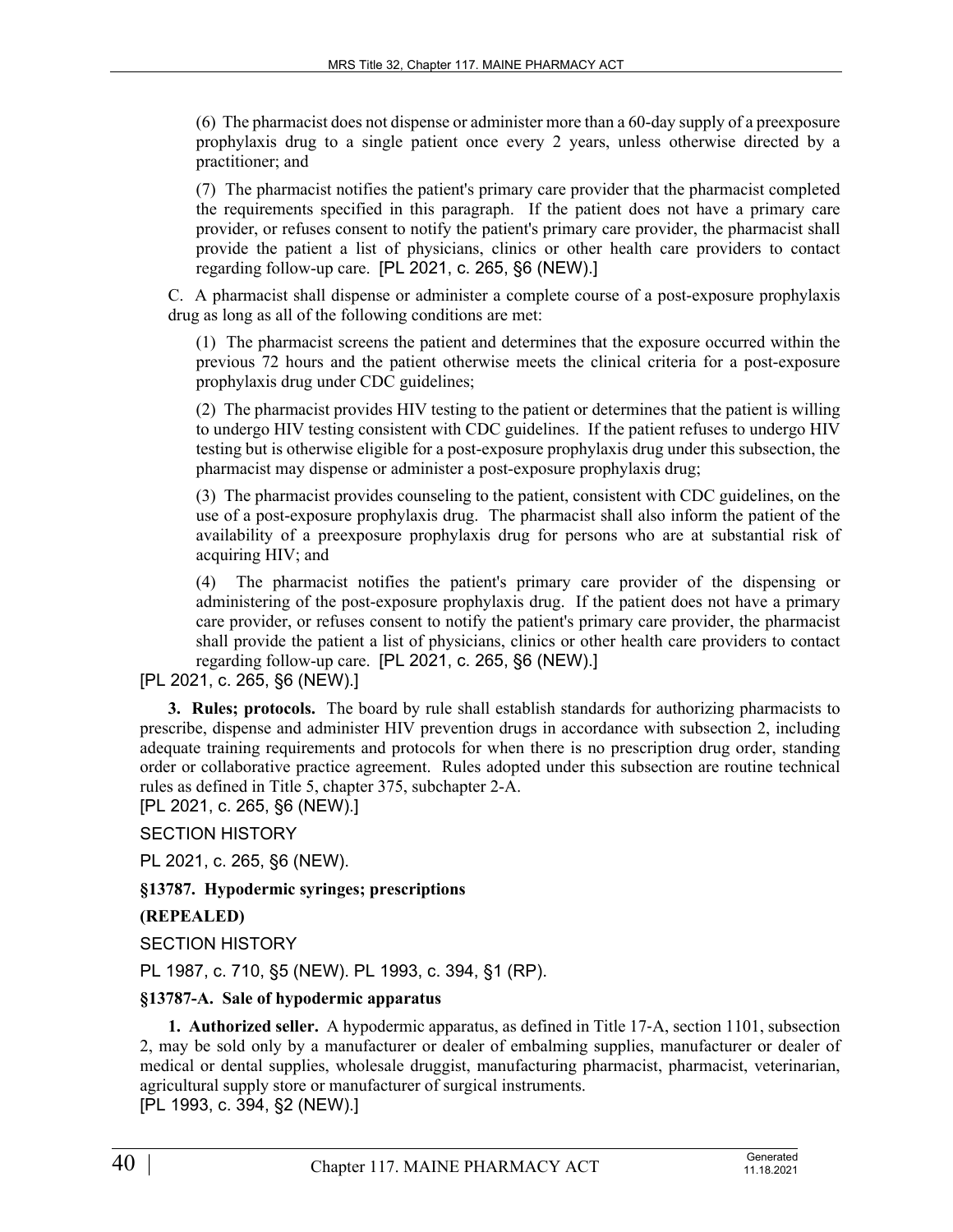**2. Purchaser.** Any person who is 18 years of age or older may purchase a hypodermic apparatus from a seller described in subsection 1. [PL 1993, c. 394, §2 (NEW).]

**3. Criminal immunity.** 

[PL 2021, c. 434, §12 (RP).]

**4. Immunity limited.** This section does not limit prosecution for violation of any law prohibiting or regulating the use, possession, dispensing, distribution or promotion of controlled substances or scheduled drugs.

# [PL 2021, c. 434, §13 (AMD).]

**5. Medicaid not affected.** This section does not diminish, expand or otherwise affect Medicaid reimbursement for hypodermic apparatuses.

[PL 1993, c. 394, §2 (NEW).]

## SECTION HISTORY

PL 1993, c. 394, §2 (NEW). PL 2003, c. 688, §A39 (AMD). PL 2021, c. 434, §§12, 13 (AMD).

#### **§13788. Sale of poisonous drugs**

Each licensed pharmacist who sells a poison shall affix to the package sold a label plainly marked with the name and address of the store and the word "POISON" and the name of the poison sold, and shall enter at the time of sale in a permanently bound book to be kept for that purpose the name and address of the purchaser, the date of sale, the name of the poison and the quantity sold and the person making the sale shall sign the entry. This section shall not apply to sales on prescription of practitioners, sales at wholesale to pharmacists or sales to hospitals, colleges or public institutions. [PL 1987, c. 710, §5 (NEW).]

### SECTION HISTORY

PL 1987, c. 710, §5 (NEW).

#### **§13789. Possession of drug samples**

No person may purchase manufacturers' drug samples from any person for purposes of resale. If those samples are given gratuitously to a licensed pharmacist, qualified assistant pharmacist or medical practitioner, any such sample may be given to any person, as long as the sample is kept in containers suitably labeled to conform to the Federal Food and Drug Act and the state food and drug laws and this gift is subject to the laws relating to the sale of drugs. [PL 2007, c. 402, Pt. DD, §31 (AMD).]

# SECTION HISTORY

PL 1987, c. 710, §5 (NEW). PL 2007, c. 402, Pt. DD, §31 (AMD).

#### **§13790. Using drugs not in prescription**

If a pharmacist knowingly uses any drugs or ingredients in preparing or compounding a written or oral prescription of any practitioner different from those named in the prescription, that use shall constitute a civil violation for which a forfeiture of not more than \$1,000 nor less than \$50 may be adjudged. [PL 1987, c. 710, §5 (NEW).]

SECTION HISTORY

PL 1987, c. 710, §5 (NEW).

#### **§13791. Return of drugs**

A drug or pharmaceutical preparation that has been dispensed on prescription may be returned to pharmacy stock after being in possession and under the control of another person and may be dispensed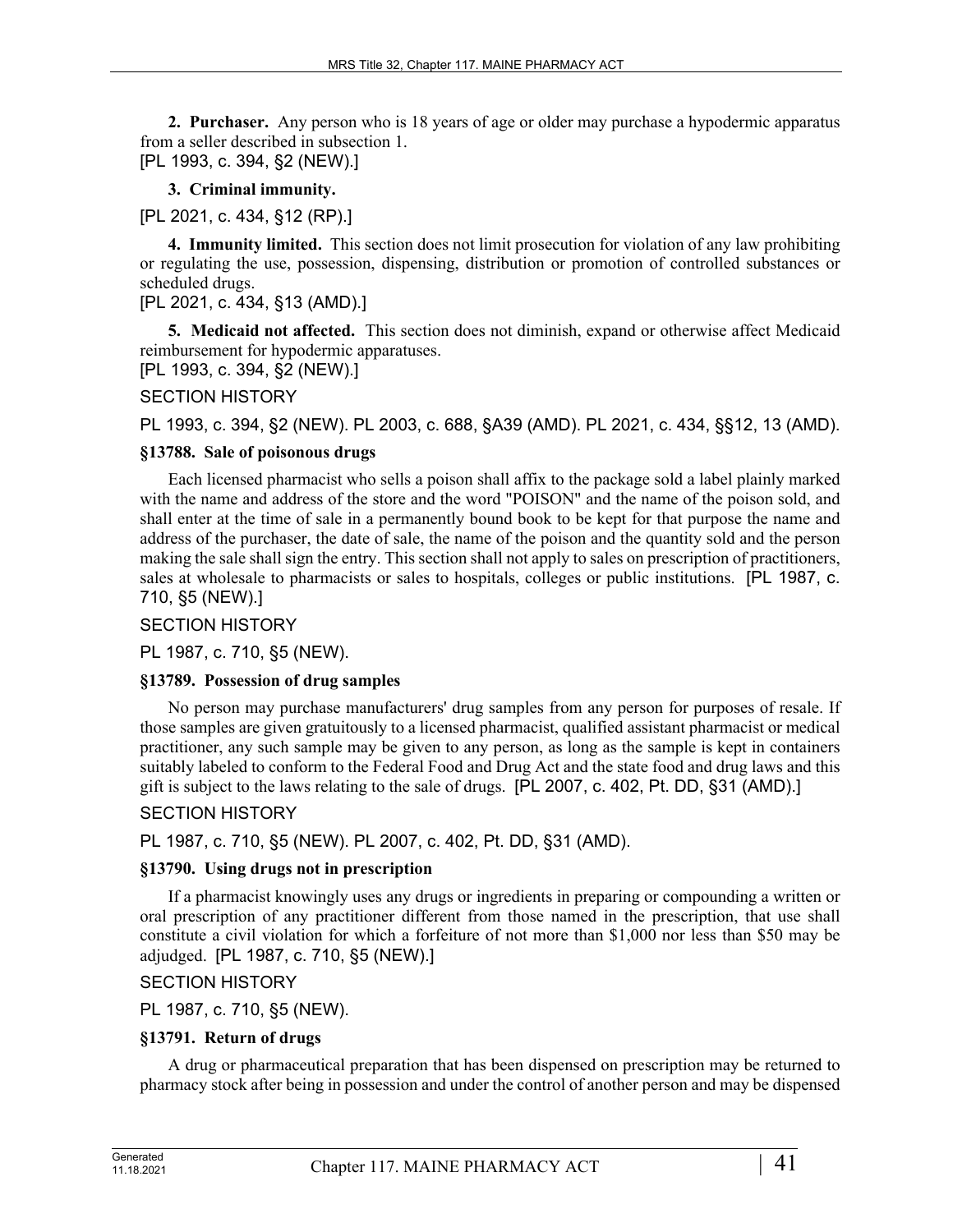again if the drug is packaged in an unbroken, sealed container or if, in the case of a hospital, a licensed pharmacist determines that the drug has not been impaired. [PL 1993, c. 231, §1 (AMD).]

### SECTION HISTORY

PL 1987, c. 710, §5 (NEW). PL 1993, c. 231, §1 (AMD).

### **§13792. Sale by certain methods prohibited**

**1. Methods of sale prohibited.** A person may not sell, distribute, vend or otherwise dispose of any drug, medicine or pharmaceutical or medical preparation by means of any public exhibition, entertainment, performance, carnival or by vending machines, except as described in subsection 2. [PL 2019, c. 454, §2 (NEW).]

**2. Sale of nonprescription drugs by vending machines.** The Maine Board of Pharmacy shall adopt rules to allow a pharmacy licensed as a vending machine outlet in accordance with section 13751 to sell or distribute nonprescription drugs by vending machines. The rules must include, but are not limited to, the following:

A. A requirement that only nonprescription drugs may be dispensed by a vending machine; [PL 2019, c. 454, §2 (NEW).]

B. A requirement that nonprescription drugs dispensed by a vending machine must be stored in accordance with manufacturer recommendations, including those that require a stable temperature; [PL 2019, c. 454, §2 (NEW).]

C. A requirement that nonprescription drugs dispensed by a vending machine must be sold only in the manufacturer's clearly labeled, original, unbroken, tamper-proof and expiration-dated packaging; [PL 2019, c. 454, §2 (NEW).]

D. A requirement that nonprescription drugs dispensed by a vending machine may not be older than the manufacturer's expiration date; [PL 2019, c. 454, §2 (NEW).]

E. A limitation that no more than 12 different nonprescription drugs may be dispensed by any single vending machine; [PL 2019, c. 454, §2 (NEW).]

F. A requirement that a vending machine through which nonprescription drugs are dispensed must have an obvious and legible statement on the machine that identifies the owner of the machine, a toll‑free telephone number at which the consumer may contact the owner of the machine, a statement advising the consumer to check the expiration date of the product before using the product and the telephone number of the board; [PL 2019, c. 454, §2 (NEW).]

G. Identification of any nonprescription drugs that may not be dispensed by a vending machine; and [PL 2019, c. 454, §2 (NEW).]

H. Identification of locations at which a vending machine dispensing nonprescription drugs may not be located, including the following:

- (1) Private schools as defined in Title 20‑A, section 1, subsection 22;
- (2) Public preschool programs as defined in Title 20‑A, section 1, subsection 23‑A;
- (3) Public schools as defined in Title 20‑A, section 1, subsection 24; and
- (4) Child care facilities as defined in Title 22, section 8301‑A, subsection 1‑A, paragraph B.

[PL 2019, c. 454, §2 (NEW).]

[PL 2019, c. 454, §2 (NEW).]

SECTION HISTORY

PL 1987, c. 710, §5 (NEW). PL 2019, c. 454, §2 (RPR).

**§13793. Adulterating and selling drugs**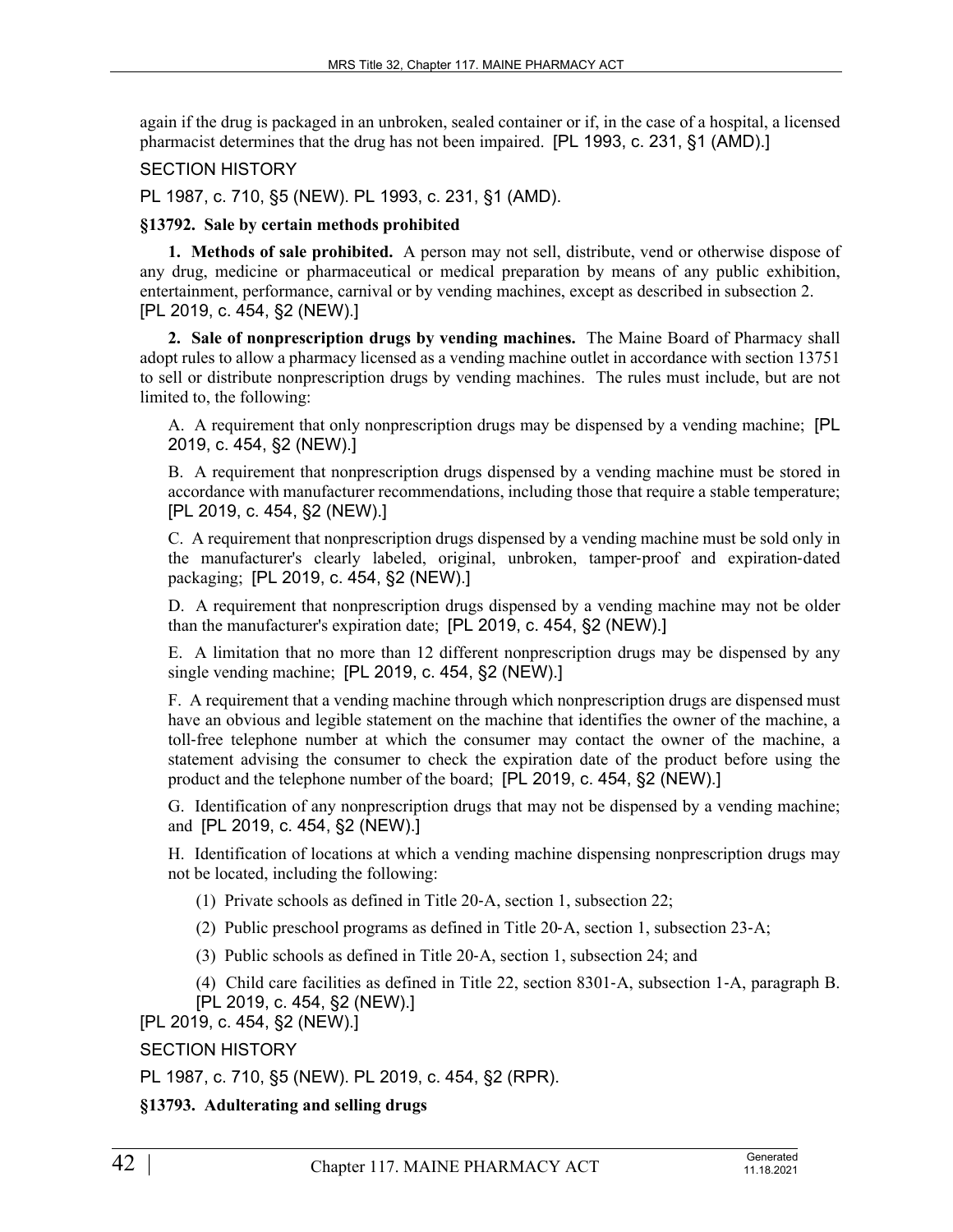Whoever fraudulently adulterates, for the purpose of sale, any drug or medicine or sells any fraudulently adulterated drug or medicine, knowing the same to be adulterated, shall be punished by a fine of not more than \$1,000 or by imprisonment for not more than 11 months. These adulterated drugs and medicines shall be forfeited and destroyed under the direction of the court. [PL 1987, c. 710, §5 (NEW).]

## SECTION HISTORY

PL 1987, c. 710, §5 (NEW).

### **§13794. Labeling of prescriptions**

Every drug dispensed pursuant to prescription, whether for a legend drug or not, must carry on the label the following information: the prescription number; the date of filling; the patient's name; directions for use; the name and strength of the drug and the amount dispensed, including either the brand name of the drug or, if a generic and therapeutically equivalent drug or interchangeable biological product is dispensed the label must be in accordance with section 13781; the beyond use date of the drug; the name of the practitioner prescribing the drug; and the name, address and telephone number of the pharmacy where the prescription was compounded and dispensed. For purposes of this section, "beyond use date" means a date beyond which the contents of the prescription are not recommended to be used. [PL 2019, c. 34, §5 (AMD).]

A drug dispensed in accordance with the provisions of Title 22, chapter 251, subchapter 3, article 5 does not require the name of the patient's sexual partner on the label. [PL 2009, c. 533, §5 (NEW).]

## SECTION HISTORY

PL 1987, c. 710, §5 (NEW). PL 1999, c. 130, §14 (AMD). PL 2009, c. 533, §5 (AMD). PL 2019, c. 34, §5 (AMD).

#### **§13795. Photographic proof of identification; discretion to sell or dispense; immunity**

**1. Photographic proof of identification.** As a precondition to filling any prescription, dispensing any drug or selling any targeted methamphetamine precursor, a pharmacist or person acting at the direction of a pharmacist may demand, inspect and record proof of identification, including valid photographic identification, from any patient presenting a prescription or any person acting on behalf of the patient or person purchasing a targeted methamphetamine precursor. Valid photographic identification includes but is not limited to the following:

A. A valid Maine motor vehicle operator's license; [PL 1995, c. 175, §1 (NEW).]

B. A valid Maine identification card issued under Title 29‑A, section 1410; [PL 1997, c. 437, §46 (AMD).]

C. A valid United States passport; [PL 1995, c. 175, §1 (NEW).]

D. A valid passport, motor vehicle operator's license of another state, territory, possession or foreign country or official identification card issued by the United States Government only if it:

(1) Contains a photograph of the person presenting the identification;

(2) Is encased in tamper-resistant plastic or otherwise possesses indicia of tamper-resistance; and

(3) Identifies the person's date of birth; or [PL 2005, c. 430, §7 (AMD); PL 2005, c. 430, §10 (AFF).]

E. Other valid, tamper-resistant, photographic identification as provided in rules adopted by the board pursuant to section 13722, subsection 1, paragraph A and in accordance with Title 5, chapter 375. [PL 1997, c. 245, §17 (AMD).]

[PL 2005, c. 430, §7 (AMD); PL 2005, c. 430, §10 (AFF).]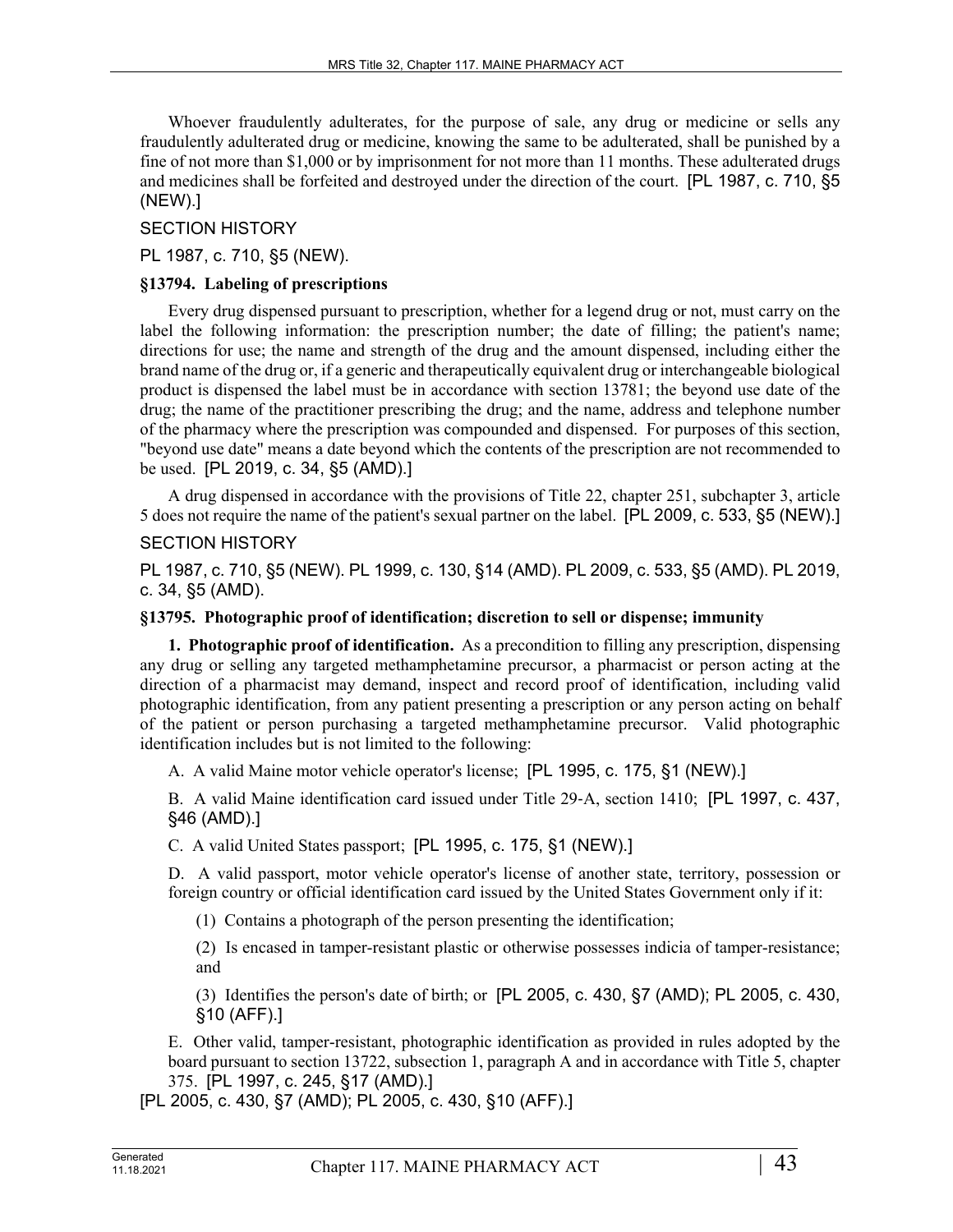**2. Refusal to fill prescription, dispense drug or sell targeted methamphetamine precursor; law enforcement reporting.** A pharmacist or person acting at the direction of a pharmacist may exercise discretion and refuse to fill any prescription, dispense any drug or sell any targeted methamphetamine precursor if unsatisfied as to the legitimacy or appropriateness of any prescription presented, the validity of any photographic identification or the identity of any patient presenting a prescription or any person acting on behalf of the patient, or the intention of the customer to use the drug or targeted methamphetamine precursor according to the instructions for use. A pharmacist or person acting at the direction of a pharmacist may make a report to a law enforcement agency when that person has reasonable cause to suspect that a prescription is not legitimate or appropriate, that a person has presented photographic identification that is not valid or that a customer has the intention to use a drug or targeted methamphetamine precursor in a manner inconsistent with the instructions for use.

[PL 2005, c. 430, §7 (AMD); PL 2005, c. 430, §10 (AFF).]

**3. Immunity; presumption of good faith.** A pharmacist or person acting at the direction of a pharmacist who in good faith and pursuant to subsection 2 refuses to fill any prescription, dispense any drug or sell any targeted methamphetamine precursor or who makes a report to a law enforcement agency is immune from any civil liability that might otherwise result from that action, including, but not limited to, any civil liability that might otherwise arise under state or local laws or rules regarding confidentiality of information. In a proceeding regarding immunity from liability, there is a rebuttable presumption of good faith.

[PL 2005, c. 430, §7 (NEW); PL 2005, c. 430, §10 (AFF).]

**4. Record keeping.** With regard to purchases of targeted methamphetamine precursors, a pharmacy may keep a log of information about the purchaser, which may include name, date of birth, address and amount of targeted methamphetamine precursors purchased. [PL 2005, c. 430, §7 (NEW); PL 2005, c. 430, §10 (AFF).]

**5. Rulemaking.** The Commissioner of Health and Human Services may adopt rules to implement this subsection. Rules adopted pursuant to this subsection are major substantive rules as defined in Title 5, chapter 375, subchapter 2-A.

A. If the Director of the Maine Drug Enforcement Agency within the Department of Public Safety finds that the ease of availability of liquid, liquid-filled capsule or glycerin matrix forms of products containing ephedrine, pseudoephedrine or phenylpropanolamine or their salts, isomers or salts of isomers, either alone or in combination with other ingredients, referred to in this paragraph as "products," is a threat to the public health, safety and welfare, then the Director of the Maine Drug Enforcement Agency shall notify the Commissioner of Health and Human Services. The Commissioner of Health and Human Services shall consult with the joint standing committee of the Legislature having jurisdiction over health and human services matters, providing the reasons for undertaking rulemaking, and may, after consultation, adopt rules designating the products as targeted methamphetamine precursors pursuant to section 13702‑A, subsection 33, paragraph B. [PL 2011, c. 657, Pt. AA, §84 (AMD).]

B. If the Director of the Maine Drug Enforcement Agency finds that sales of targeted methamphetamine precursors that are made without verifying the identity of the purchaser pose a threat to public health, safety and welfare, then the Director of the Maine Drug Enforcement Agency shall notify the Commissioner of Health and Human Services. The Commissioner of Health and Human Services shall consult with the joint standing committee of the Legislature having jurisdiction over health and human services matters, providing the reasons for undertaking rulemaking, and may, after consultation, adopt rules requiring a person making a sale of a targeted methamphetamine precursor pursuant to section 13796 to demand from the purchaser and to inspect and record prior to the sale proof of identification, including valid photographic identification, and to keep a log of sales. [PL 2011, c. 657, Pt. AA, §84 (AMD).]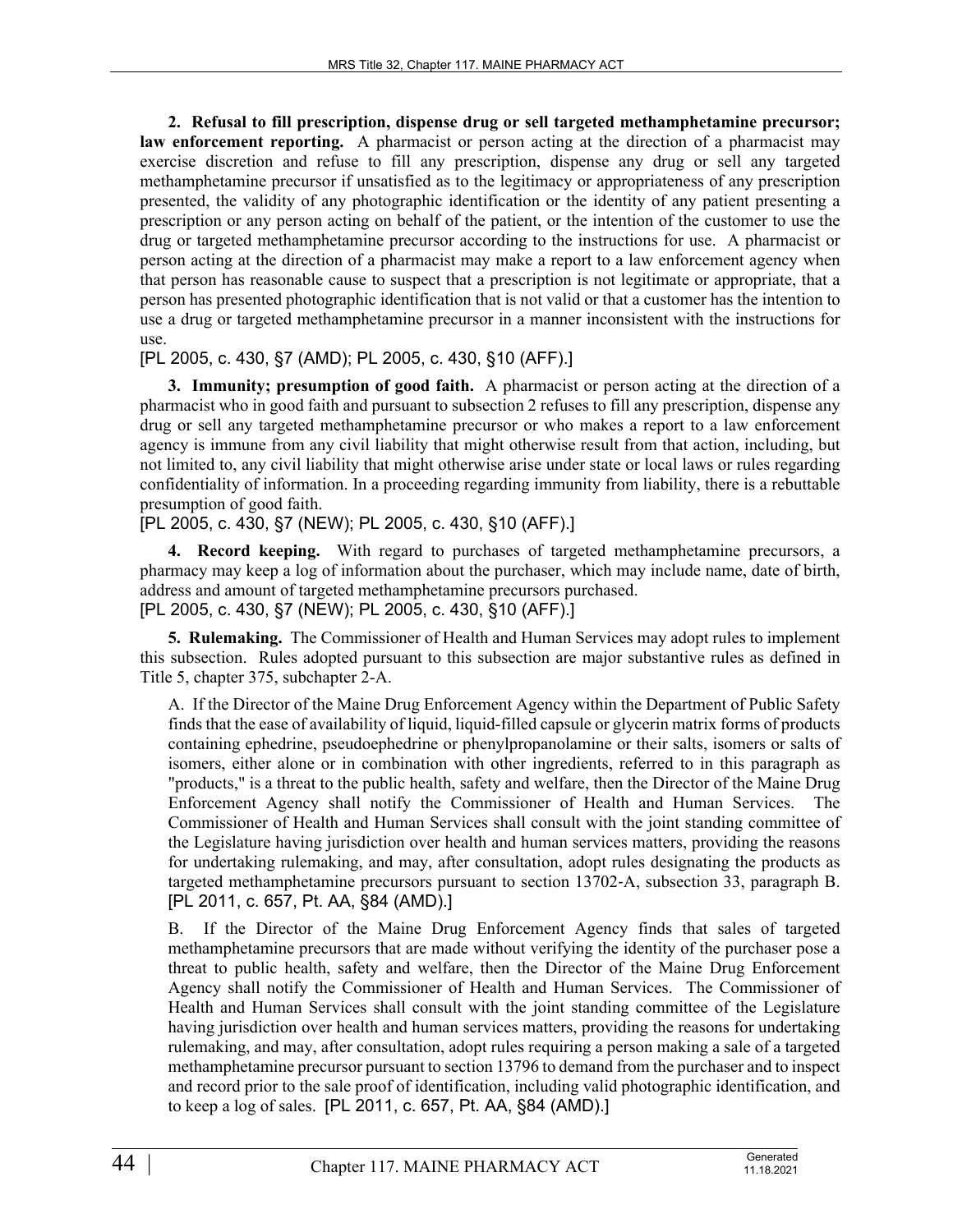[PL 2011, c. 657, Pt. AA, §84 (AMD).]

SECTION HISTORY

PL 1995, c. 175, §1 (NEW). PL 1997, c. 245, §17 (AMD). PL 1997, c. 437, §46 (AMD). PL 2005, c. 430, §7 (AMD). PL 2005, c. 430, §10 (AFF). PL 2007, c. 695, Pt. B, §18 (AMD). PL 2011, c. 657, Pt. AA, §84 (AMD).

**§13796. Retail sale of targeted methamphetamine precursors**

#### **1. Definitions.**

[PL 2011, c. 584, §1 (RP).]

**1-A. Definitions.** As used in this section, unless the context otherwise indicates, the following terms have the following meanings.

A. "Electronic logging system" means a system that:

(1) Blocks the illegal sale of over-the-counter cold and allergy medications containing a targeted methamphetamine precursor;

(2) Is available free of charge to the State and its taxpayers, retailers and law enforcement;

(3) Operates in real time and communicates across state lines in real time with similar systems; and

(4) Complies with the requirements of the national Criminal Justice Information Exchange or its successor program and the National Information Exchange Model or its successor program. [PL 2011, c. 584, §2 (NEW).]

B. "Override function" means a function in an electronic logging system that may be used to override a stop-sale alert and allows the completion of a sale. [PL 2011, c. 584, §2 (NEW).]

C. "Package" means an item packaged and marked for retail sale that is not designed to be broken down or subdivided for the purpose of retail sale. [PL 2011, c. 584, §2 (NEW).]

D. "Retailer" or "retail store" means a person or business entity engaged in this State in the business of selling products to the general public on a retail basis, including pharmacies. [PL 2011, c. 584, §2 (NEW).]

E. "Sale" or "sold" includes barter, exchange, transfer and gift. [PL 2011, c. 584, §2 (NEW).]

F. "Stop-sale alert" means a notification that alerts the retailer that completion of the sale would result in the seller's or purchaser's violating the targeted methamphetamine precursor quantity limits. [PL 2011, c. 584, §2 (NEW).]

[PL 2011, c. 584, §2 (NEW).]

#### **2. Restrictions on packaging.**

[PL 2013, c. 223, §1 (RP).]

**3. Restrictions on the sale of targeted methamphetamine precursors.** The following restrictions on location in the retail store, manner of sale and amount of sale apply to sales of targeted methamphetamine precursors. The limits under this subsection on the amount of targeted methamphetamine precursors that may be sold apply to the total amount of base ephedrine, phenylpropanolamine and pseudoephedrine contained in packages and not the overall weight of the packages.

A. A retailer may not sell to the same person a targeted methamphetamine precursor that causes the sales to that person of targeted methamphetamine precursors within a 24-hour period to exceed 3.6 grams. [PL 2011, c. 584, §3 (AMD).]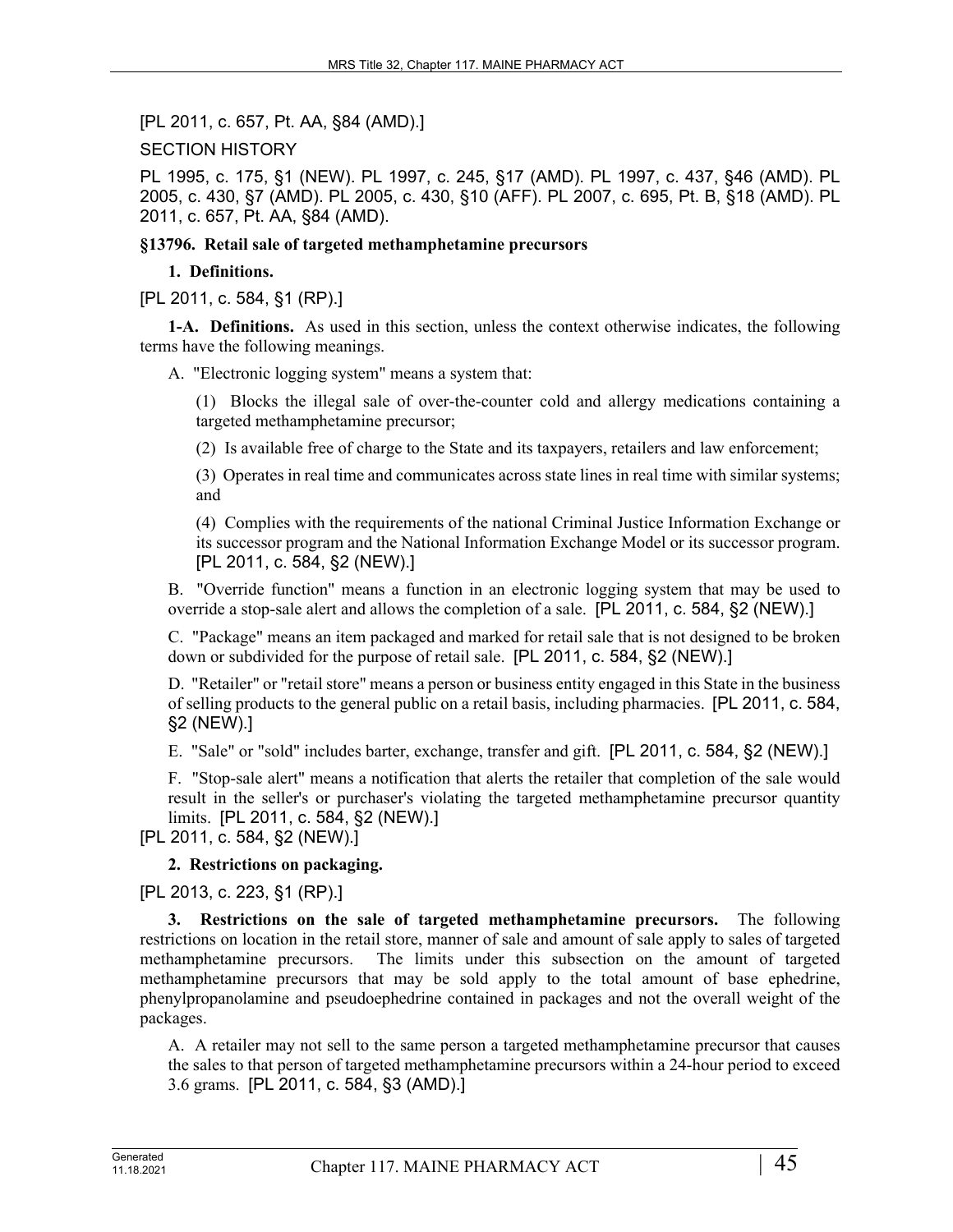A-1. A person may not purchase more than 3.6 grams of a targeted methamphetamine precursor within a 24-hour period. [PL 2011, c. 584, §3 (NEW).]

A-2. A retailer may not sell to the same person a targeted methamphetamine precursor that causes the sale to that person of targeted methamphetamine precursors within a 30-day period to exceed 9 grams. [PL 2011, c. 584, §3 (NEW).]

A-3. A person may not purchase more than 9 grams of a targeted methamphetamine precursor within a 30-day period. [PL 2011, c. 584, §3 (NEW).]

B. Except with regard to single-dose packages of not more than 60 milligrams that are kept within 30 feet and in direct line of sight of a staffed cash register or store counter, a retailer shall keep targeted methamphetamine precursors in a location that is locked or otherwise not accessible by customers. [PL 2011, c. 584, §3 (AMD).]

C. Except with regard to single-dose packages of not more than 60 milligrams that are kept within 30 feet and in direct line of sight of a staffed cash register or store counter, the sale of targeted methamphetamine precursors must be completed by:

(1) A licensed pharmacist or licensed pharmacy technician; or

(2) An employee of the retailer who accepts payment for the targeted methamphetamine precursor as long as:

(a) The employee works under the direct supervision of a pharmacist in the pharmacy area of the retail store; and

(b) A licensed pharmacist or licensed pharmacy technician has given individual, express approval for the purchase. [PL 2007, c. 402, Pt. DD, §33 (AMD).]

D. Except with regard to single-dose packages of not more than 60 milligrams that are kept within 30 feet and in direct line of sight of a staffed cash register or store counter, a retailer shall require a person purchasing a targeted methamphetamine precursor to present a valid government-issued photograph identification document at the point of sale. A retailer shall record the:

(1) Name and address of the purchaser;

(2) Name of the targeted methamphetamine precursor purchased including the number of grams the product contains;

(3) Date and time of purchase; and

(4) Form of identification presented, issuing government entity and corresponding identification number. [PL 2011, c. 584, §3 (NEW).]

E. Except with regard to single-dose packages of not more than 60 milligrams that are kept within 30 feet and in direct line of sight of a staffed cash register or store counter, a retailer shall maintain a written or electronic logbook and require a person purchasing a targeted methamphetamine precursor to sign the logbook. A purchaser must sign the logbook acknowledging that the purchaser understands the applicable sales limit and that providing false statements or misrepresentations in the logbook may subject the purchaser to criminal penalties under 18 United States Code, Section 1001. [PL 2011, c. 584, §3 (NEW).]

[PL 2011, c. 584, §3 (AMD).]

**4. Exceptions.** The provisions of this section do not apply to a targeted methamphetamine precursor that is obtained by prescription or by sale or transfer in the regular course of lawful business to a veterinarian, physician, pharmacist, retail distributor, wholesaler, manufacturer, warehouse operator or common carrier or an agent of that person or entity.

[PL 2005, c. 430, §8 (NEW); PL 2005, c. 430, §10 (AFF).]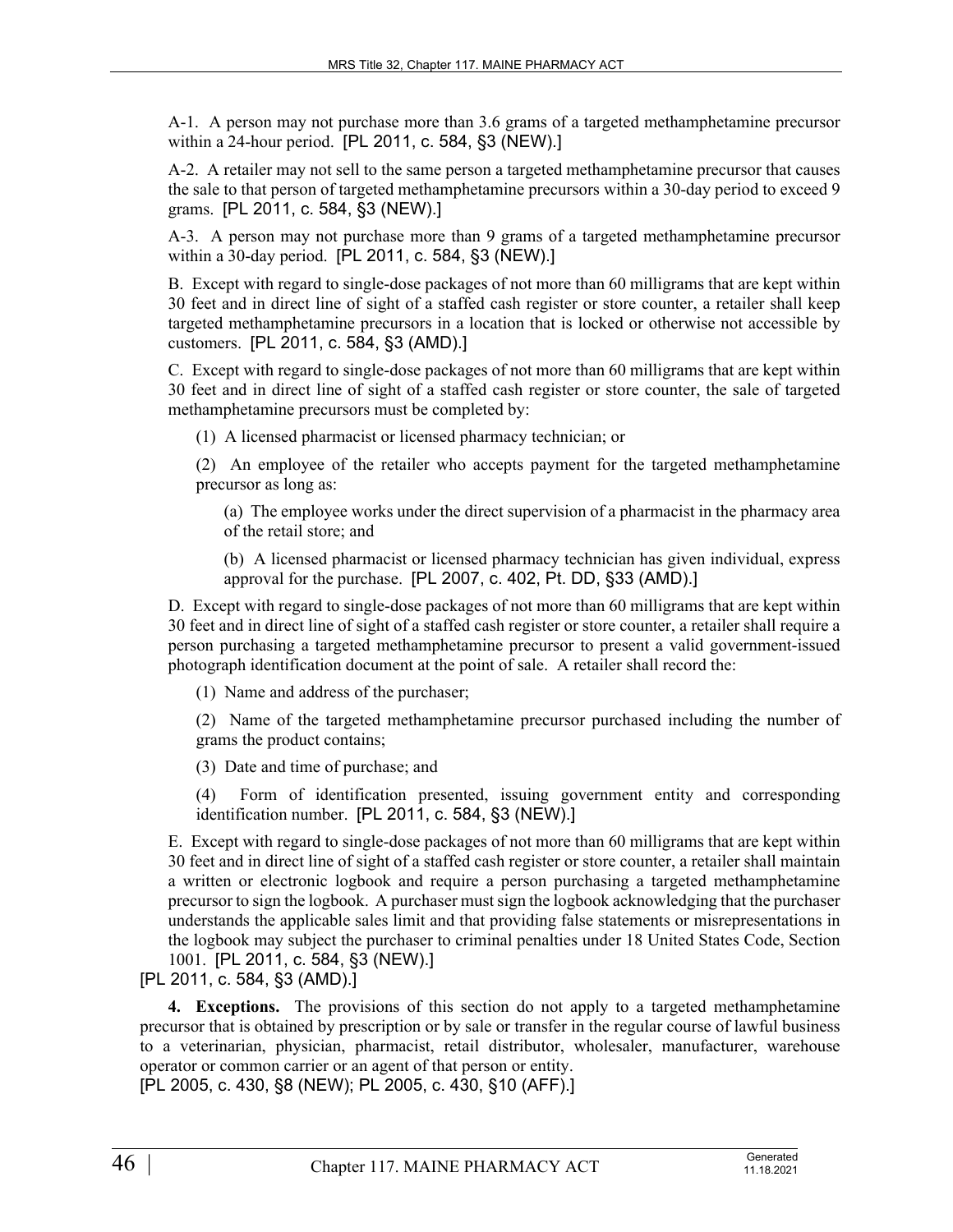**5. Electronic logging.** Beginning January 1, 2013, a retailer who has access to the Internet shall, before completing a sale under this section, electronically submit the information obtained pursuant to subsection 3, paragraph D to an electronic logging system. If the electronic logging system generates a stop-sale alert, the retailer may not complete the sale. If the retailer has concern for personal safety or the safety of others if a sale is not completed, the retailer may use the system's override function to complete the sale and must maintain a log of the sale. If the retailer experiences mechanical or electronic failure of the electronic logging system and is unable to comply with the electronic logging requirement, the retailer shall maintain a written log or an alternative electronic record-keeping mechanism until such time as the retailer is able to comply with the electronic logging requirement. [PL 2011, c. 584, §4 (NEW).]

**6. Immunity; presumption of good faith.** A retailer is immune from liability for any claims, costs, expenses, injuries, liabilities, losses or damages of any kind resulting from the retailer's use of the electronic logging system in accordance with this section unless the injury or loss is the result of willful, reckless or intentional misconduct by the retailer. In a civil proceeding in which the retailer's use of an electronic logging system pursuant to this section is an issue, there is a rebuttable presumption of good faith on the part of the retailer.

[PL 2011, c. 584, §4 (NEW).]

**7. Political subdivision ordinances.** A political subdivision, as defined in Title 30‑A, section 2252, may not adopt an ordinance regulating the sale or purchase of a targeted methamphetamine precursor, and any ordinance that violates this subsection is void and has no force or effect. [PL 2011, c. 584, §4 (NEW).]

# SECTION HISTORY

PL 2005, c. 430, §8 (NEW). PL 2005, c. 430, §10 (AFF). PL 2007, c. 402, Pt. DD, §§32, 33 (AMD). PL 2011, c. 584, §§1-4 (AMD). PL 2013, c. 223, §1 (AMD).

# **§13797. Prescription drug price information**

A pharmacist or person acting at the direction of a pharmacist who is asked for consumer price information regarding prescription drugs shall provide to the consumer, on the telephone or in person, depending on the circumstances, the current usual and customary price for cash customers and, if reasonably obtainable by the pharmacist or person acting at the direction of the pharmacist, the price applicable to the consumer. A pharmacy shall post a notice to consumers informing them that they may obtain current usual and customary price information from the pharmacist. [PL 2005, c. 610, §1 (NEW).]

# SECTION HISTORY

PL 2005, c. 610, §1 (NEW).

# **§13798. Expedited partner therapy**

An individual licensed under this chapter may not be disciplined for dispensing drugs pursuant to a lawful prescription in accordance with the provisions of Title 22, chapter 251, subchapter 3, article 5. [PL 2009, c. 533, §6 (NEW).]

SECTION HISTORY

PL 2009, c. 533, §6 (NEW).

# **§13799. Consumer choice preserved**

Nothing in this chapter may be construed to prohibit: [PL 2013, c. 373, §2 (NEW).]

**1. Ordering or receiving prescription drugs.** An individual who is a resident of the State from ordering or receiving prescription drugs for that individual's personal use from outside the United States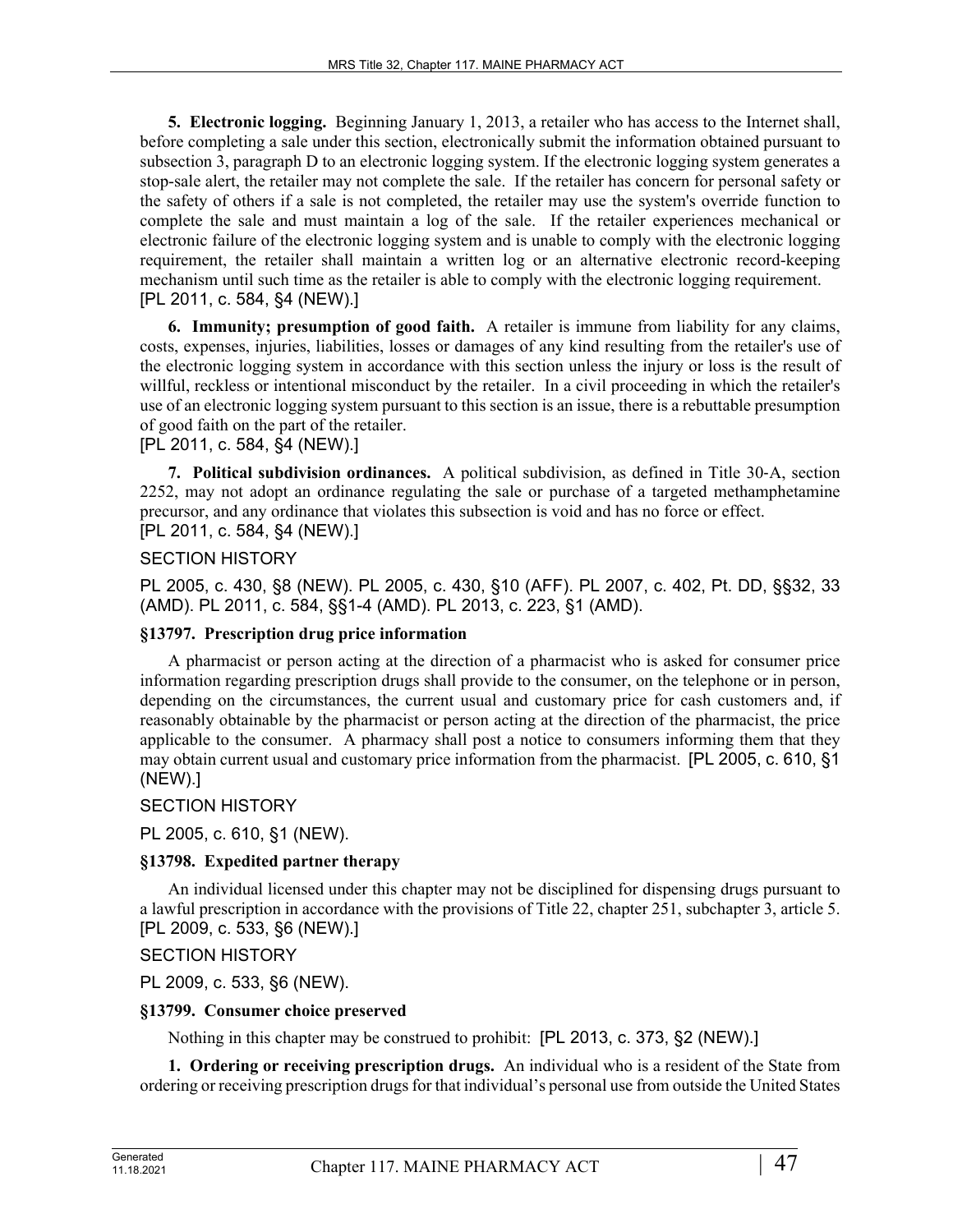by mail or carrier from a licensed retail pharmacy described in section 13731, subsection 1, paragraph B or an entity described in section 13731, subsection 1, paragraph C; or [PL 2013, c. 373, §2 (NEW).]

**2. Dispensing or providing prescription drugs.** A licensed retail pharmacy described in section 13731, subsection 1, paragraph B or an entity described in section 13731, subsection 1, paragraph C from dispensing, providing or facilitating the provision of prescription drugs from outside the United States by mail or carrier to a resident of the State for that resident's personal use. [PL 2013, c. 373, §2 (NEW).]

### SECTION HISTORY

PL 2013, c. 373, §2 (NEW).

#### **§13800. Access to distributed drugs**

A manufacturer or wholesaler licensed under section 13758 shall make a drug distributed in this State available for sale in this State to an eligible product developer for purposes of conducting testing required to support an application for approval of a drug under the Federal Food, Drug, and Cosmetic Act, Section 505(b) or 505(j) or the licensing of a biological product under the federal Public Health Service Act, Section 351. [PL 2017, c. 434, §5 (NEW).]

The manufacturer or wholesaler licensed under section 13758 shall make the drug available for sale at a price no greater than the wholesale acquisition cost and without any restriction that would block or delay the eligible product developer's application in a manner inconsistent with Section 505-1( $f(x)$ ) of the Federal Food, Drug, and Cosmetic Act, 21 United States Code, Section 355‑1(f)(8) (2016). [PL 2017, c. 434, §5 (NEW).]

An eligible product developer that receives a drug at a price no greater than the wholesale acquisition cost for that drug pursuant to this section shall charge consumers in this State the same price or less for the drug manufactured by that eligible product developer. [PL 2017, c. 434, §5 (NEW).]

As used in this section, "wholesale acquisition cost" means the manufacturer's list price for a brandname drug or a generic drug per person per year or course of treatment when sold to wholesalers or direct purchasers in the United States, not including discounts or rebates, for the most recent month for which information is available. [PL 2017, c. 434, §5 (NEW).]

### SECTION HISTORY

PL 2017, c. 434, §5 (NEW).

#### **§13800-A. Liability for product of another; exemption**

A manufacturer or wholesaler licensed under section 13758 is not liable for injuries alleged to have been caused by the failure to include adequate safety warnings on a product's label or by a defect in the product's design if: [PL 2017, c. 434, §5 (NEW).]

**1. Access to distributed drugs.** The manufacturer or wholesaler has made the product distributed in this State available to an eligible product developer in accordance with section 13800; and [PL 2017, c. 434, §5 (NEW).]

**2. Manufactured or sold by another.** The product was not manufactured or sold by that manufacturer or wholesaler.

[PL 2017, c. 434, §5 (NEW).]

SECTION HISTORY

PL 2017, c. 434, §5 (NEW).

#### **§13800-B. Prohibition on providing conversion therapy to minors**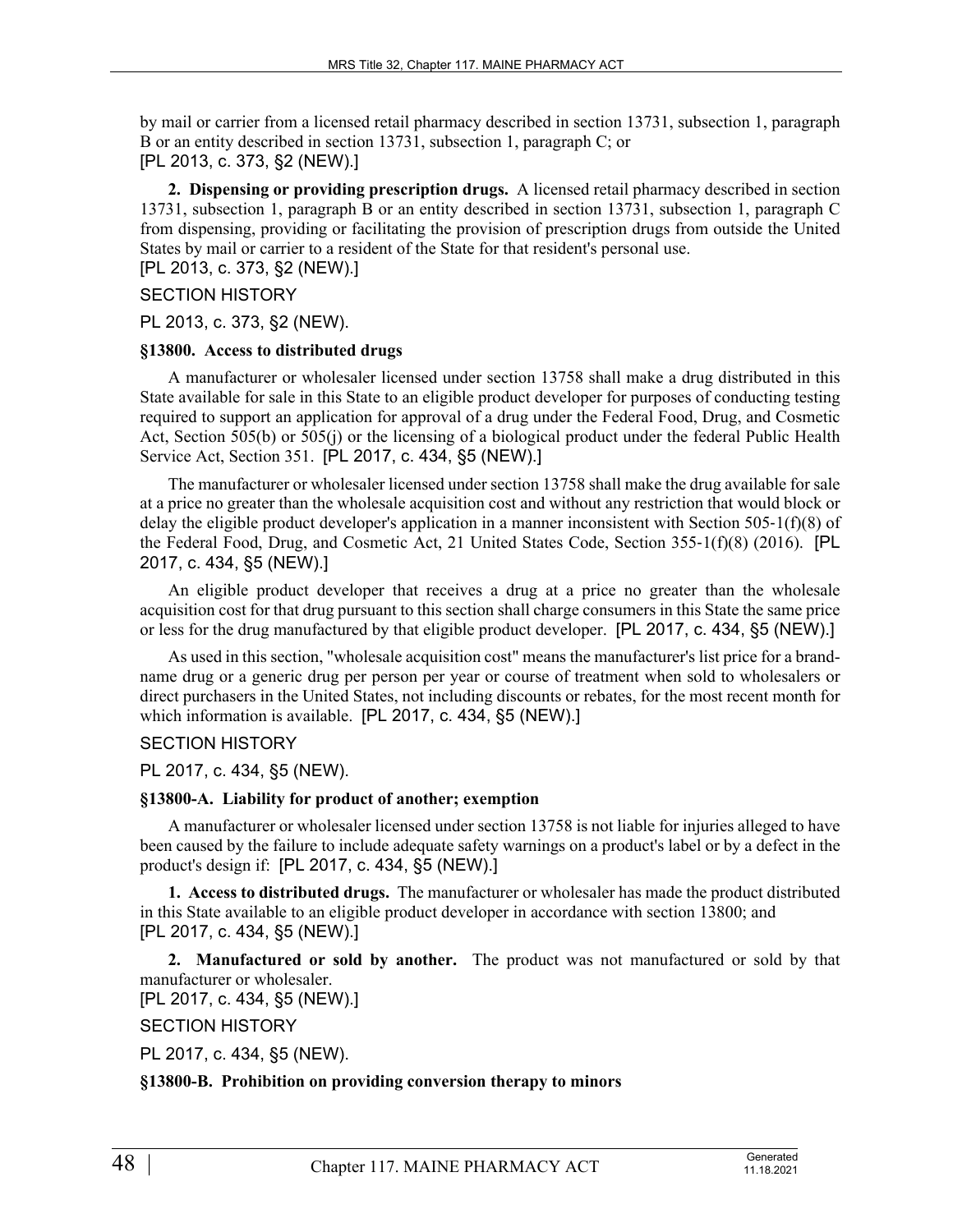An individual licensed under this chapter may not advertise, offer or administer conversion therapy to a minor. [PL 2019, c. 165, §30 (NEW).]

#### SECTION HISTORY

PL 2019, c. 165, §30 (NEW).

#### **§13800-C. Opioid medication product registration fee**

### **(CONTAINS TEXT WITH VARYING EFFECTIVE DATES)**

This section governs opioid medication product registration fees. As used in this section, "unit of an opioid medication" means the lowest identifiable quantity of the opioid medication that is dispensed. [PL 2019, c. 536, §4 (NEW).]

**1. Registration fee.** Except as provided in subsection 2, a manufacturer that sells, delivers or distributes an opioid medication in this State shall pay an annual registration fee of \$250,000 to the board on December 31st of each year.

[PL 2019, c. 536, §4 (NEW).]

**2. Exception.** A manufacturer that does not sell, deliver or distribute 2,000,000 or more units of an opioid medication within this State in the year in which a registration fee is due is not required to pay the registration fee. To qualify for the exception under this subsection, a manufacturer must demonstrate to the board, by January 31st of the year following the year in which the registration fee is due, in a manner determined by the board, that the manufacturer did not sell, deliver or distribute 2,000,000 or more units of an opioid medication within this State in the year in which the manufacturer seeks to claim the exception. The board may adopt rules to implement this section. Rules adopted pursuant to this subsection are routine technical rules as defined in Title 5, chapter 375, subchapter 2‑A. [PL 2019, c. 536, §4 (NEW).]

**3. Calculation of units of an opioid medication sold, delivered or distributed.** When calculating the number of units of an opioid medication sold, delivered or distributed by a manufacturer under subsection 2, units of an opioid medication may be excluded when prescribed for the purpose of medication-assisted treatment of substance use disorder. The board periodically shall provide to the Department of Health and Human Services a list of medications exempted under this subsection. [PL 2019, c. 536, §4 (NEW).]

**4. (TEXT EFFECTIVE UNTIL 9/1/23) (TEXT REPEALED 9/1/23) Registration fee review and report.** By March 1st of each year following calendar years 2020, 2021 and 2022, the board shall evaluate and report whether the registration fee due under this section and the fee due under section 13724 have affected the prescribing practices of opioid medications by reducing the number of opioid medication prescriptions issued during calendar years 2020, 2021 and 2022 or whether the fees have created any unintended consequences in the availability of opioid medications for the treatment of chronic or intractable pain, to the extent the board has the ability to identify a correlation. The board shall provide the report to the joint standing committee of the Legislature having jurisdiction over health and human services matters, which may report out legislation based upon the report.

This subsection is repealed September 1, 2023. [PL 2019, c. 536, §4 (NEW).]

SECTION HISTORY

PL 2019, c. 536, §4 (NEW).

# **§13800-D. Insulin product registration fee (CONTAINS TEXT WITH VARYING EFFECTIVE DATES) (WHOLE SECTION TEXT EFFECTIVE UNTIL 1/01/27)**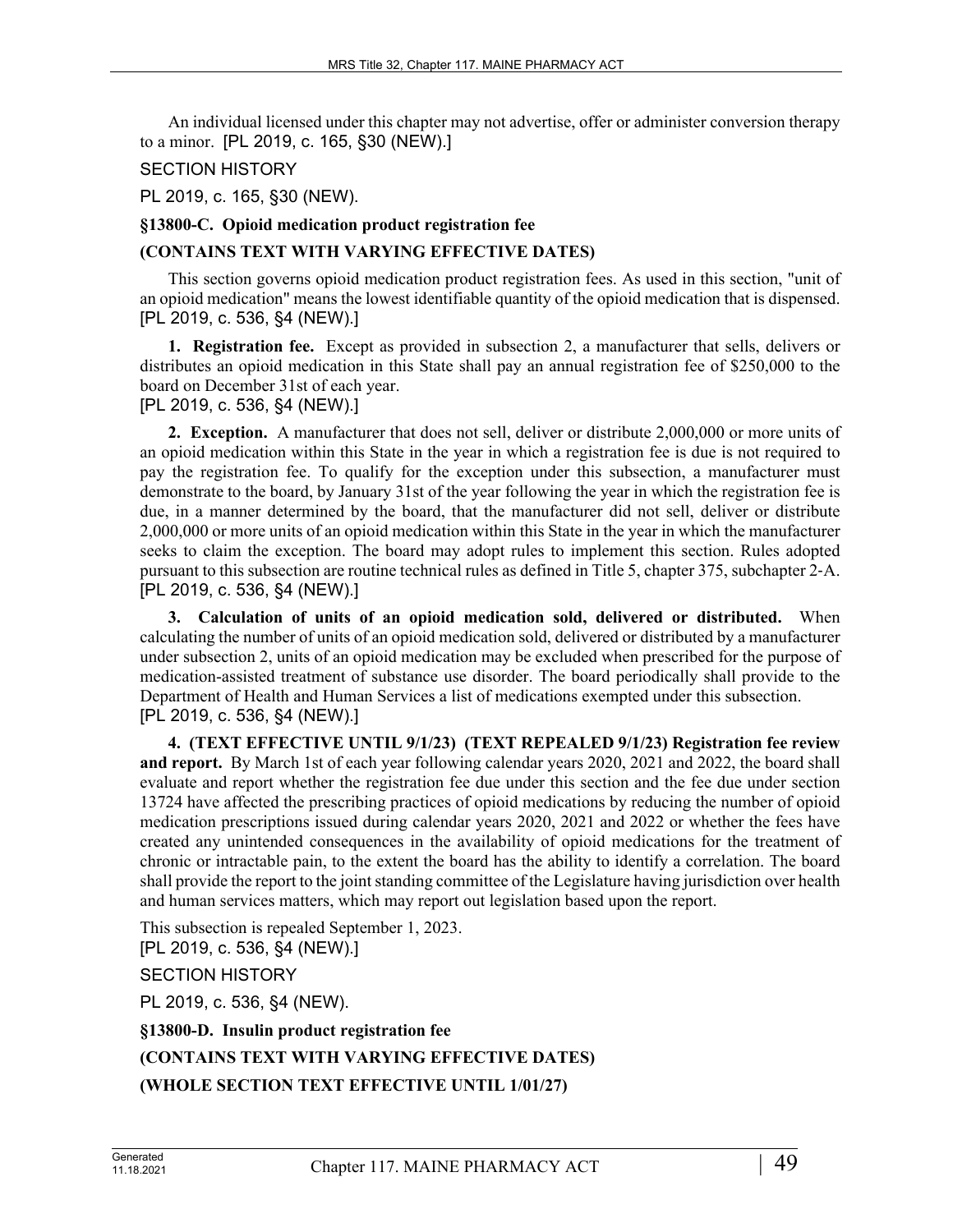#### **(WHOLE SECTION TEXT REPEALED 1/01/27)**

This section governs insulin product registration fees. As used in this section, "unit of insulin" means the lowest identifiable quantity of insulin that is dispensed. [PL 2021, c. 303, §5 (NEW).]

**1. Registration fee.** Except as provided in subsection 2, a manufacturer that produces insulin that is sold, delivered or distributed in this State shall pay an annual registration fee of \$75,000 to the board on December 31st of each year in addition to any license renewal fee required to be paid by the manufacturer under this chapter.

[PL 2021, c. 303, §5 (NEW).]

**2. Exception.** A manufacturer whose aggregate total of insulin sold, delivered or distributed in this State does not exceed 500,000 units of insulin in the year in which a registration fee under subsection 1 is due is not required to pay the registration fee. To qualify for the exception under this subsection, a manufacturer must demonstrate to the board, by January 31st of the year following the year in which the registration fee is due, in a manner determined by the board, that the aggregate total of insulin produced by the manufacturer that was sold, delivered or distributed within this State in the year in which the manufacturer seeks to claim the exception did not exceed 500,000 units. The board may adopt rules to implement this section. Rules adopted pursuant to this subsection are routine technical rules as defined in Title 5, chapter 375, subchapter 2-A. [PL 2021, c. 303, §5 (NEW).]

This section is repealed January 1, 2027. [PL 2021, c. 303, §5 (NEW).]

SECTION HISTORY

PL 2021, c. 303, §5 (NEW).

#### **SUBCHAPTER 10**

#### **NONDISCRIMINATION IN PHARMACEUTICALS PRICING**

**§13801. Definitions (REPEALED)** SECTION HISTORY PL 1993, c. 716, §6 (NEW). PL 1999, c. 574, §1 (RP). **§13802. Price discrimination prohibited (REPEALED)** SECTION HISTORY PL 1993, c. 716, §6 (NEW). PL 1999, c. 574, §1 (RP). **§13803. Purchases by State (REPEALED)** SECTION HISTORY PL 1993, c. 716, §6 (NEW). PL 1999, c. 574, §1 (RP). **§13804. Exceptions (REPEALED)** SECTION HISTORY PL 1993, c. 716, §6 (NEW). PL 1995, c. 548, §1 (AMD). PL 1999, c. 574, §1 (RP).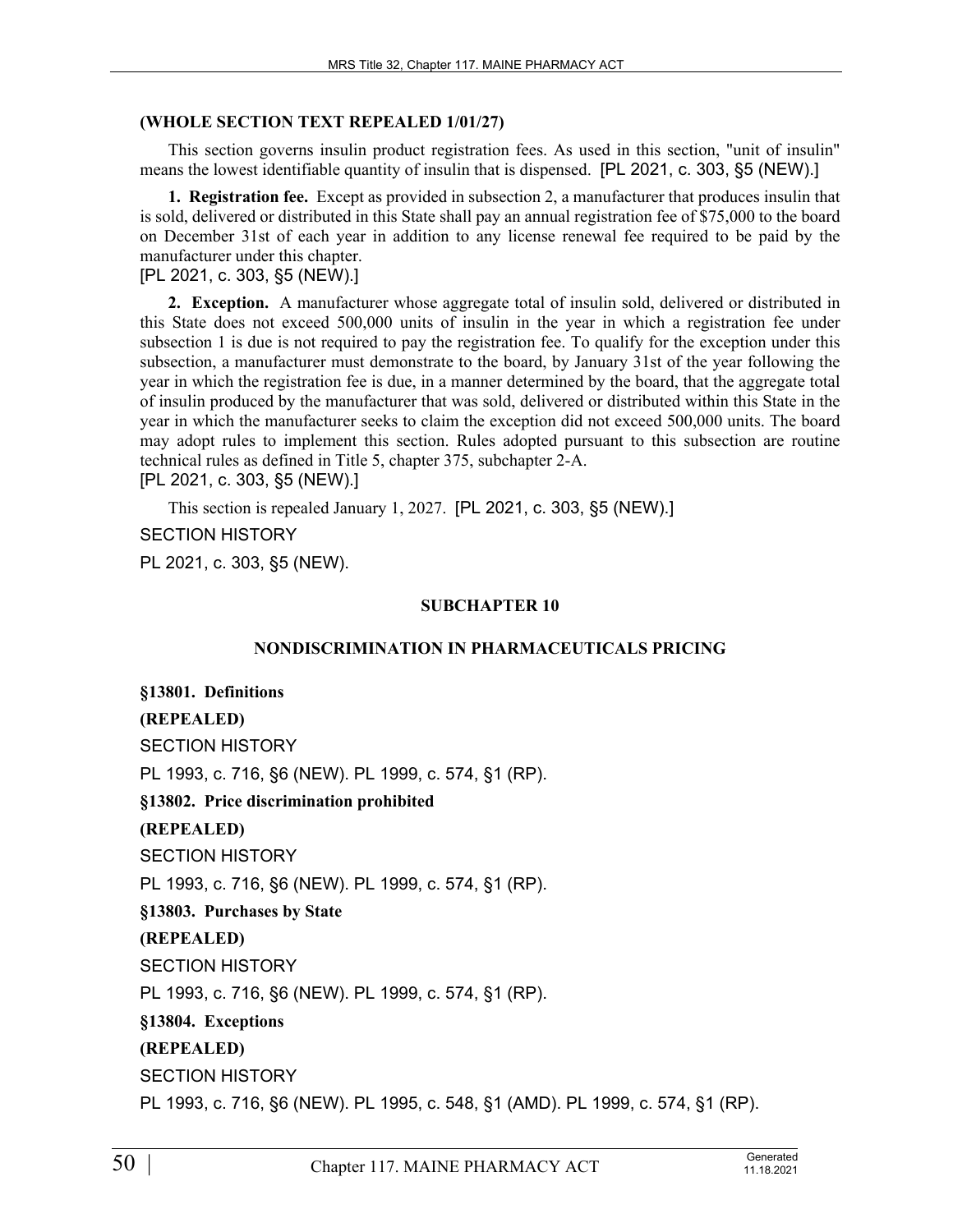**§13805. Enforcement (REPEALED)** SECTION HISTORY PL 1993, c. 716, §6 (NEW). PL 1999, c. 574, §1 (RP).

# **SUBCHAPTER 11**

#### **NONCONTROLLED PRESCRIPTION DRUG DISPENSING AND ADMINISTRATION**

#### **§13810. Drug administration by nurses under certain conditions**

A professional nurse or an advanced practice registered nurse who is an employee of a home health care provider, as defined in Title 22, section 2142, subsection 3, or a hospice program or hospice provider, as defined in Title 22, section 8621, subsection 10, may: [PL 1997, c. 109, §1 (NEW).]

**1. Possession.** Possess, in the course of employment, such noncontrolled prescription drugs as are approved by the board. In adopting the rules the board shall consult with the Board of Licensure in Medicine, the Board of Osteopathic Licensure, the State Board of Nursing, the Maine Hospice Council, the Department of Health and Human Services and the Home Care Alliance of Maine. Rules adopted pursuant to this subsection are routine technical rules as defined by Title 5, chapter 375, subchapter II‑A; and

[PL 1997, c. 109, §1 (NEW); PL 2003, c. 689, Pt. B, §6 (REV).]

**2. Administration.** Administer, in the course of employment, such drugs as are approved under subsection 1 according to written protocols approved annually by the employer's professional advisory committee, which must include a physician licensed under chapter 36 or chapter 48. [PL 1997, c. 109, §1 (NEW).]

#### SECTION HISTORY

PL 1997, c. 109, §1 (NEW). PL 2003, c. 689, §B6 (REV).

#### **§13811. Drug administration by certified midwives under certain conditions**

#### **(CONTAINS TEXT WITH VARYING EFFECTIVE DATES)**

#### **(WHOLE SECTION TEXT EFFECTIVE UNTIL CONTINGENCY: See PL 2015, c. 502, §16)**

A midwife who can verify to a licensed pharmacist by certification card that the midwife has met the certification standards of an international certification agency whose mission is to establish and administer certification for the credential of certified professional midwife or other certifying body recognized by the board may: [PL 2007, c. 669, §1 (NEW).]

**1. Possession.** Possess, in the course of the practice of midwifery, only the noncontrolled prescription drugs and substances set out in this subsection:

A. Oxygen; [PL 2007, c. 669, §1 (NEW).]

B. Oxytocin, excluding the oxytocic drug methergine, for the sole purpose of postpartum control of maternal hemorrhage; [PL 2007, c. 669, §1 (NEW).]

C. Vitamin K; [PL 2007, c. 669, §1 (NEW).]

D. Eye prophylaxis; and [PL 2007, c. 669, §1 (NEW).]

E. Local anesthetics or numbing agents for repair of lacerations; and [PL 2007, c. 669, §1 (NEW).]

[PL 2007, c. 669, §1 (NEW).]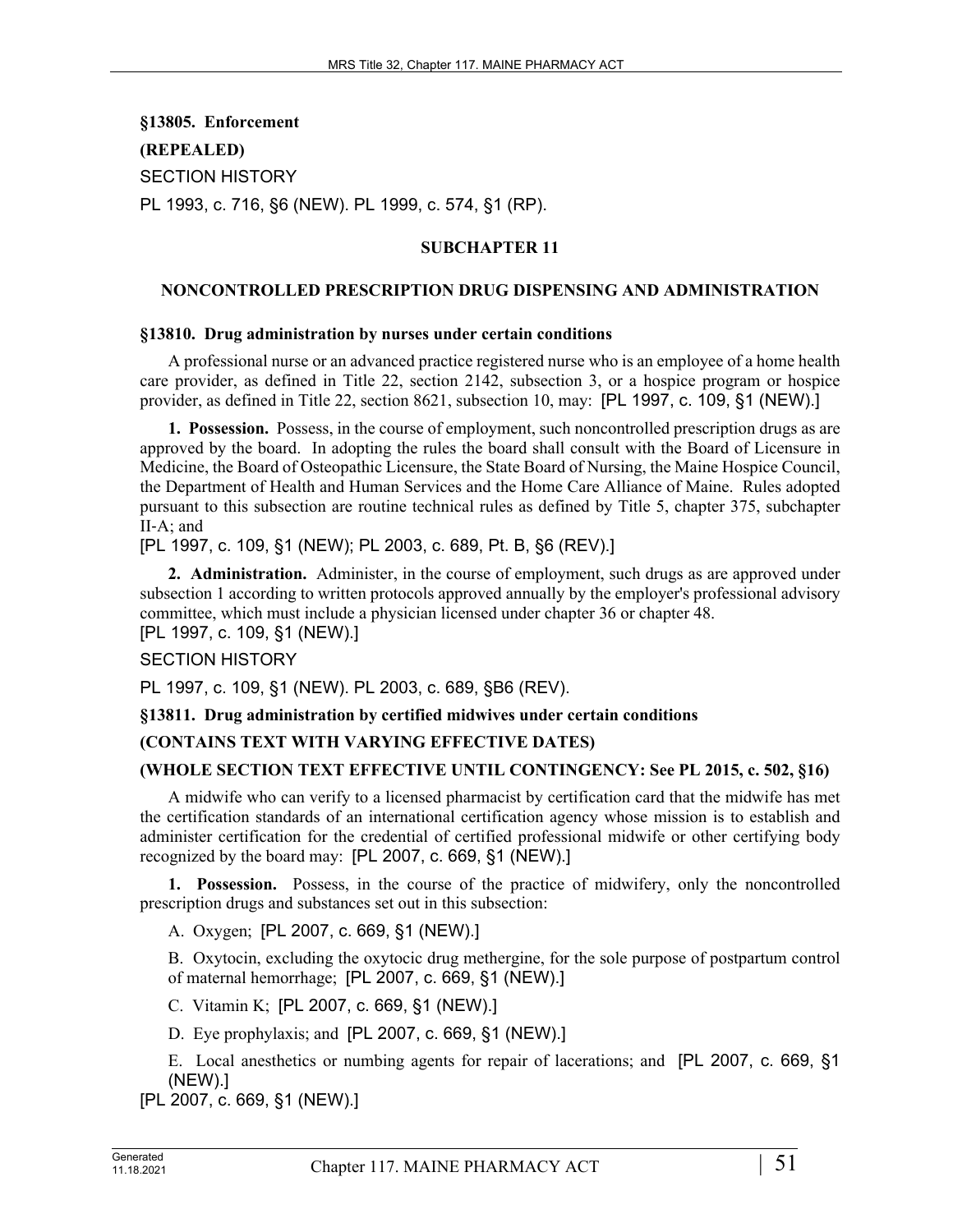**2. Administration.** Administer, in the course of the practice of midwifery, those drugs that are listed in subsection 1. When administering oxytocin, a certified midwife may not administer more than 20 units of oxytocin to a single patient. Oxytocin may be administered only for postpartum purposes in order to treat hemorrhaging and specifically may not be used to induce labor. When a certified midwife administers oxytocin in accordance with this subsection, the certified midwife shall report that use to the maternal and child health division of the Department of Health and Human Services, the Maine Center for Disease Control and Prevention within 7 days of the use of oxytocin.

[PL 2007, c. 669, §1 (NEW).]

# SECTION HISTORY

PL 2007, c. 669, §1 (NEW). PL 2015, c. 502, §12 (RP). PL 2015, c. 502, §16 (AFF).

**§13811. Drug administration by certified midwives under certain conditions**

## **(CONTAINS TEXT WITH VARYING EFFECTIVE DATES)**

# **(WHOLE SECTION TEXT REPEALED ON CONTINGENCY: See PL 2015, c. 502, §16)**

## **(REPEALED)**

SECTION HISTORY

PL 2007, c. 669, §1 (NEW). PL 2015, c. 502, §12 (RP). PL 2015, c. 502, §16 (AFF).

**§13812. Dispensing of medication by pharmacist**

## **(CONTAINS TEXT WITH VARYING EFFECTIVE DATES)**

## **(WHOLE SECTION TEXT EFFECTIVE UNTIL CONTINGENCY: See PL 2015, c. 502, §16)**

**1. Dispensing of medication.** A pharmacist, who in good faith relies upon a certification card presented by a midwife identifying that the midwife has met the certification standards described under section 13811, may sell and dispense to the midwife the noncontrolled prescription drugs and substances identified in section 13811.

[PL 2007, c. 669, §2 (NEW).]

**2. Good faith.** A pharmacist, or person acting at the direction of a pharmacist, who:

A. In good faith sells and dispenses noncontrolled prescription drugs and substances to a midwife pursuant to this section is not liable for any adverse reactions caused by any method of use by the midwife; and [PL 2007, c. 669, §2 (NEW).]

B. Makes a report relating to the dispensing of noncontrolled prescription drugs and substances to a midwife pursuant to section 13811 to an enforcement agency is immune from any civil liability that may result from that action, including, but not limited to, any civil liability that might otherwise arise under state or local laws or rules regarding confidentiality of information. [PL 2007, c. 669, §2 (NEW).]

In a proceeding in which a pharmacist, or person acting at the direction of a pharmacist, invokes the immunity provided pursuant to this section, there is a rebuttable presumption of good faith. [PL 2007, c. 669, §2 (NEW).]

# SECTION HISTORY

PL 2007, c. 669, §2 (NEW). PL 2015, c. 502, §13 (RP). PL 2015, c. 502, §16 (AFF).

**§13812. Dispensing of medication by pharmacist**

# **(CONTAINS TEXT WITH VARYING EFFECTIVE DATES)**

**(WHOLE SECTION TEXT REPEALED ON CONTINGENCY: See PL 2015, c. 502, §16) (REPEALED)**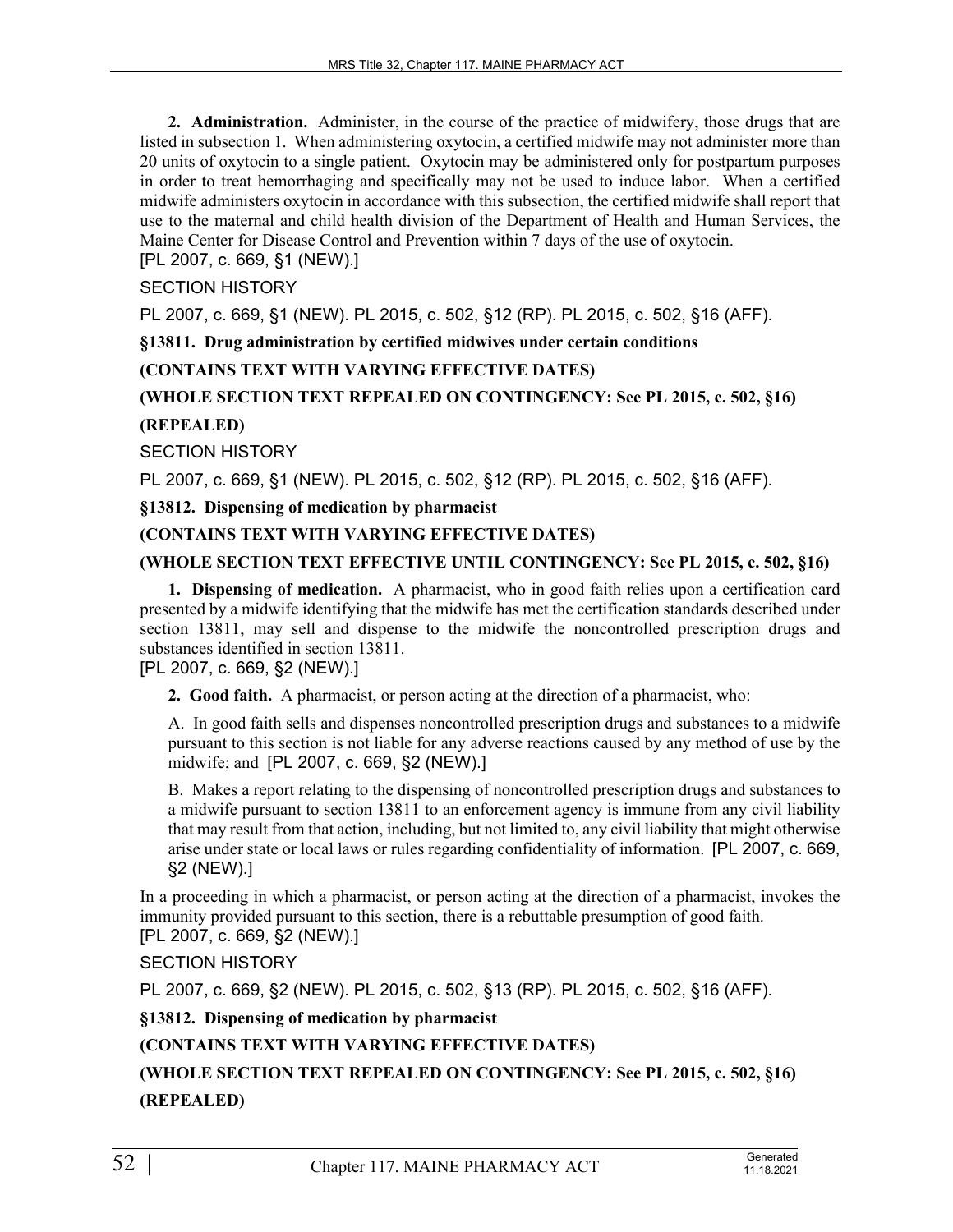SECTION HISTORY

PL 2007, c. 669, §2 (NEW). PL 2015, c. 502, §13 (RP). PL 2015, c. 502, §16 (AFF).

# **SUBCHAPTER 11-A**

### **PRESCRIBING AND DISPENSING OF NALOXONE HYDROCHLORIDE**

#### **§13815. Authorization**

#### **1. Rules for dispensing naloxone hydrochloride.**

[PL 2017, c. 364, §6 (RP).]

**2. Rules for prescribing and dispensing naloxone hydrochloride.** The board by rule shall establish standards for authorizing pharmacists to prescribe and dispense naloxone hydrochloride in accordance with Title 22, section 2353, subsection 2, paragraphs A-1 and C-1. The rules must establish adequate training requirements and protocols for prescribing and dispensing naloxone hydrochloride when there is no prescription drug order, standing order or collaborative practice agreement authorizing naloxone hydrochloride to be dispensed to the intended recipient. Rules adopted under this subsection are routine technical rules as defined in Title 5, chapter 375, subchapter 2‑A. A pharmacist authorized by the board pursuant to this subsection to prescribe and dispense naloxone hydrochloride may prescribe and dispense naloxone hydrochloride in accordance with Title 22, section 2353, subsection 2, paragraphs A-1 and C-1.

[PL 2017, c. 364, §7 (AMD).]

SECTION HISTORY

PL 2015, c. 508, §5 (NEW). PL 2017, c. 249, §2 (RPR). PL 2017, c. 364, §§6, 7 (AMD).

#### **SUBCHAPTER 12**

#### **COLLABORATIVE PRACTICE FOR EMERGENCY CONTRACEPTION**

#### **§13821. Short title**

This subchapter is known and may be cited as "the Collaborative Practice for Emergency Contraception Act." [PL 2003, c. 524, §1 (NEW).]

# SECTION HISTORY

PL 2003, c. 524, §1 (NEW).

#### **§13822. Collaborative practice authorized**

Notwithstanding any other provision of law, a licensed pharmacist who has completed the training required in section 13823 may initiate emergency contraception drug therapy in accordance with standardized procedures or protocols developed by the pharmacist and an authorized prescriber who is acting within the prescriber's scope of practice. [PL 2003, c. 524, §1 (NEW).]

#### SECTION HISTORY

PL 2003, c. 524, §1 (NEW).

# **§13823. Training required**

Prior to performing any procedure authorized under this chapter, a pharmacist must have completed a training program on emergency contraception, delivered by an entity authorized by a national council on pharmaceutical education, or another training program approved by the board. The training program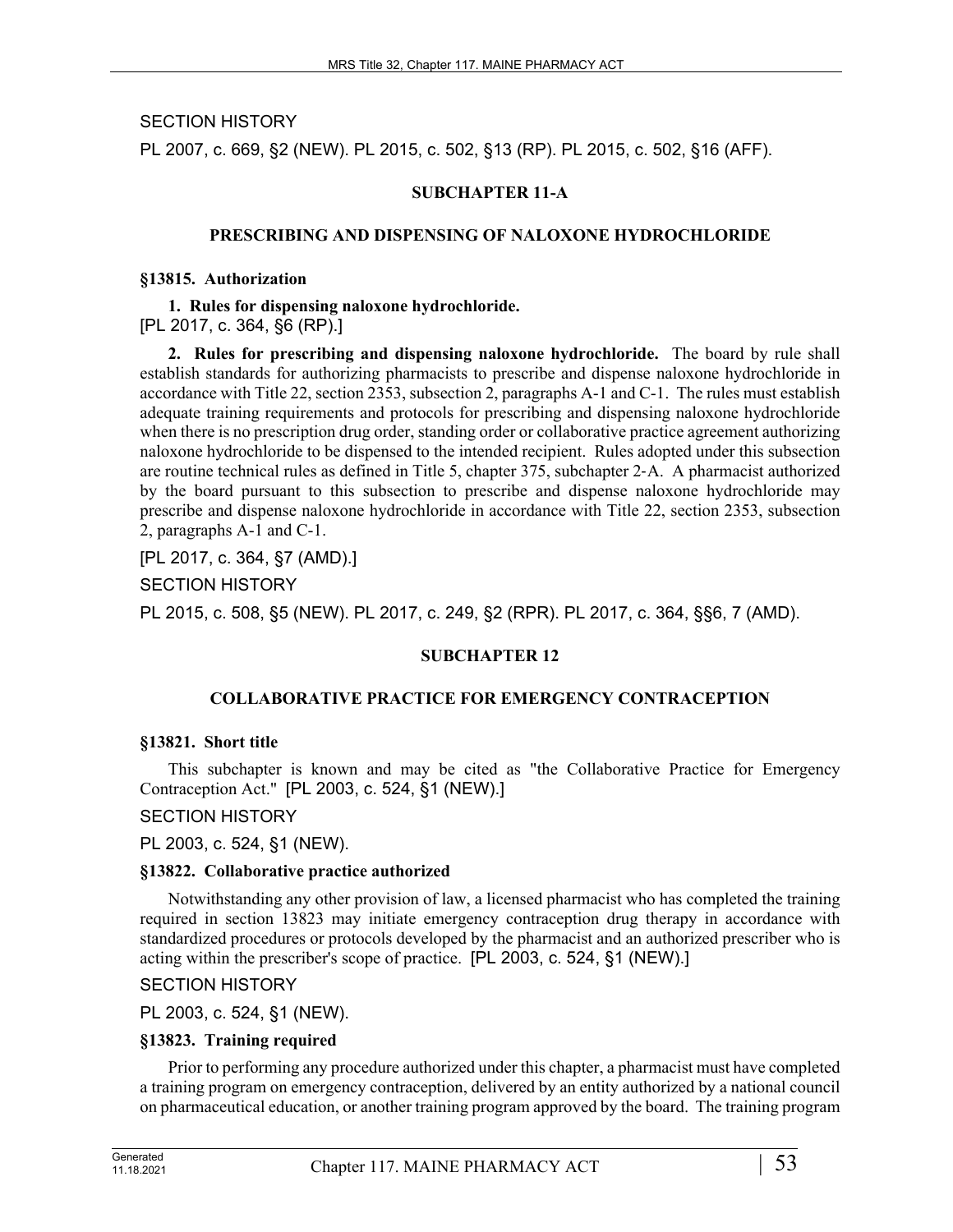must include, but is not limited to, conduct of sensitive communications, quality assurance, referral to additional services and documentation. [PL 2003, c. 524, §1 (NEW).]

### SECTION HISTORY

PL 2003, c. 524, §1 (NEW).

### **§13824. Provision of standardized fact sheet required**

For each emergency contraception drug therapy initiated pursuant to this subchapter, the pharmacist shall provide the recipient of the emergency contraceptive drugs with a standardized fact sheet developed by the board that includes, but is not limited to, the indications for use of the drug, the appropriate method for using the drug, the need for medical follow-up and referral information, information on sexual assault and referral information and other appropriate information. [PL 2003, c. 524, §1 (NEW).]

## SECTION HISTORY

PL 2003, c. 524, §1 (NEW).

# **§13825. Confidentiality**

Nothing in this subchapter affects the provisions of law relating to maintaining the confidentiality of medical records. [PL 2003, c. 524, §1 (NEW).]

## SECTION HISTORY

PL 2003, c. 524, §1 (NEW).

# **SUBCHAPTER 13**

# **ADMINISTRATION OF DRUGS AND VACCINES**

# **§13831. Authority**

**1. Administration of influenza vaccines.** A pharmacist licensed in this State who meets the qualifications and requirements of section 13832 and rules adopted by the board may administer topically or by injection or by inhalation all forms of influenza vaccines, including intranasal influenza vaccines, to a person 7 years of age or older without a prescription.

[PL 2015, c. 211, §1 (AMD).]

**2. Administration of other vaccines.** A pharmacist licensed in this State who meets the qualifications and requirements of section 13832 and rules adopted by the board, in addition to influenza vaccines under subsection 1, may administer vaccines licensed by the United States Food and Drug Administration that are recommended by the United States Centers for Disease Control and Prevention Advisory Committee on Immunization Practices, or successor organization, for administration to adults to a person 18 years of age or older according to a valid prescription when the person has an existing primary care physician or other existing relationship with a nurse practitioner or an authorized practitioner in this State. A pharmacist may administer vaccines licensed by the United States Food and Drug Administration that are outside the guidelines recommended by the United States Centers for Disease Control and Prevention Advisory Committee on Immunization Practices, or successor organization, to a person 18 years of age or older according to a valid prescription when the person has an existing primary care physician or other existing relationship with a nurse practitioner or an authorized practitioner in this State if the prescription specifically states that the vaccine is medically necessary. When the person does not have an existing relationship with a primary care physician, nurse practitioner or other practitioner in this State, the pharmacist may proceed to administer according to a treatment protocol established by an authorized practitioner or a written standing order from a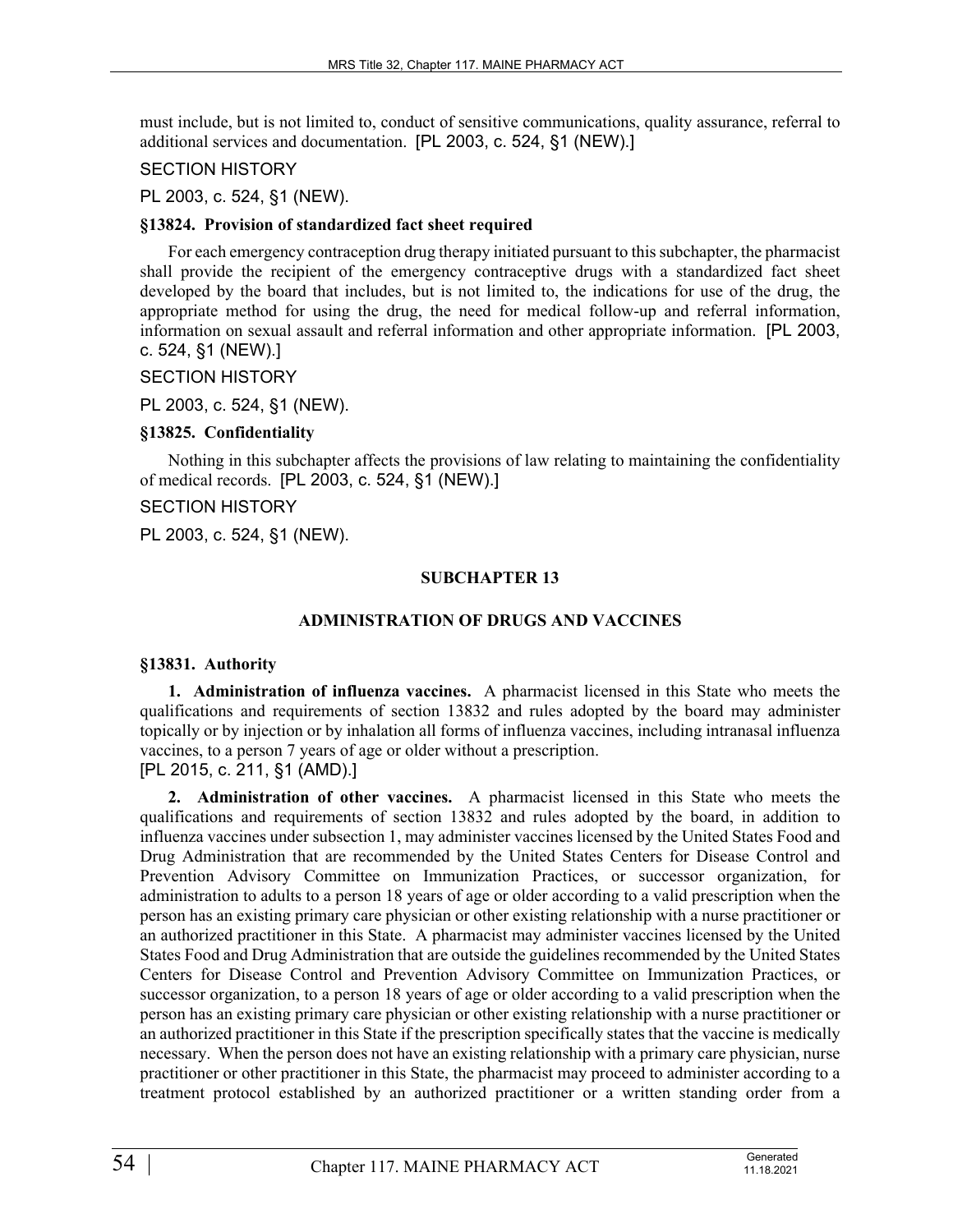practitioner authorized under the laws of this State to issue an order, a prescription or a protocol to a person 18 years of age or older for vaccines licensed by the United States Food and Drug Administration that are recommended by the United States Centers for Disease Control and Prevention Advisory Committee on Immunization Practices, or successor organization, for administration to adults. [PL 2013, c. 6, §1 (AMD).]

**2-A. Administration of COVID-19 vaccines.** A pharmacist licensed in this State who meets the qualifications and requirements of section 13832 and rules adopted by the board may administer and order COVID-19 vaccines licensed or authorized under an emergency use authorization by the United States Food and Drug Administration that are recommended by the United States Centers for Disease Control and Prevention Advisory Committee on Immunization Practices, or successor organization, to a person 3 years of age or older. For the purposes of this subsection, "COVID-19" has the same meaning as in Title 24-A, section 4320-P, subsection 1, paragraph A. [PL 2021, c. 28, Pt. B, §2 (NEW).]

**3. Emergency administration of certain drugs.** A pharmacist may administer epinephrine or diphenhydramine, or both, to a person in an emergency situation resulting from an adverse reaction to a vaccine administered by the pharmacist.

# [PL 2011, c. 577, §3 (AMD).]

**4. Vaccine clinics.** A pharmacist or pharmacy licensed under this chapter may operate a vaccine administration clinic inside, outside or off the pharmacy's premises if the pharmacist or pharmacy obtains approval from the board for the plan of operation of such clinics pursuant to rules adopted under section 13835, subsection 1.

## [PL 2011, c. 577, §4 (NEW).]

**5. Administration of injectable drugs.** A pharmacist who meets the qualifications and requirements of section 13832 and rules adopted by the board may administer to adults by intramuscular and subcutaneous injection drugs approved by the United States Food and Drug Administration under the following conditions:

A. Upon the order of a practitioner to dispense and administer the drug, as long as the practitioner is notified after administration is complete in accordance with section 13833, subsection 3; or [PL 2021, c. 271, §3 (NEW).]

B. While engaged in collaborative drug therapy management pursuant to a collaborative practice agreement in accordance with the requirements of subchapter 14. [PL 2021, c. 271, §3 (NEW).] [PL 2021, c. 271, §3 (NEW).]

# SECTION HISTORY

PL 2009, c. 308, §3 (NEW). PL 2011, c. 577, §§3, 4 (AMD). PL 2013, c. 6, §1 (AMD). PL 2015, c. 211, §1 (AMD). PL 2021, c. 28, Pt. B, §2 (AMD). PL 2021, c. 271, §3 (AMD).

# **§13832. Qualifications; requirements**

In order to administer a drug or vaccine under this subchapter, a pharmacist must: [PL 2011, c. 577, §5 (AMD).]

**1. Certificate; application and fee.** Possess a current certificate of administration issued by the board pursuant to this subchapter. The pharmacist must submit an application in the form prescribed by the board together with the requirements set forth under this subchapter and certificate fee as set forth under section 13724. The certificate of administration expires and is subject to the conditions in the same manner as stated in section 13734;

[PL 2009, c. 308, §3 (NEW).]

**2. License.** Hold a valid unrestricted pharmacist license in this State; [PL 2009, c. 308, §3 (NEW).]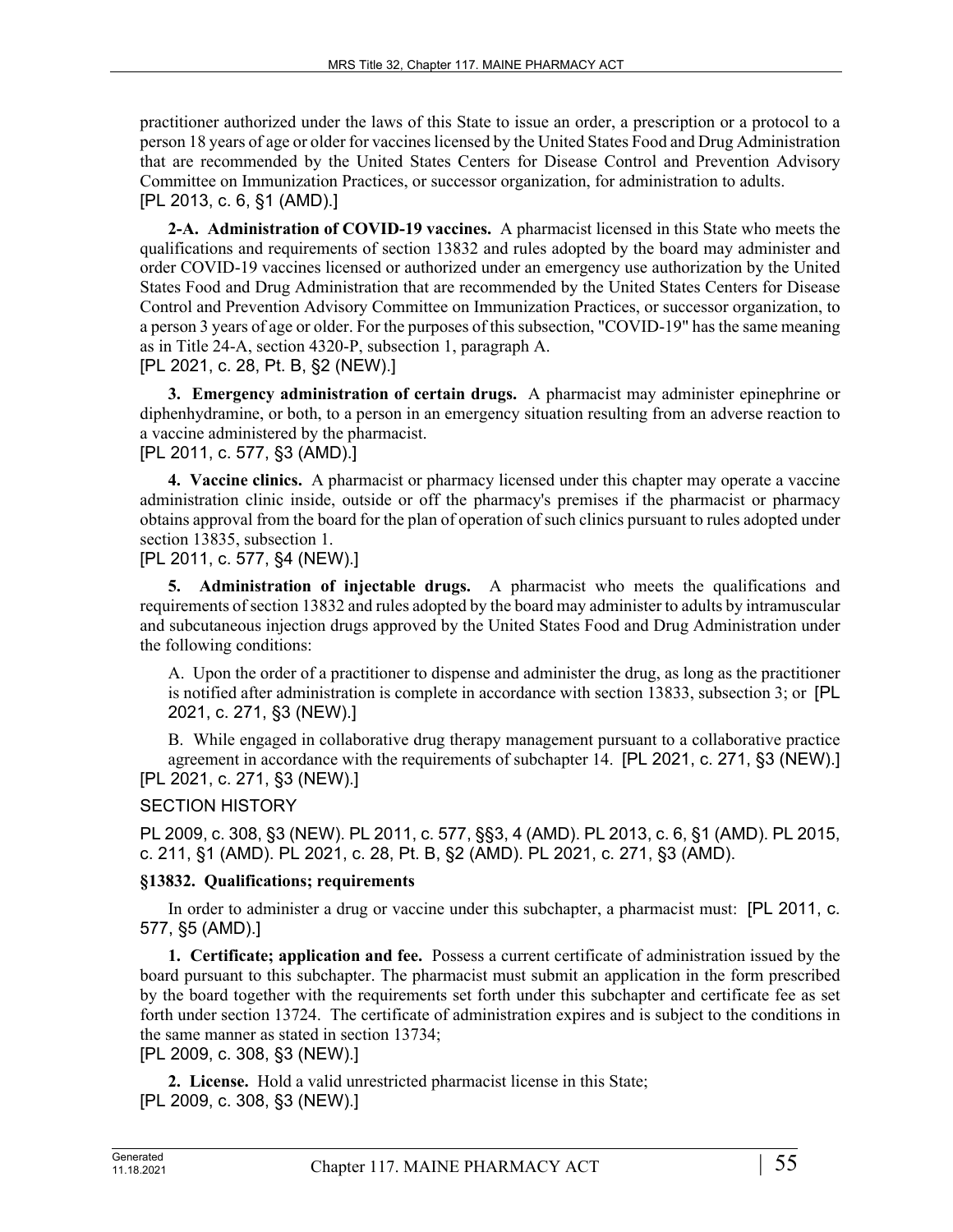**3. Training.** Submit evidence acceptable to the board that the pharmacist, within the 3 years immediately preceding application for a certificate of administration:

A. Has completed a 20-hour course of study in the areas of drug administration authorized under this subchapter and as described in subsection 4; [PL 2009, c. 308, §3 (NEW).]

B. Has graduated with a Doctor of Pharmacy degree from a college of pharmacy accredited by the American Council on Pharmaceutical Education that includes completion of training in the areas of drug administration authorized under this subchapter satisfactory to the board, including instruction in the areas identified in subsection 4 received as part of the pharmacist's pharmacy degree program; or [PL 2009, c. 308, §3 (NEW).]

C. Possesses a current certificate of administration issued by another jurisdiction that authorizes the pharmacist to administer drugs comparable to those authorized under this chapter and that is based on the pharmacist's completion of training or course work as described in subsection 4, or its equivalent as determined by the board, and has continuous administration practice since the pharmacist received such training or since completion of a retraining program as required in this subchapter, as long as such retraining incorporates the areas identified in subsection 4; [PL 2009, c. 308, §3 (NEW).]

[PL 2009, c. 308, §3 (NEW).]

**4. Didactic; practical course.** Satisfactorily complete a didactic and practical course approved by the board that includes the current guidelines and recommendations of the federal Department of Health and Human Services, Centers for Disease Control and Prevention, the American Council on Pharmaceutical Education or a similar health authority or professional body, and that includes, but is not limited to, disease epidemiology, indications for use of vaccines, vaccine characteristics, injection techniques, adverse reactions to vaccines, emergency response to adverse events, immunization screening, informed consent, record keeping, registries, including the immunization information system established under Title 22, section 1064, registry training and reporting mechanisms, including reporting adverse events, life support training, biohazard waste disposal and sterile techniques and related topics; and

[PL 2009, c. 308, §3 (NEW).]

**5. Life support training.** Submit evidence of completing cardiovascular life support training accepted by the American Heart Association, the American Red Cross or other similar training organization.

[PL 2009, c. 308, §3 (NEW).]

SECTION HISTORY

PL 2009, c. 308, §3 (NEW). PL 2011, c. 577, §5 (AMD).

#### **§13833. Treatment protocol**

A pharmacist shall administer drugs and vaccines in compliance with a treatment protocol established by a practitioner authorized under the laws of this State to order administration of those drugs and vaccines approved by the board. A copy of the original treatment protocol and any subsequent revisions to the treatment protocol must be kept on the premises of the pharmacy and be available to the board or the board's representative upon request. At a minimum the treatment protocol must include: [PL 2021, c. 289, §13 (AMD).]

**1. Standards.** Standards for observation of the person receiving the drug or vaccine to determine whether the person has an adverse reaction, as adopted in rules by the board; [PL 2011, c. 577, §6 (AMD).]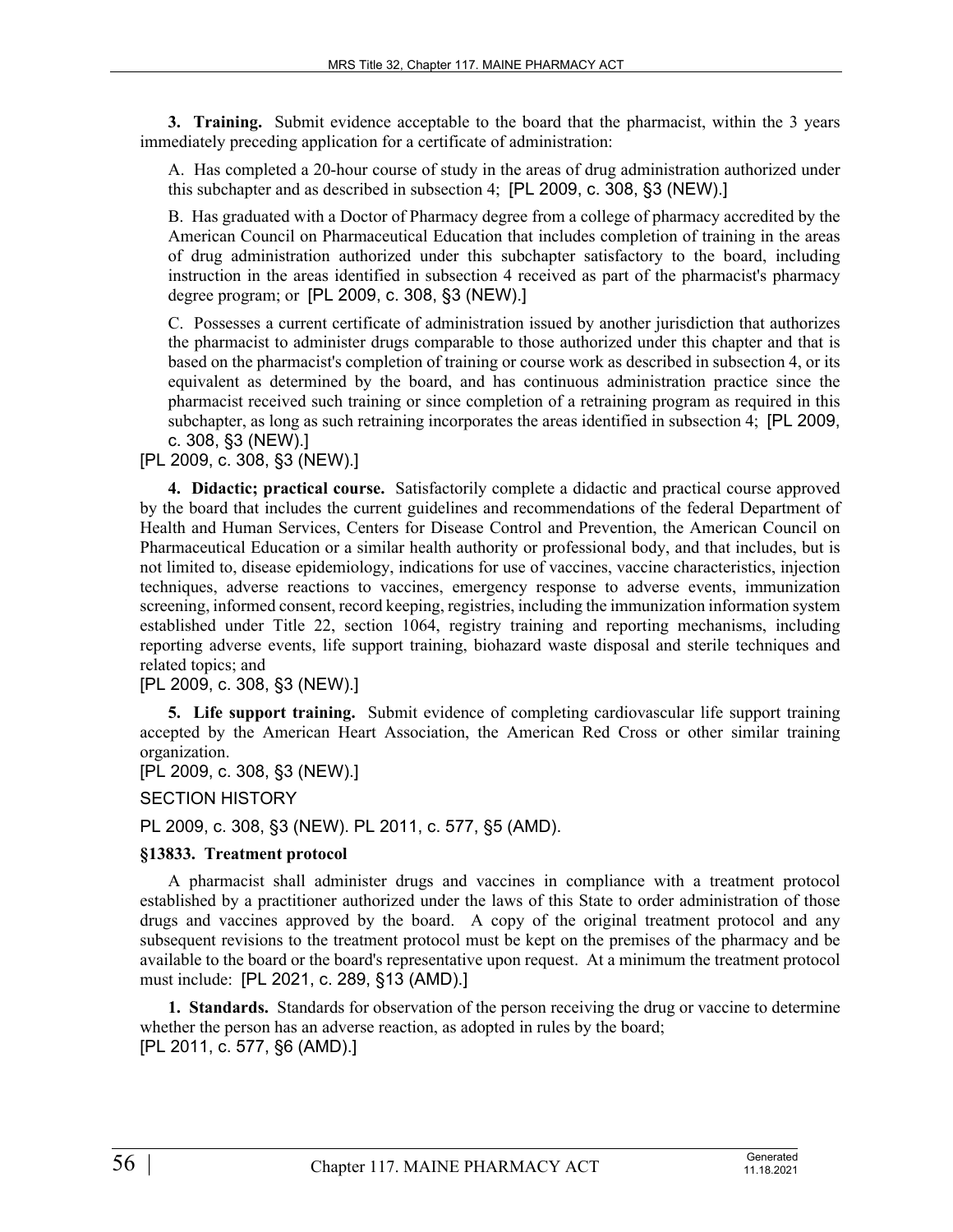**2. Procedures.** Procedures to be followed by the pharmacist when administering epinephrine or diphenhydramine, or both, to a person who has an adverse reaction to a vaccine administered by the pharmacist; and

[PL 2011, c. 577, §6 (AMD).]

**3. Notification.** Notification to the authorized practitioner who issued the prescription, standing order or protocol under section 13831, subsection 2 of the administration by the pharmacist of the drug or vaccine, or both, within 3 business days.

[PL 2011, c. 577, §6 (AMD).]

#### SECTION HISTORY

PL 2009, c. 308, §3 (NEW). PL 2011, c. 577, §6 (AMD). PL 2021, c. 289, §13 (AMD).

#### **§13834. Prohibited acts**

**1. Delegate authority.** A pharmacist may not delegate the pharmacist's authority to administer drugs or vaccines; except that a pharmacist licensed under this chapter who has obtained a certificate of administration pursuant to section 13832 may delegate the authority to administer drugs and vaccines to a pharmacy intern who is under that pharmacist's direct supervision and who has obtained drug administration training pursuant to section 13832, subsection 3. A pharmacy intern may administer drugs and vaccines only to a person 18 years of age or older.

[PL 2013, c. 98, §1 (AMD).]

**2. Administer drugs.** A pharmacist may not engage in the administration of drugs or vaccines unless the pharmacist meets the qualifications and requirements of section 13832 and the pharmacist has obtained a board-issued certificate of administration.

[PL 2011, c. 577, §7 (AMD).]

# SECTION HISTORY

PL 2009, c. 308, §3 (NEW). PL 2011, c. 577, §7 (AMD). PL 2013, c. 98, §1 (AMD).

#### **§13835. Rules**

The board, after consultation with the Maine Center for Disease Control and Prevention and the Board of Licensure in Medicine, shall adopt rules to implement this subchapter. The rules must include, at a minimum: [PL 2009, c. 308, §3 (NEW).]

**1. Criteria.** Criteria for the operation of a vaccine administration clinic inside, outside or off the premises of a retail pharmacy, rural health clinic or free clinic licensed under section 13751. The rules must require the plan of operation for any vaccine administration clinics to be operated by a pharmacist or pharmacy. Criteria for the administration of drugs by intramuscular or subcutaneous injection inside, outside or off the premises of a retail pharmacy, rural health clinic or free clinic licensed under section 13751 and must require one-time board approval of the plan for the administration of drugs by intramuscular or subcutaneous injection by a pharmacist or pharmacy and may not require board approval for each administration;

[PL 2021, c. 271, §4 (AMD); PL 2021, c. 289, §14 (AMD).]

**2. Record keeping.** Record keeping and documentation procedures and reporting requirements, giving preference to electronic means when available; and [PL 2009, c. 308, §3 (NEW).]

**3. Recipient assessment.** Recipient assessment, consent and rights. [PL 2009, c. 308, §3 (NEW).]

Rules adopted pursuant to this section are routine technical rules as defined in Title 5, chapter 375, subchapter 2‑A. [PL 2009, c. 308, §3 (NEW).]

SECTION HISTORY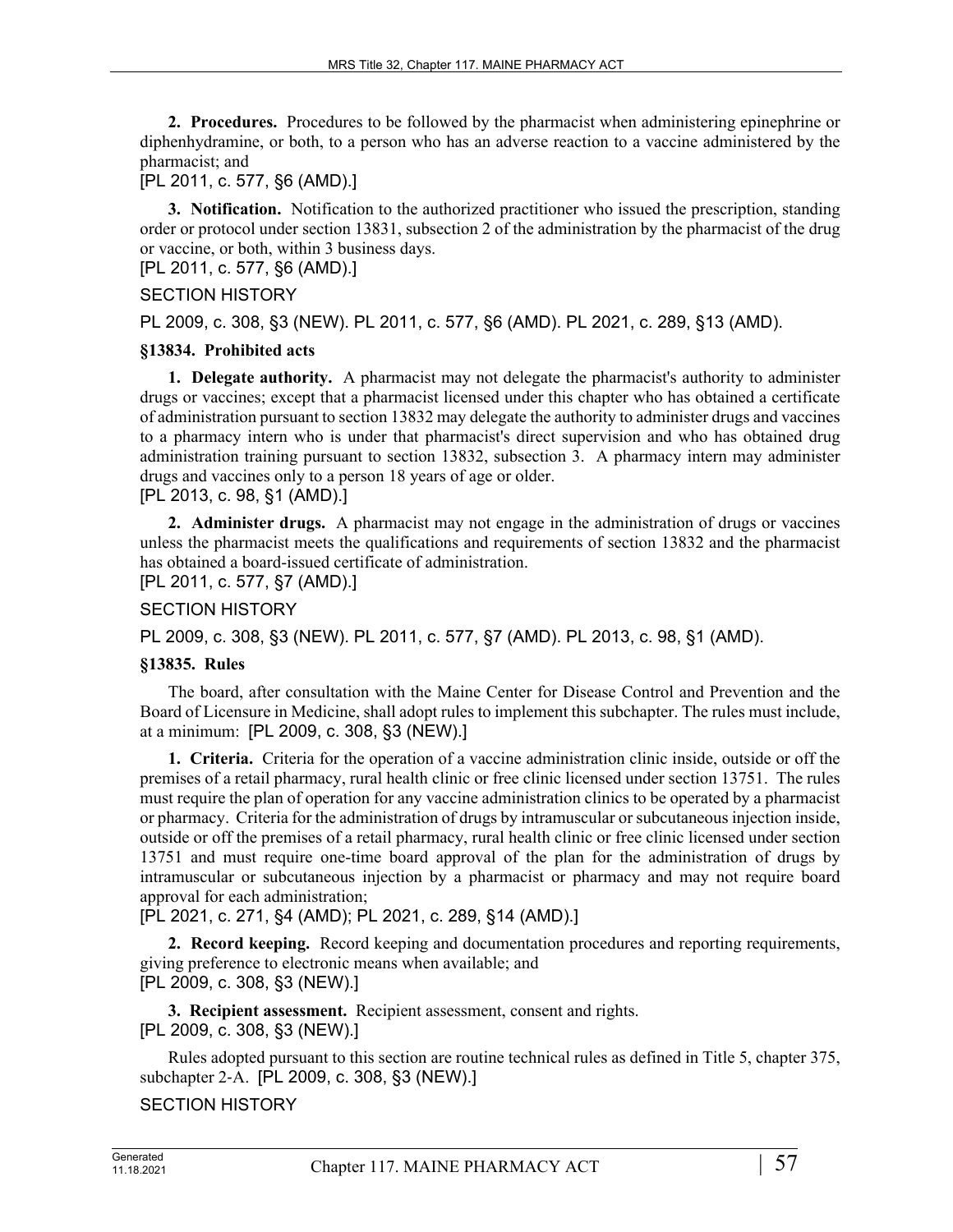PL 2009, c. 308, §3 (NEW). PL 2011, c. 577, §8 (AMD). PL 2021, c. 271, §4 (AMD). PL 2021, c. 289, §14 (AMD).

# **SUBCHAPTER 14**

# **COLLABORATIVE DRUG THERAPY MANAGEMENT**

#### **§13841. Authority**

**1. Engage in collaborative drug therapy management.** A pharmacist licensed in this State who meets the qualifications and requirements of section 13842 and rules adopted by the board may engage in collaborative drug therapy management pursuant to a collaborative practice agreement with a practitioner.

[PL 2013, c. 308, §4 (NEW).]

**2. Scope of authority.** A pharmacist engaging in collaborative drug therapy management pursuant to subsection 1 is entitled to adequate access to a patient's history, disease status, drug therapy and laboratory and procedure results and may:

A. Collect and review a patient's history; [PL 2013, c. 308, §4 (NEW).]

B. Obtain and check vital signs; [PL 2013, c. 308, §4 (NEW).]

C. Order and evaluate the results of laboratory tests directly related to drug therapy under the supervision of, or in direct consultation with, a practitioner and in accordance with approved protocols applicable to the practice setting and when the evaluation does not include a diagnostic component; and [PL 2013, c. 308, §4 (NEW).]

D. Initiate, administer, monitor, modify and discontinue drug therapy for a particular patient pursuant to the collaborative practice agreement with a practitioner who is treating the patient, as long as the action is reported to the practitioner in a timely manner as determined by rules adopted pursuant to section 13846. [PL 2021, c. 271, §5 (AMD).]

[PL 2021, c. 271, §5 (AMD).]

# SECTION HISTORY

PL 2013, c. 308, §4 (NEW). PL 2021, c. 271, §5 (AMD).

# **§13842. Qualifications**

In order to enter into a collaborative practice agreement with a practitioner under this subchapter, a pharmacist must: [PL 2013, c. 308, §4 (NEW).]

**1. License.** Hold a valid unrestricted pharmacist license in this State; [PL 2013, c. 308, §4 (NEW).]

**2. Training.** Submit evidence acceptable to the board that the pharmacist:

A. Possesses certification from the Board of Pharmacy Specialties or successor organization or has completed an accredited residency program. If the residency program is not in the area of practice covered by the agreement, the pharmacist must complete a continuing education certificate program of at least 15 hours of continuing education in each clinical area of practice covered by the agreement; [PL 2013, c. 308, §4 (NEW).]

B. Has graduated with a Doctor of Pharmacy degree from a college of pharmacy accredited by the American Council on Pharmaceutical Education, has 2 years of professional experience and has completed a continuing education certificate program of at least 15 hours of continuing education in each clinical area of practice covered by the agreement; or [PL 2013, c. 308, §4 (NEW).]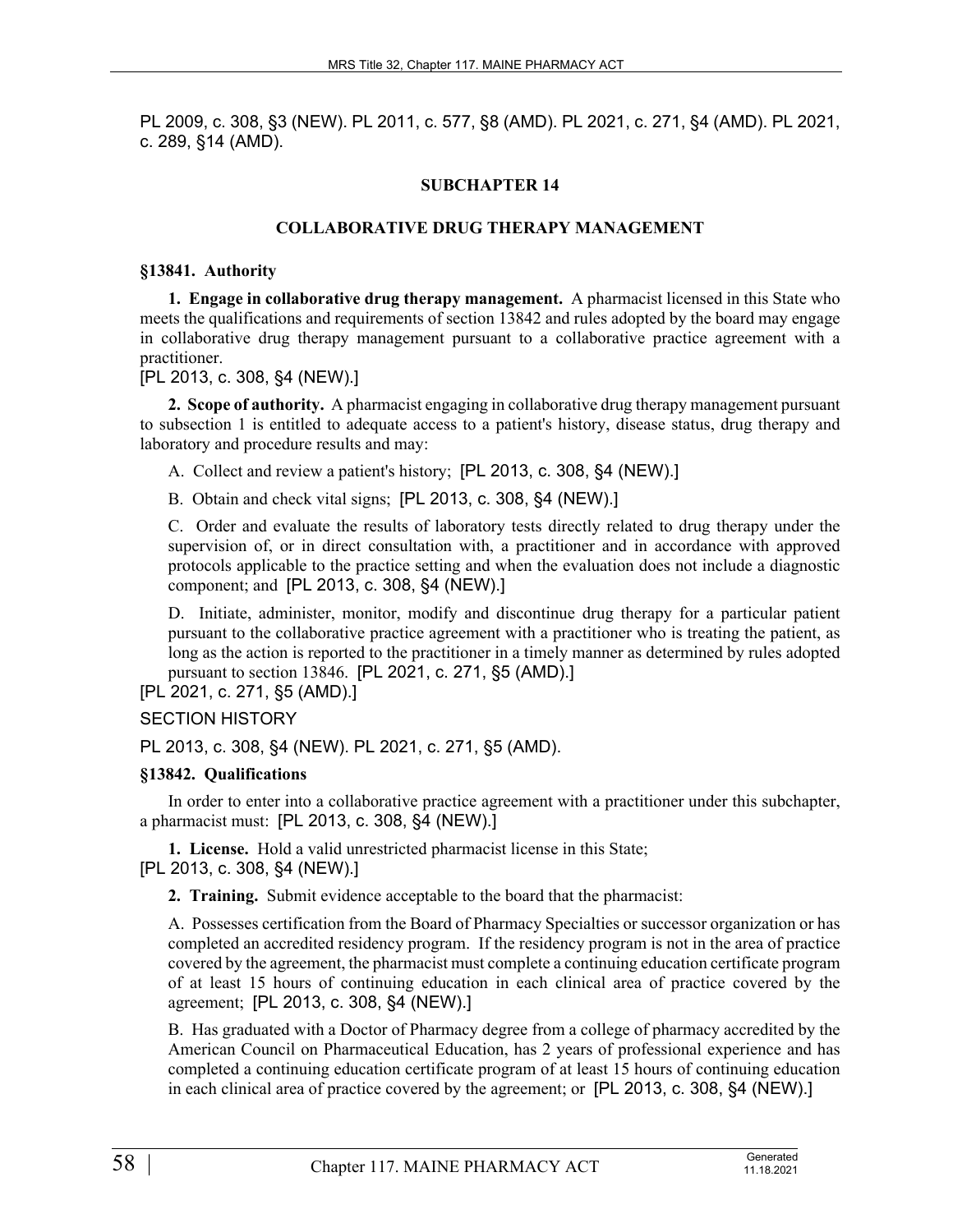C. Has graduated with a Bachelor of Science in Pharmacy degree from a college of pharmacy accredited by the American Council on Pharmaceutical Education, has 3 years of professional experience and has completed a continuing education certificate program of at least 15 hours of continuing education in each clinical area of practice covered by the agreement. [PL 2013, c. 308, §4 (NEW).]

[PL 2013, c. 308, §4 (NEW).]

SECTION HISTORY

PL 2013, c. 308, §4 (NEW).

#### **§13843. Collaborative practice agreement**

A pharmacist may engage in collaborative drug therapy management pursuant to a collaborative practice agreement in accordance with this section. [PL 2013, c. 308, §4 (NEW).]

**1. Submit to board.** The pharmacist shall submit a copy of the collaborative practice agreement to the board and the licensing board that licenses the practitioner prior to the commencement of the collaborative practice.

# [PL 2013, c. 308, §4 (NEW).]

**2. Review and revision.** The signatories to a collaborative practice agreement shall establish a procedure for reviewing and, if necessary, revising the procedures and protocols of the collaborative practice agreement.

# [PL 2013, c. 308, §4 (NEW).]

**3. Health information privacy.** Services provided pursuant to a collaborative practice agreement must be performed in compliance with the federal Health Insurance Portability and Accountability Act of 1996, 42 United States Code, Section 1320d et seq. and its regulations, 45 Code of Federal Regulations, Parts 160-164.

[PL 2013, c. 308, §4 (NEW).]

**4. Amendments to agreement.** Amendments to a collaborative practice agreement must be documented, signed and dated.

# [PL 2013, c. 308, §4 (NEW).]

**5. Assessment; risk management.** A collaborative practice agreement must include a plan for measuring and assessing patient outcomes and must include proof that liability insurance is maintained by all parties to the agreement.

[PL 2013, c. 308, §4 (NEW).]

**6. Contents of agreement.** A practitioner and a pharmacist desiring to engage in collaborative practice in accordance with this subchapter shall execute a collaborative practice agreement that must contain, but is not limited to:

A. A provision that states that activity in the initial 3 months of a collaborative practice agreement is limited to monitoring drug therapy. After the initial 3 months, the practitioner and pharmacist shall meet to review the collaborative practice agreement and determine the scope of the agreement, which may after the initial 3 months include a pharmacist's initiating, administering, monitoring, modifying and discontinuing a patient's drug therapy and reporting these actions to the practitioner in a timely manner in accordance with rules adopted pursuant to section 13846; [PL 2021, c. 271, §6 (AMD).]

B. Identification and signatures of the parties to the collaborative practice agreement, the dates the agreement is signed and the beginning and ending dates of the period of time during which the agreement is in effect; [PL 2013, c. 308, §4 (NEW).]

C. A provision that allows either party to cancel the collaborative practice agreement by written notification; [PL 2013, c. 308, §4 (NEW).]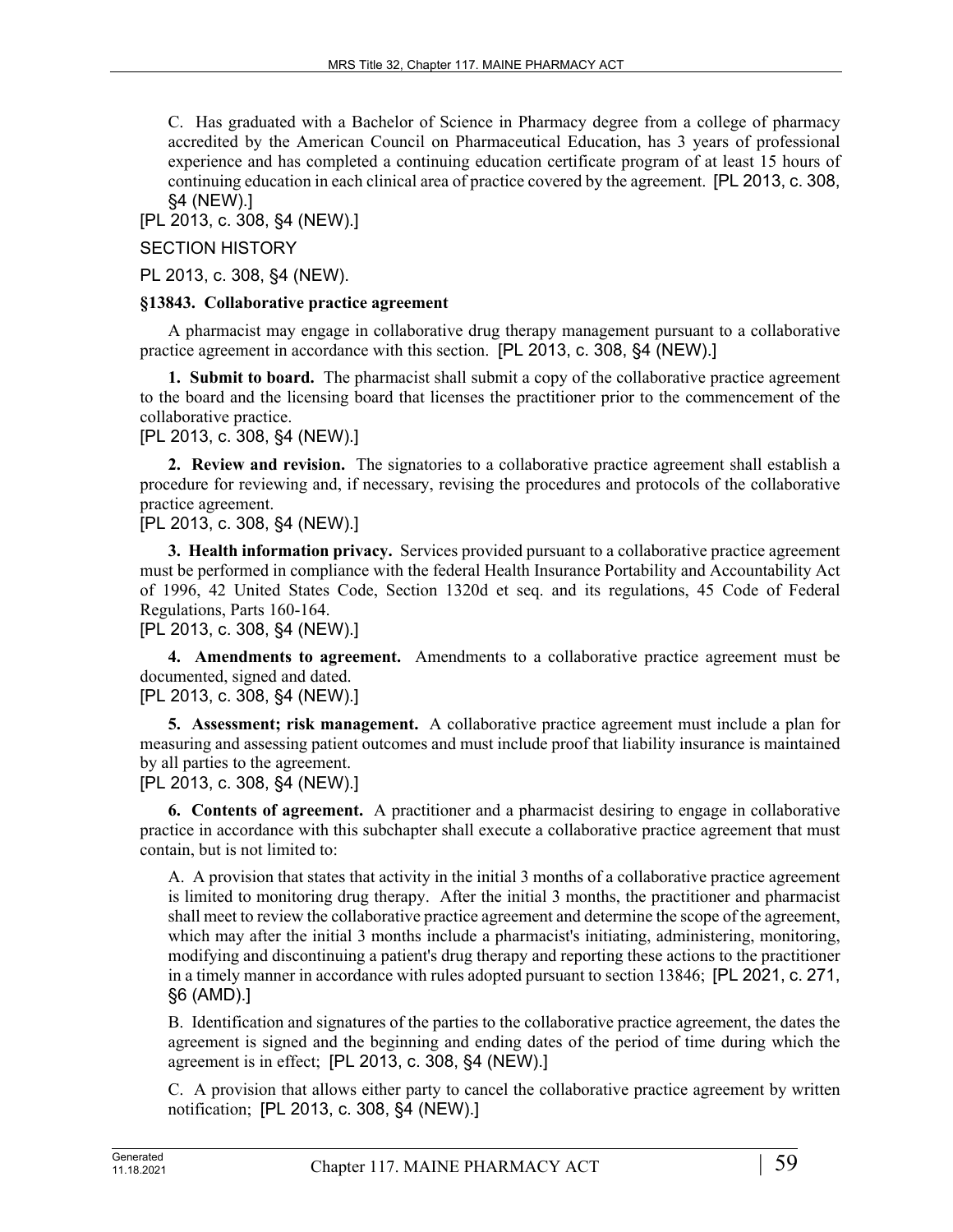D. Specification of the site and setting at which the collaborative practice will occur; [PL 2013, c. 308, §4 (NEW).]

E. Specification of the qualifications of the participants in the collaborative practice agreement; [PL 2013, c. 308, §4 (NEW).]

F. A detailed description of the types of diseases, drugs or drug categories involved and collaborative drug therapy management allowed in each patient's case; and [PL 2013, c. 308, §4 (NEW).]

G. A procedure for the referral of each patient to the practitioner. [PL 2013, c. 308, §4 (NEW).] [PL 2021, c. 271, §6 (AMD).]

#### SECTION HISTORY

PL 2013, c. 308, §4 (NEW). PL 2021, c. 271, §6 (AMD).

**§13844. Conditions or diseases managed; scope of practice**

**1. Generally accepted standards of care.** A pharmacist may engage in collaborative drug therapy management pursuant to a collaborative practice agreement only for conditions or diseases with generally accepted standards of care.

[PL 2013, c. 308, §4 (NEW).]

**2. Prohibition.** A pharmacist who is engaged in collaborative drug therapy management pursuant to a collaborative practice agreement may not, as part of the collaborative practice, participate in research or clinical or investigational trials.

[PL 2013, c. 308, §4 (NEW).]

**3. Limitation.** A collaborative practice agreement may include only the conditions or diseases to be managed that meet the qualifications and scope of practice for each party to the agreement. [PL 2013, c. 308, §4 (NEW).]

#### SECTION HISTORY

PL 2013, c. 308, §4 (NEW).

#### **§13845. Practice protocols**

A pharmacist may engage in collaborative drug therapy management in compliance with a treatment protocol established by the practitioner with whom the pharmacist has a collaborative practice agreement. A copy of the treatment protocol must be submitted to the board. At a minimum, the treatment protocol must include a statement by the practitioner that describes the activities in which the pharmacist is authorized to engage and a provision that allows the practitioner, when appropriate, to override a collaborative practice decision made by the pharmacist. [PL 2013, c. 308, §4 (NEW).]

#### SECTION HISTORY

PL 2013, c. 308, §4 (NEW).

#### **§13846. Rules**

The board and the Board of Licensure in Medicine, after consultation with the Department of Health and Human Services, shall adopt rules to implement this subchapter. The rules must include rules establishing record-keeping and documentation procedures and reporting requirements and must allow for electronic filing when possible. Rules adopted pursuant to this section are routine technical rules as defined in Title 5, chapter 375, subchapter 2-A. [PL 2013, c. 308, §4 (NEW).]

#### SECTION HISTORY

PL 2013, c. 308, §4 (NEW).

#### **§13847. Exemptions**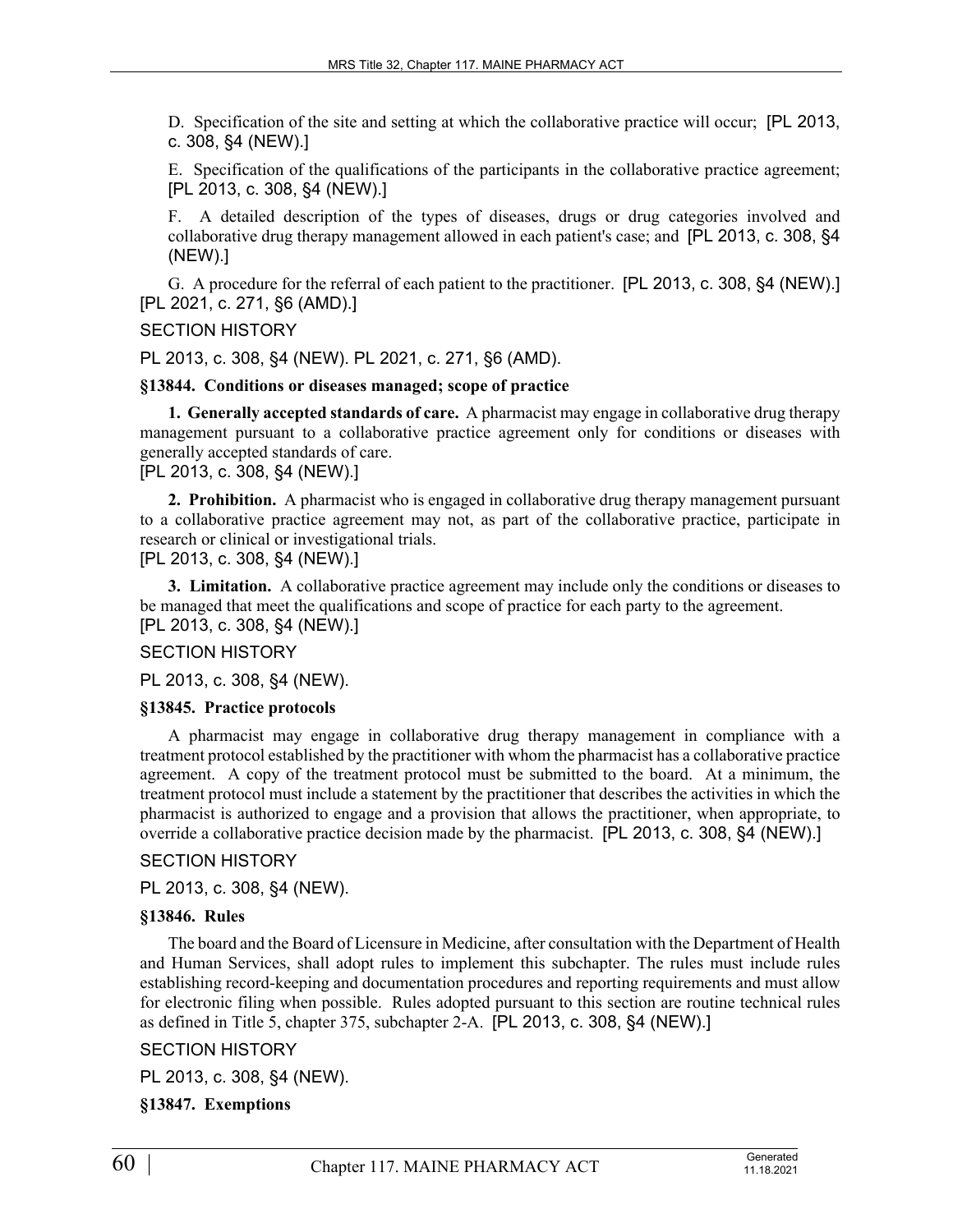Nothing in this subchapter may be construed to limit the scope of practice of a pharmacist pursuant to this chapter or to apply to collaborative practice agreements entered into between a pharmacist and a hospital solely for the treatment of inpatients at the hospital. [PL 2013, c. 308, §4 (NEW).]

SECTION HISTORY

PL 2013, c. 308, §4 (NEW).

### **SUBCHAPTER 15**

### **TELEHEALTH SERVICES**

#### **§13848. Definitions**

As used in this subchapter, unless the context otherwise indicates, the following terms have the following meanings. [PL 2021, c. 291, Pt. B, §19 (NEW).]

**1. Asynchronous encounter.** "Asynchronous encounter" means an interaction between a patient and a person licensed under this chapter through a system that has the ability to store digital information, including, but not limited to, still images, video files, audio files, text files and other relevant data, and to transmit such information without requiring the simultaneous presence of the patient and the person licensed under this chapter.

[PL 2021, c. 291, Pt. B, §19 (NEW).]

**2. Store and forward transfer.** "Store and forward transfer" means the transmission of a patient's records through a secure electronic system to a person licensed under this chapter. [PL 2021, c. 291, Pt. B, §19 (NEW).]

**3. Synchronous encounter.** "Synchronous encounter" means a real-time interaction conducted with an interactive audio or video connection between a patient and a person licensed under this chapter or between a person licensed under this chapter and another health care provider. [PL 2021, c. 291, Pt. B, §19 (NEW).]

**4. Telehealth services.** "Telehealth services" means health care services delivered through the use of information technology and includes synchronous encounters, asynchronous encounters, store and forward transfers and telemonitoring.

[PL 2021, c. 291, Pt. B, §19 (NEW).]

**5. Telemonitoring.** "Telemonitoring" means the use of information technology to remotely monitor a patient's health status via electronic means, allowing the person licensed under this chapter to track the patient's health data over time. Telemonitoring may be synchronous or asynchronous. [PL 2021, c. 291, Pt. B, §19 (NEW).]

### SECTION HISTORY

PL 2021, c. 291, Pt. B, §19 (NEW).

#### **§13849. Telehealth services permitted**

A person licensed under this chapter may provide telehealth services as long as the licensee acts within the scope of practice of the licensee's license, in accordance with any requirements and restrictions imposed by this subchapter and in accordance with standards of practice. [PL 2021, c. 291, Pt. B, §19 (NEW).]

SECTION HISTORY

PL 2021, c. 291, Pt. B, §19 (NEW).

**§13849-A. Confidentiality**